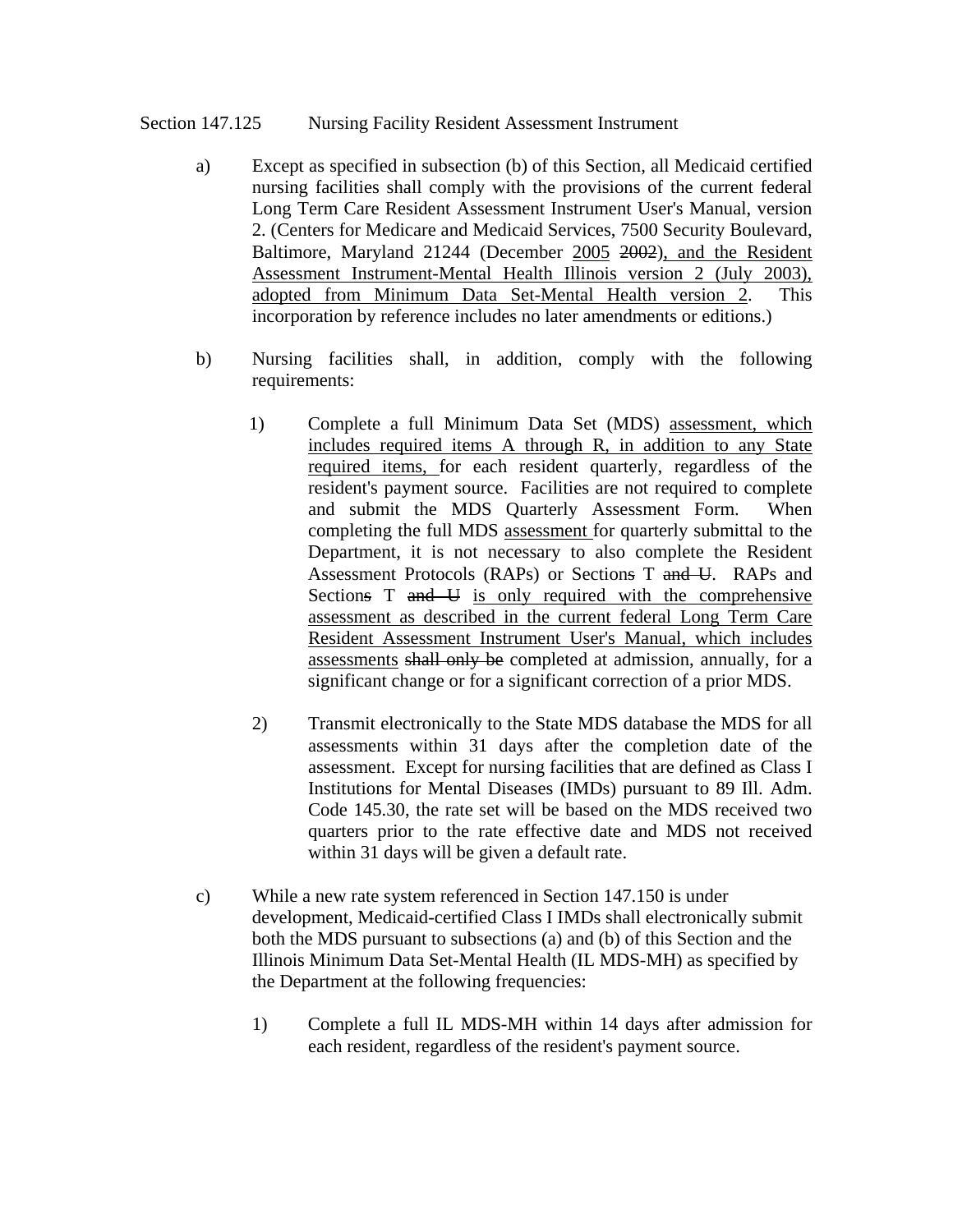- 2) Complete a full IL MDS-MH at 90 days after admission for each resident, regardless of the resident's payment source.
- 3) Complete a full IL MDS-MH at six months after admission for each resident, regardless of the resident's payment source, and every six months thereafter.
- 4) Transmit electronically to the Department's IL MDS-MH database, the IL MDS-MH for all required assessments within 31 days after the completion date of the assessment.

(Source: Amended at 30 Ill. Reg. \_\_\_\_\_\_, effective \_\_\_\_\_\_\_\_\_\_\_\_\_\_\_)

Section 147.150 Minimum Data Set (MDS) Based Reimbursement System

- a) Public Act 92-0848 requires the Department to implement, effective July 1, 2003, a payment methodology for the nursing component of the rate paid to nursing facilities. Except for nursing facilities that are defined as Class I Institutions for Mental Diseases (IMDs) pursuant to 89 Ill. Adm. Code 145.30, reimbursement for the nursing component shall be calculated using the Minimum Data Set (MDS). Increased reimbursement under this payment methodology shall be paid only if specific appropriation for this purpose is enacted by the General Assembly. For Class I IMDs, the nursing component shall be the rate in effect on June 30, 2005 until a payment methodology using the Illinois Minimum Data Set-Mental Health (IL MDS-MH), appropriate for the care needs of the IMD resident population, is implemented. The payment methodology using the IL MDS-MH shall be implemented no later than July 1, 2007.
- b) The nursing component of the rate shall be calculated annually and may be adjusted quarterly. The determination of rates shall be based upon a composite of MDS data collected from each eligible resident in accordance with Section 147.Table A for those eligible residents who are recorded in the Department's Medicaid Management Information System as of 30 days prior to the rate period as present in the facility on the last day of the second quarter preceding the rate period. Residents for whom MDS resident identification information is missing or inaccurate, or for whom there is no current MDS record for that quarter, shall be placed in the lowest MDS acuity level for calculation purposes for that quarter. The nursing component of the rate may be adjusted on a quarterly basis if any of the following conditions are met:
	- 1) Total variable nursing time for a rate quarter as calculated in subsection  $(c)(1)$  of this Section exceeds total variable nursing time calculated for the previous rate quarter by more than five percent.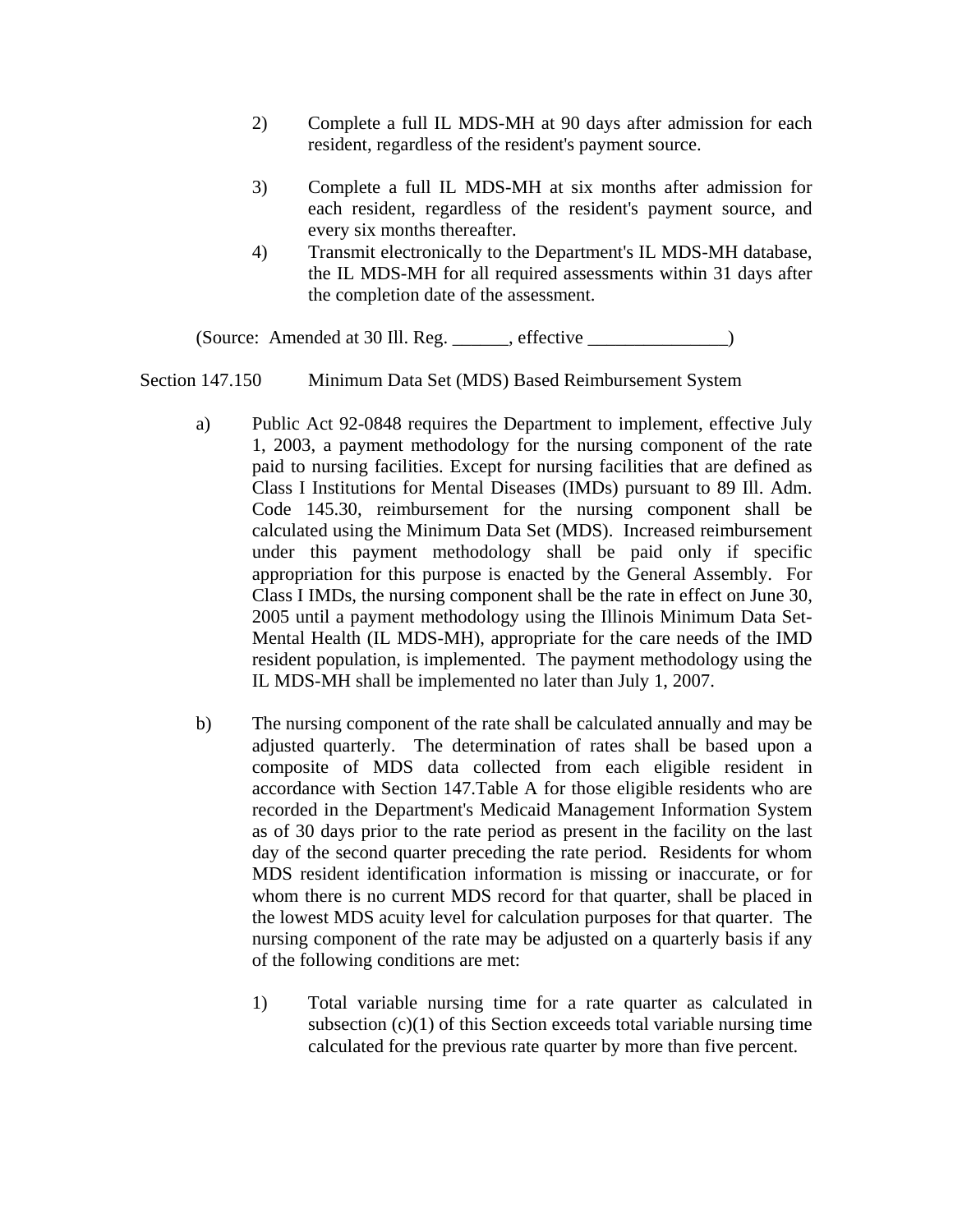2) Total variable nursing time for a rate quarter as calculated in subsection (c)(1) of this Section exceeds:

> A) total variable nursing time as calculated for the annual rate period by more than ten percent;

> B) total variable nursing time as recalculated and adjusted for the annual period by more than five percent.

- 3) Total variable nursing time for a rate quarter as calculated in subsection  $(c)(1)$  of this Section declines from the total variable nursing time as calculated for the annual period by more than five percent. No quarterly nursing component rate reduction shall exceed five percent from the previous rate quarter.
- c) Per diem reimbursement rates for nursing care in nursing facilities consist of three elements: variable time reimbursement; fringe benefit reimbursement; and reimbursement for supplies, consultants, medical directors and nursing directors.
	- 1) Variable Time Reimbursement. Variable nursing time is that time necessary to meet the major service needs of residents that vary due to their physical or mental conditions. Each need level or specific nursing service measured by the Resident Assessment Instrument is associated with an amount of time and staff level (Section 147.Table A). Reimbursement is developed by multiplying the time for each service by the wage(s) of the type of staff performing the service except for occupational therapy, physical therapy and speech therapy. If more than one level of staff are involved in delivering a service, reimbursement for that service will be weighted by the wage and number of minutes allocated to each staff type. When a service can be provided by either a registered nurse (RN) or licensed practical nurse (LPN), the wage used will be weighted by the average mix of RNs and LPNs in the sample of facilities used to set rates. In calculating a facility's rate, the figures used by the Department for wages will be determined in the following manner:

 A) The mean wages for the applicable staff levels (RNs, LPNs, certified nursing assistants (CNAs), activity staff, social workers), as reported on the cost reports and determined by regional rate area, will be the mean wages.

 B) Fringe benefits will be the average percentage of benefits to actual salaries of all nursing facilities based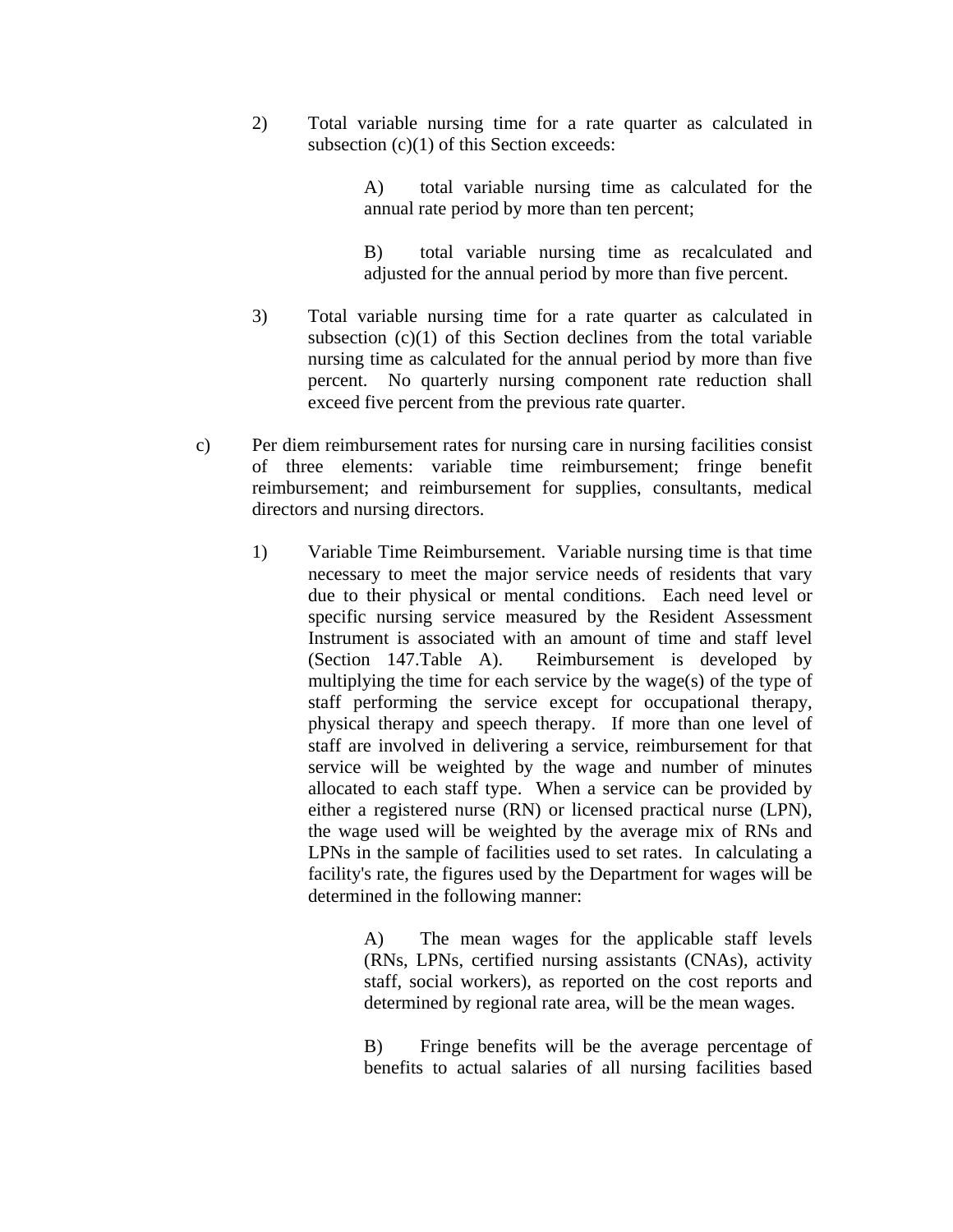upon cost reports filed pursuant to 89 Ill. Adm. Code 140.543. Fringe benefits will be added to the mean wage.

C) The base wage, including fringe benefits, will then be updated for inflation from the time period for which the wage data are available to the midpoint of the rate year to recognize projected base wage changes.

> D) Special minimum wage factor. The process used in subsection  $(c)(1)(A)$  of this Section to determine regional mean wages for RNs, LPNs and CNAs will include a minimum wage factor. For those facilities below 90% of the Statewide average, the wage is replaced by 90% of the Statewide average.

> E) Effective July 1, 2006, facilities will receive 90% of the funds necessary to fund the nursing component of the rate in effect on June 30, 2006. The remaining appropriation available in the rate period for the nursing component of the rate will be allocated proportionally across all facilities according to the MDS-based reimbursement methodology pursuant to 147.Table A.

> On July 1 of each year beginning July 1, 2003, the base wage calculated in subsection (c)(1)(C) of this Section shall be multiplied by a ratio:

- $\ddot{i}$  The numerator of which is the quotient obtained by dividing the amounts estimated by the Department to be available in the rate period for the nursing component of the rate Statewide by the Department's estimate of the number of patient days Statewide for the rate period eligible for reimbursement from the Department.
- ii) The denominator of which shall be the mean Statewide base rate per patient day.
- F) Effective July 1, 2007, facilities will receive 75% of the funds necessary to fund the nursing component of the rate in effect on June 30, 2006. The remaining appropriation available in the rate period for the nursing component of the rate will be allocated proportionally across all facilities according to the MDS-based reimbursement methodology pursuant to 147.Table A.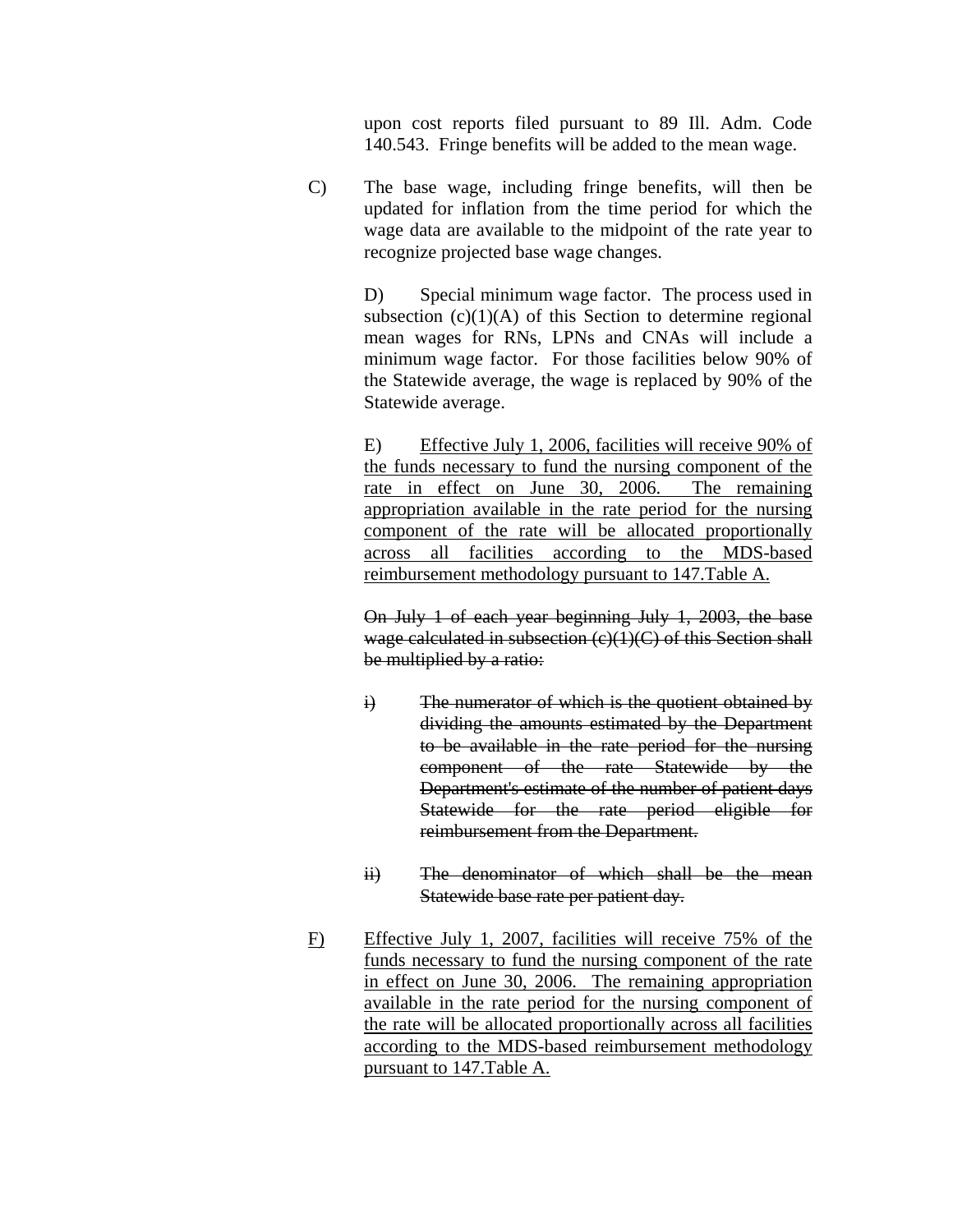- G) Effective July 1, 2008, facilities will receive 50% of the funds necessary to fund the nursing component of the rate in effect on June 30, 2006. The remaining appropriation available in the rate period for the nursing component of the rate will be allocated proportionally across all facilities according to the MDS-based reimbursement methodology pursuant to 147.Table A.
- H) Effective July 1, 2009, facilities will receive 25% of the funds necessary to fund the nursing component of the rate in effect on June 30, 2006. The remaining appropriation available in the rate period for the nursing component of the rate will be allocated proportionally across all facilities according to the MDS-based reimbursement methodology pursuant to 147.Table A.
- I) Effective July 1, 2010, all appropriated funding available in the rate period for the nursing component of the rate will be allocated proportionally across all facilities according to the MDS-based reimbursement methodology pursuant to 147.Table A.
- 2) Vacation, Sick Leave and Holiday Time. The time to be added for vacation, sick leave, and holidays will be determined by multiplying the total of Variable Time by 5%.
- 3) Special Supplies, Consultants and the Director of Nursing. Reimbursement will be made for health care and program supplies, consultants required by the Department of Public Health (including the Medical Director), and the Director of Nursing by applying a factor to variable time and vacation, sick leave and holiday time. (A list of consultants required by the Department of Public Health can be found in 77 Ill. Adm. Code 300.830).
	- A) Supplies will be updated for inflation using the General Services Inflator (see 89 Ill. Adm. Code 140.551). Health care and program salaries shall be updated for inflation using the Nursing and Program Inflator (see 89 Ill. Adm. Code 140.552). A factor for supplies will be the Statewide mean of the ratio of total facility health care and programs supply costs to total facility health care and programs salaries.
	- B) The Director of Nursing and the consultants will be updated for inflation using the Nursing and Program Inflator (see 89 Ill. Adm. Code 140.552). A factor for the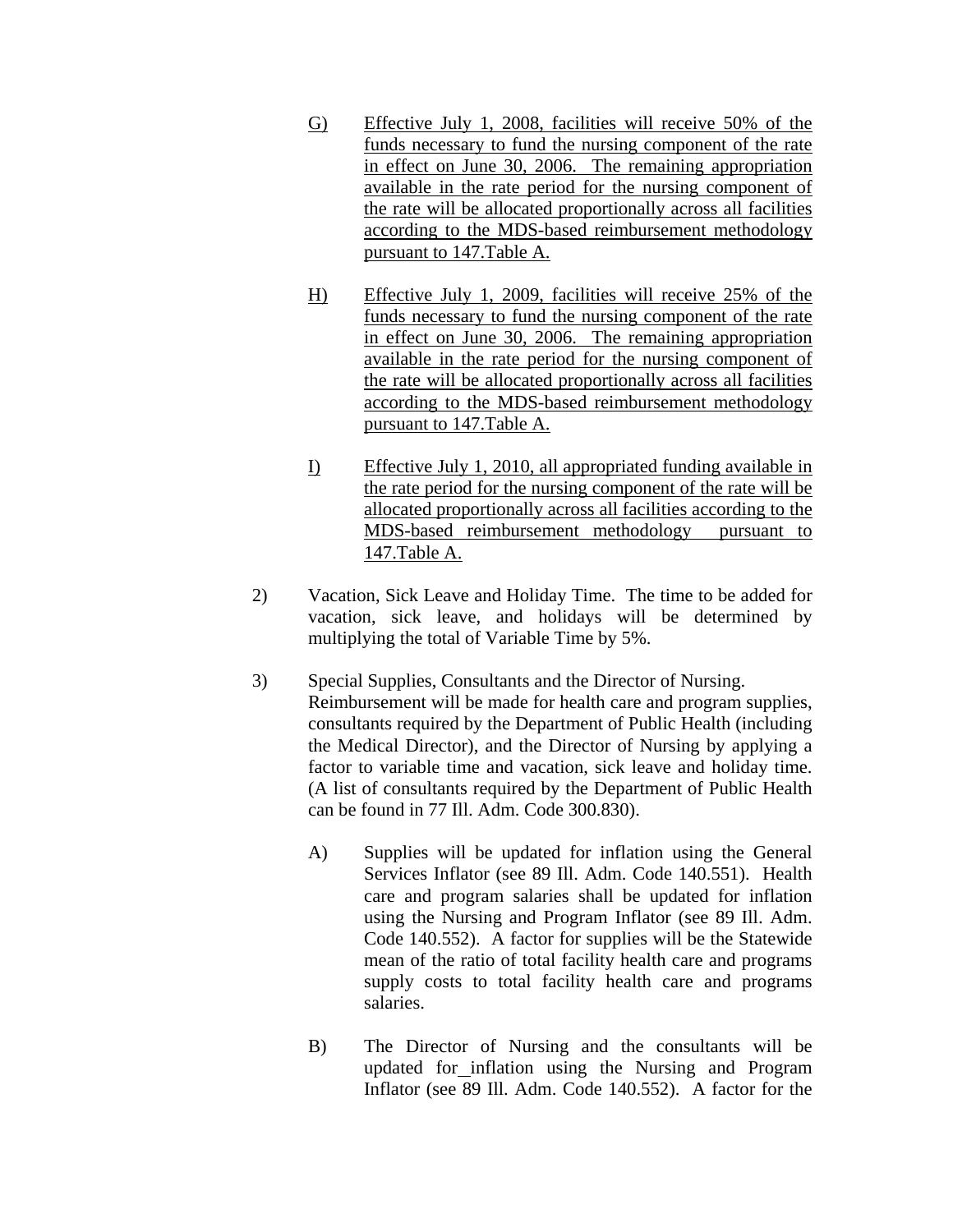Director of Nursing and consultant costs shall be the Statewide mean of the ratio of all facilities' Director of Nursing and consultant costs to total facility health care and programs salaries.

- C) These costs shall be updated pursuant to cost reports as referenced in 89 Ill. Adm. Code 153.125(f).
- d) Determination of Facility Rates. An amount for each resident will be calculated by multiplying the number of minutes from the assessment by the appropriate wages for each assessment item (see subsection(c)(1) of this Section), adding the amounts for vacation, sick and holiday time (see subsection  $(c)(2)$  of this Section), and supplies, consultants, and the Director of Nursing (see subsection  $(c)(3)$  of this Section). The average of the rates for eligible residents assessed will become the facility's per diem reimbursement rate for each eligible resident in the facility.
- e) A transition period from the payment methodology in effect on June 30, 2003 to the payment methodology in effect July 1, 2003 shall be provided for a period not exceeding June 30, 2006, as follows:
	- 1) MDS-based rate adjustments under this Section shall not be effective until the attainment of a threshold. The threshold shall be attained at the earlier of either:
		- A) when all nursing facilities have established a rate (sum of all components) which is no less than the rate effective June 30, 2002, or
		- B) July 1, 2006.
	- 2) For a facility that would receive a lower nursing component rate per resident day under the payment methodology effective July 1, 2003 than the facility received June 30, 2003, the nursing component rate per resident day for the facility shall be held at the level in effect on June 30, 2003 until a higher nursing component rate of reimbursement is achieved by that facility.
	- 3) For a facility that would receive a higher nursing component rate per resident day under the payment methodology in effect on July 1, 2003 than the facility received June 30, 2003, the nursing component rate per resident day for the facility shall be adjusted based on the payment methodology in effect July 1, 2003.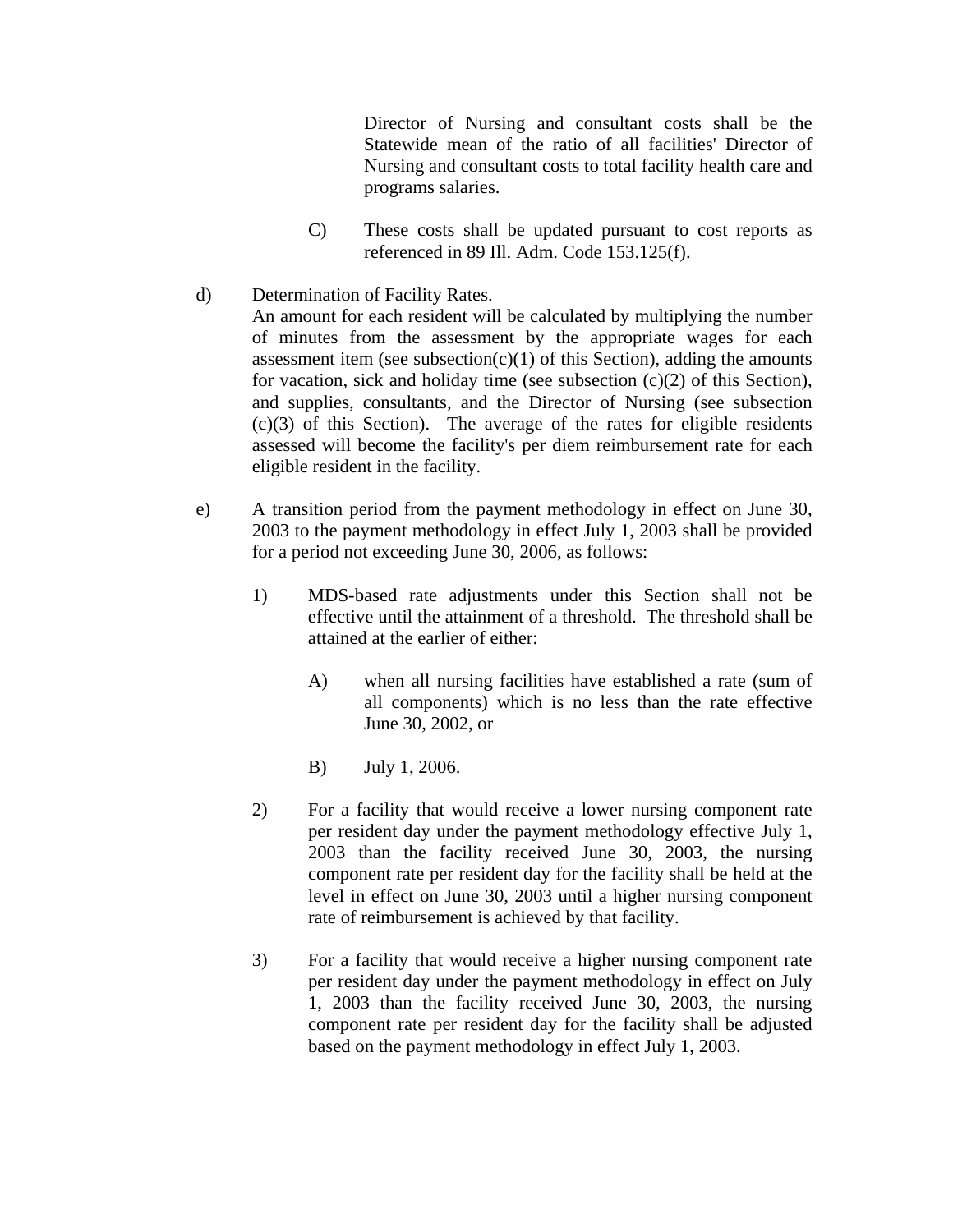4) Notwithstanding subsections (e)(2) and (3) of this Section, the nursing component rate per resident day for the facility shall be adjusted in accordance with subsection  $(c)(1)(E)$  of this Section.

(Source: Amended at 30 Ill. Reg. \_\_\_\_\_\_, effective \_\_\_\_\_\_\_\_\_\_\_\_\_\_\_)

Section 147.175 Minimum Data Set (MDS) Data Integrity

- a) The Department shall conduct reviews to determine the accuracy of resident assessment information transmitted in the Minimum Data Set (MDS) that are relevant to the determination of reimbursement rates. Such reviews may, at the discretion of the Department, be conducted electronically or in the facility.
- b) The Department shall quarterly select, at random, a number of facilities in which to conduct on-site reviews. In addition, the Department may select facilities for on-site review based upon facility characteristics, past performance, or the Department's experience.
- c) Electronic review. The Department shall conduct quarterly an electronic review of MDS data for eligible individuals to identify facilities for on-site review.
- d) On-site review. The Department shall conduct an on-site review of MDS data for eligible individuals.
	- 1) On-site reviews may be conducted with respect to residents or facilities that are identified pursuant to subsection (b) or (c) of this Section. Such review may include, but shall not be limited to, the following:
		- A) Review of resident records and supporting documentation, as identified in Section 147.200, to determine the accuracy of data relevant to the determination of reimbursement rates.
		- B) Review and collection of information necessary to assess the need for a specific service or care area and an extension beyond the established maximum length of time for a service or care area.
		- C) Review and collection of information from the facility that will establish the current direct care staffing level.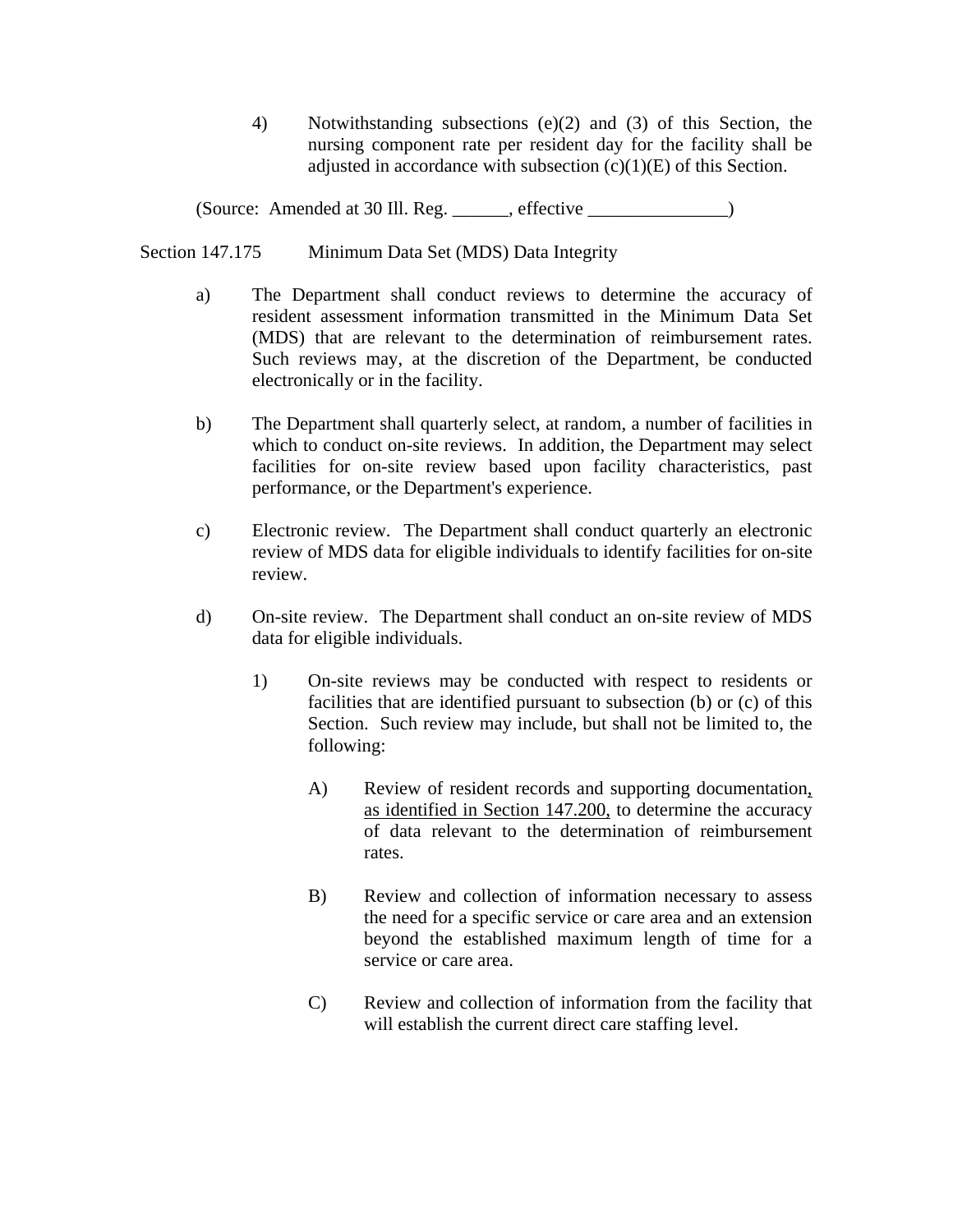- 2) The number of residents in any selected facility for whom information is reviewed may, at the sole discretion of the Department, be limited or expanded**.**
- 3) Upon the conclusion of any review, the Department shall conduct a meeting with facility management to discuss preliminary conclusions of the review. If facility management disagrees with those preliminary conclusions, facility management may, at that time, provide additional documentation to support their position.
- e) Corrective action. Upon the conclusion of the review and the consideration of any subsequent supporting documentation provided by the facility, the Department shall notify the facility of its final conclusions, both with respect to accuracy of data and recalculation of the facility's reimbursement rate.
	- 1) Data Accuracy
		- A) Final conclusions with respect to inaccurate data shall be referred to the Department of Public Health.
		- B) The Department, in collaboration with the Department of Public Health, shall make available additional training in the completion of resident assessments and the coding and transmission of MDS records.
	- 2) Recalculation of Reimbursement Rate. The Department shall determine if reported MDS data or facility staffing data that were subsequently determined to be unverifiable would cause the direct care component of the facility's rate to be calculated differently when using the accurate data. No change in reimbursement required as a result of a review shall take effect before July 1, 2004. A facility's rate shall only be recalculated on those residents who have been subject to a Department review. A facility's rate will be subject to change if the recalculation of the direct care component rate, as a result of using MDS data that are verifiable:
		- A) The recalculation of the direct care component rate, as a result of using MDS data that are verifiable:
			- $\overrightarrow{A}$ )**i**) Increases the rate by more than one percent. The rate is to be changed, retroactive to the beginning of the rate period, to the recalculated rate.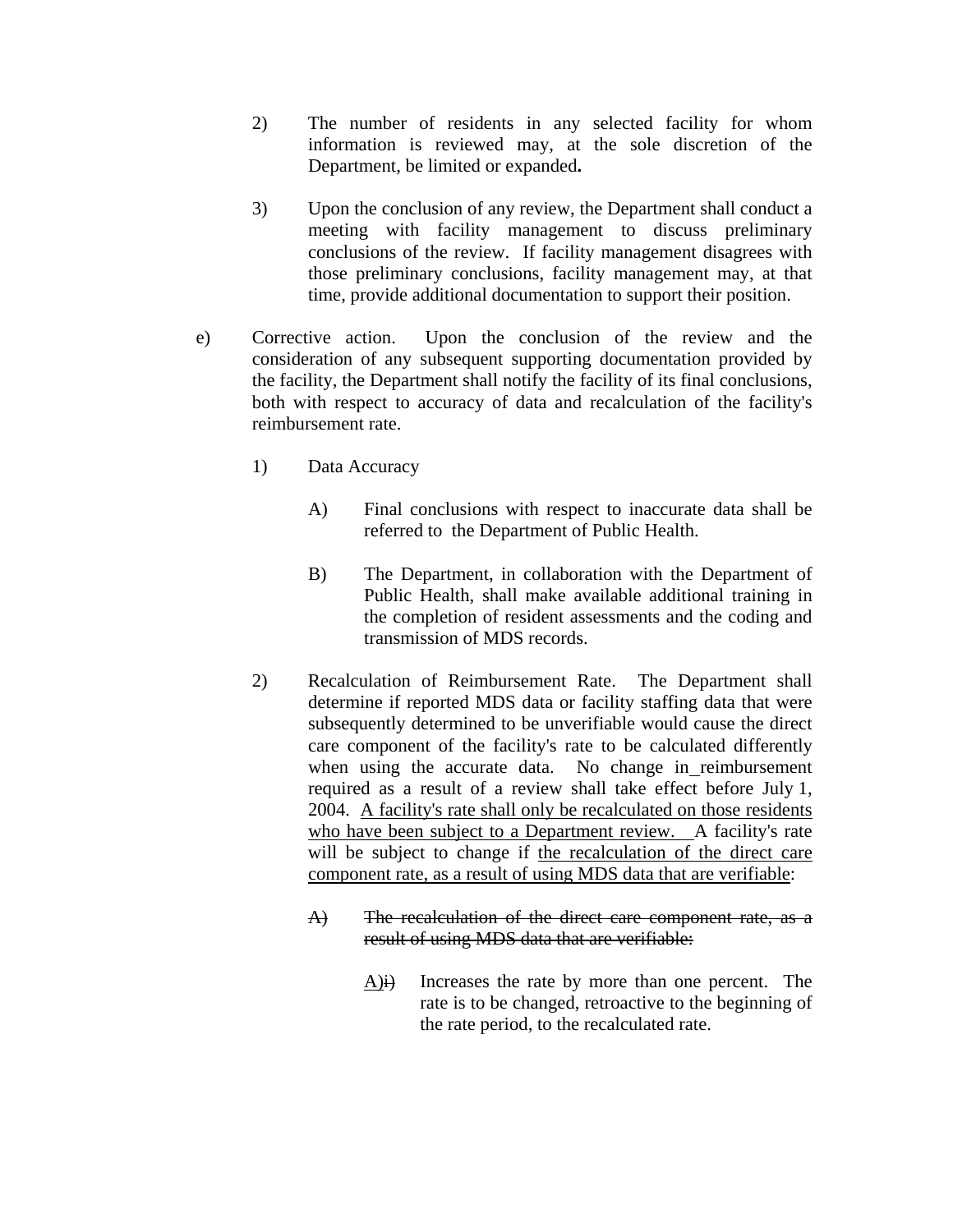- B)ii) Decreases the rate by more than one percent. The rate is to be changed, retroactive to the beginning of the rate period, to the recalculated rate.
- $C$ ) $\overleftrightarrow{ii}$  Decreases the rate by more than ten percent in addition to the rate change specified in subsection  $(d)(1)(C)$  of this Section. The direct care component of the rate shall be reduced, retroactive to the beginning of the rate period, by \$1 for each whole percentage decrease in excess of two percent.
- B) The review determines that the mean direct care staff time per diem that the facility is currently maintaining is more than 25 percent below the mean direct care staff time per diem used to determine the facility's direct care component of the rate. The recalculation shall use the mean direct care staff time per diem determined pursuant to Section 147.150(c)(1), multiplied by the factor described in Section 147.150(c)(1)(D), less mean direct care staff time per diem determined by the review that is in excess of 25 percent.
- 3) Any evidence or suspicion of deliberate falsification or misrepresentation of MDS data shall be referred to the Department's Inspector General and the Department of Public Health.
- f) Appeals. Facilities disputing any rate change may request a hearing pursuant to 89 Ill. Adm. Code 140.830.

(Source: Amended at 30 Ill. Reg. \_\_\_\_\_\_\_, effective \_\_\_\_\_\_\_\_\_\_\_\_\_\_\_)

#### Section 147.200 Minimum Data Set (MDS) On-Site Review Documentation Basic Rehabilitation Aide Training Program (Repealed)

- a) Pursuant to Section 147.175, Department staff shall conduct on-site reviews of Minimum Data Set (MDS) data to determine the accuracy of resident information that is relevant to the determination of reimbursement rates.
- b) There shall be documentation in the resident's record to support an MDS coded response indicating that the condition or activity was present or occurred during the observation or look back period. Directions provided by the RAI User's Manual (as described in Section 147.125) are the basis for all coding of the MDS. Section S is reserved for additional Statedefined items. All documentation requirements pertain to the MDS 2.0 and Section S items.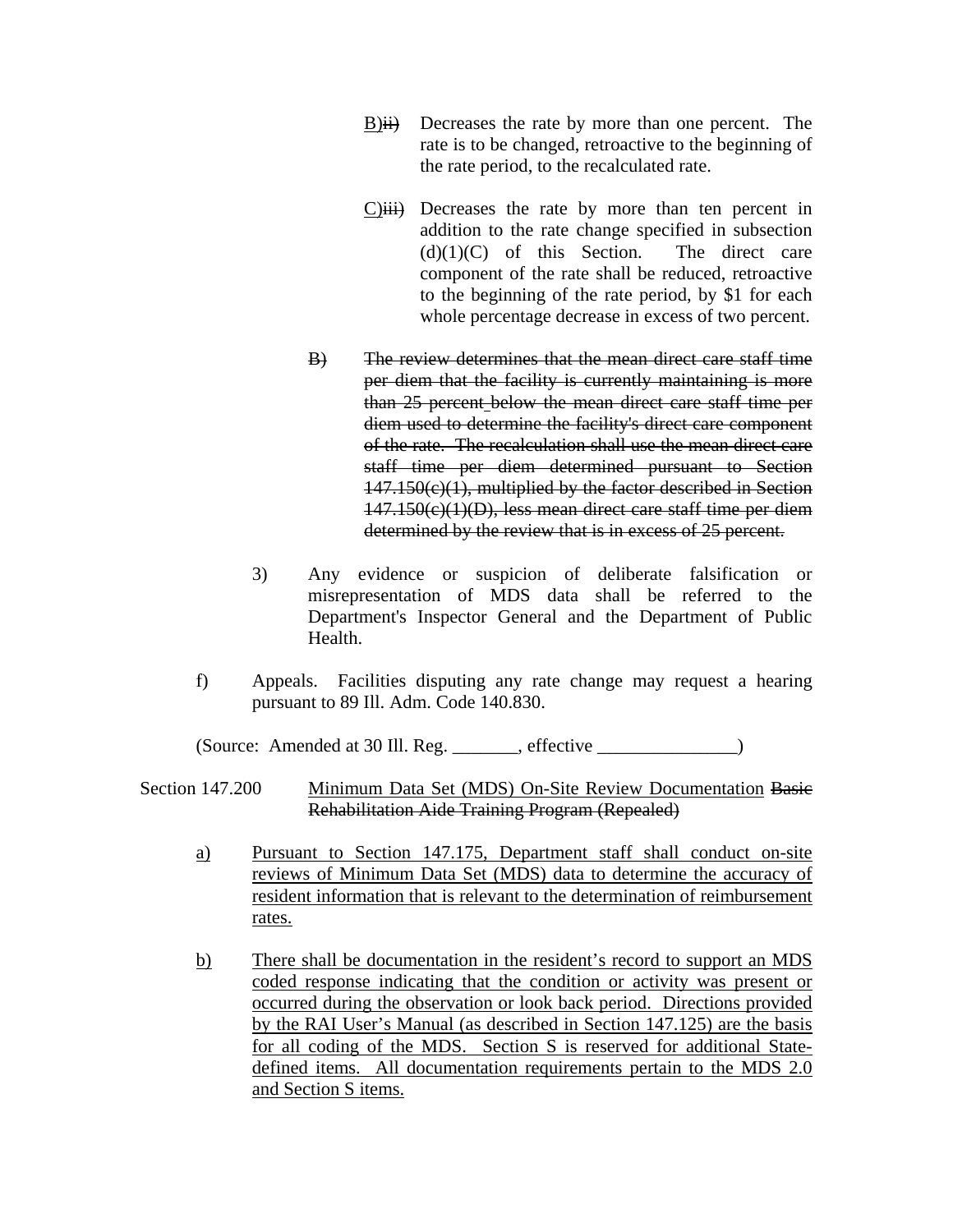- c) Each nursing facility shall ensure that MDS data for each resident accurately and completely describes the resident's condition, as documented in the resident's clinical records, maintained by the nursing facility, and the clinical records shall be current, accurate and in sufficient detail to support the reported resident data.
- d) Documentation guidance has been compiled from the RAI Manual, instructions that are present on the MDS 2.0 form itself**,** RAI-MH, and Illinois additional documentation requirements. If later guidance is released by CMS that contradicts or augments guidance provided in this Section, the more current information from CMS becomes the acceptable standard. If additional ICD9 codes are published, they will be reviewed for appropriateness.
- e) Documentation from all disciplines and all portions of the resident's clinical record may be used to verify an MDS item response. All supporting documentation shall be found in the facility during an on-site visit.
- f) All conditions or treatments shall have been present or occurred within the designated observation period. Documentation in the clinical record shall consistently support the item response and reflect care related to the symptom/problem. Documentation shall apply to the appropriate observation period and reflect the resident's status on all shifts. In addition, the problems that are identified by the MDS item responses that affect the resident's status shall be addressed on the care plan. Insufficient or inaccurate documentation may result in a determination that the MDS item response submitted could not be validated.
- g) Disease Diagnoses
	- 1) Code only those diseases or infections which have a relationship to the resident's current ADL status, cognitive status, mood or behavior status, medical treatments, nursing monitoring or risk of death as directed in the RAI Manual.
	- 2) The disease conditions require a physician-documented diagnosis in the clinical record. It is good clinical practice to have the resident's physician provide supporting documentation for any diagnosis.
	- 3) Do not include conditions that have been resolved or no longer affect the resident's functioning or care plan. One of the important functions of the MDS assessment is to generate an updated, accurate picture of the resident's health status.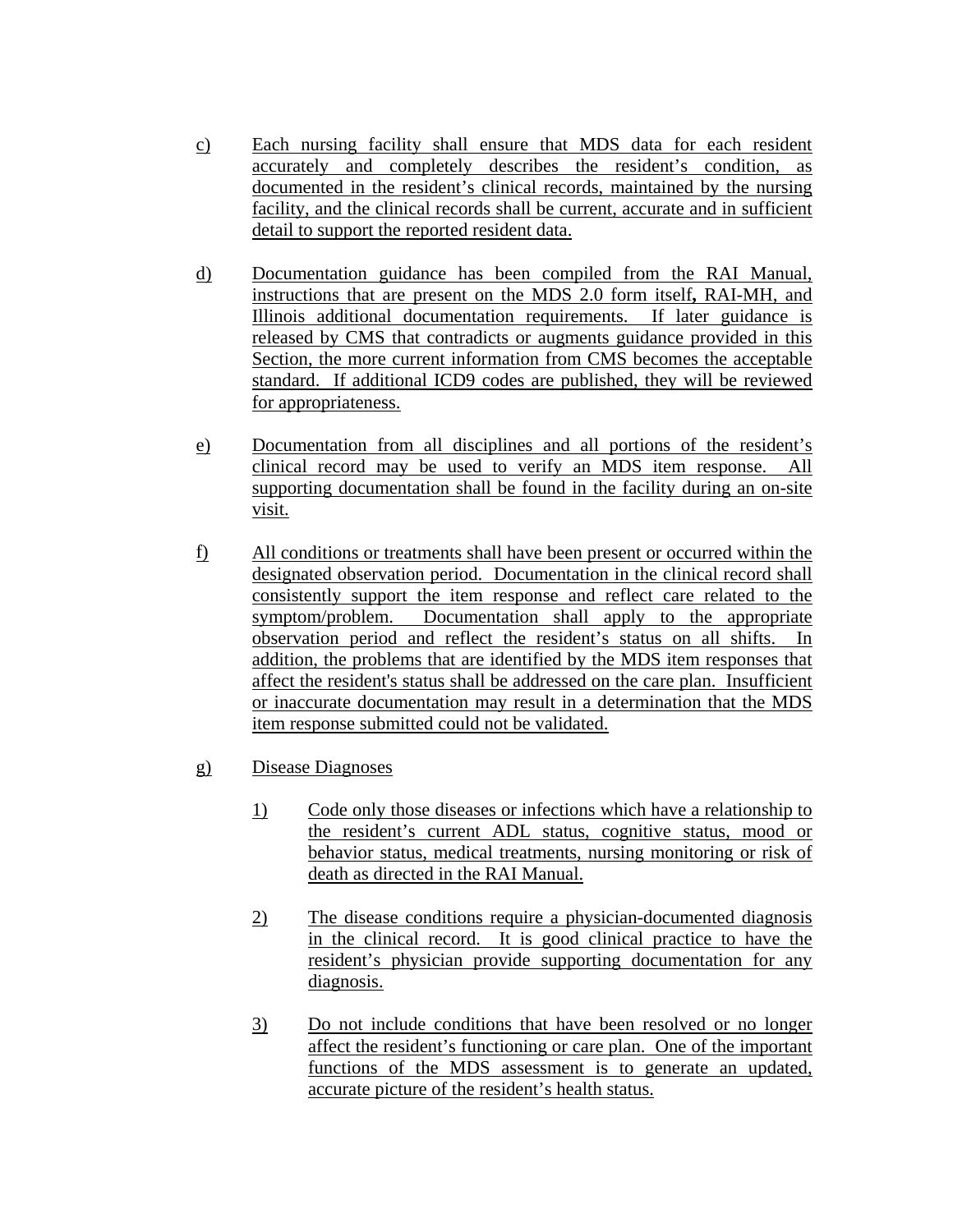- h) Activities of Daily Living (ADL) Facilities shall maintain documentation that supports the coding of Section G, Physical Functioning, and Structural Problems on the MDS during the assessment reference period. The documentation shall show the MDS coded level of resident self-performance and support has been met.
- i) Restorative specific documentation shall include:
	- 1) Documentation shall define the resident's needs and identify a restorative nursing plan of care to assist the resident in reaching and/or maintaining his or her highest level of functioning. Documentation shall contain objective and measurable information so that progress, maintenance or regression can be recognized.
	- 2) Goals shall be resident specific, realistic, and measurable. The resident's endurance and ability to participate in the programs shall be addressed.
	- 3) Written evidence of measurable objectives and interventions shall be in the resident's care plan, reviewed quarterly, and revised as necessary.
	- 4) Written evidence of quarterly evaluation by a licensed nurse shall be in the clinical record.
	- 5) There shall be written evidence that staff carrying out the programs have been trained in techniques that promote resident involvement in the activity.
	- 6) There shall be written evidence that techniques are carried out or supervised by members of the nursing staff.
	- 7) Sometimes under licensed nurse supervision, other staff and volunteers will be assigned to work with specific residents. If a volunteer is assigned to a specific resident, there shall be written evidence of specific training in techniques that promotes that resident's involvement in the restorative program.
	- 8) Restorative programs shall be ongoing, unless there is written justification in the clinical record that supports the need to discontinue the program.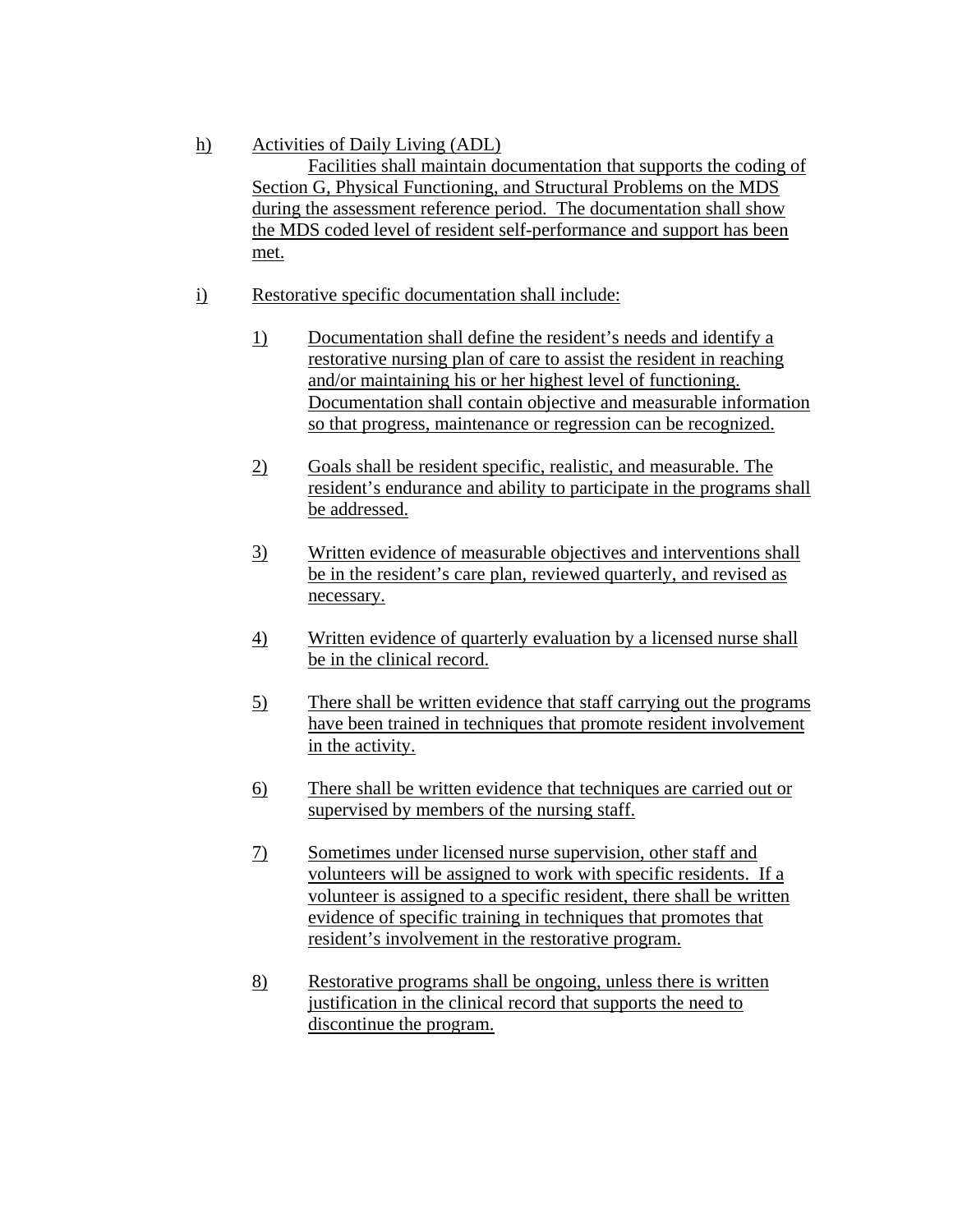- 9) The number of minutes per day spent in a restorative program shall be documented for each resident and for each restorative program during the look back period.
- 10) The medical record shall also include documentation that restorative nursing services were administered as planned.
- 11) An assessment designed by the Department shall be required quarterly to assess resident's endurance and ability to benefit from two or more restorative programs.
- 12) A splint or brace is defined as an appliance for the fixation, union or protection of an injured part of the body.
- 13) A check and change program will not be scored as a toileting program.
- 14) All restorative programs provided per criteria of the RAI manual shall be coded on the MDS.
- j) Discharge Planning

Social Services shall document monthly on the resident's potential for discharge, specific steps being taken toward discharge, and the progress being made. Social Service documentation shall demonstrate realistic evaluation, planning, and follow-through. Discharge plans shall address the current functional status of the resident, medical nursing needs, and the availability of family and/or community resources to meet the needs of the resident.

- k) Psychosocial Adaptation Services Behavioral symptoms shall be assessed and tracked during the look back period. They shall be addressed in the care plan with individualized goals and interventions.
- l) Skills Training Skills training is specific methods for assisting residents who need and can benefit from this training, to address identified deficits and reach personal and clinical goals. To qualify for reimbursement, the provision of skills training shall meet all of the following criteria:
	- 1) Skills and capabilities shall be assessed with the use of a standardized skills assessment, a cognitive assessment and an assessment of motivational potential. The assessment of motivational potential will assist in determining the type and size of the group in which a resident is capable of learning.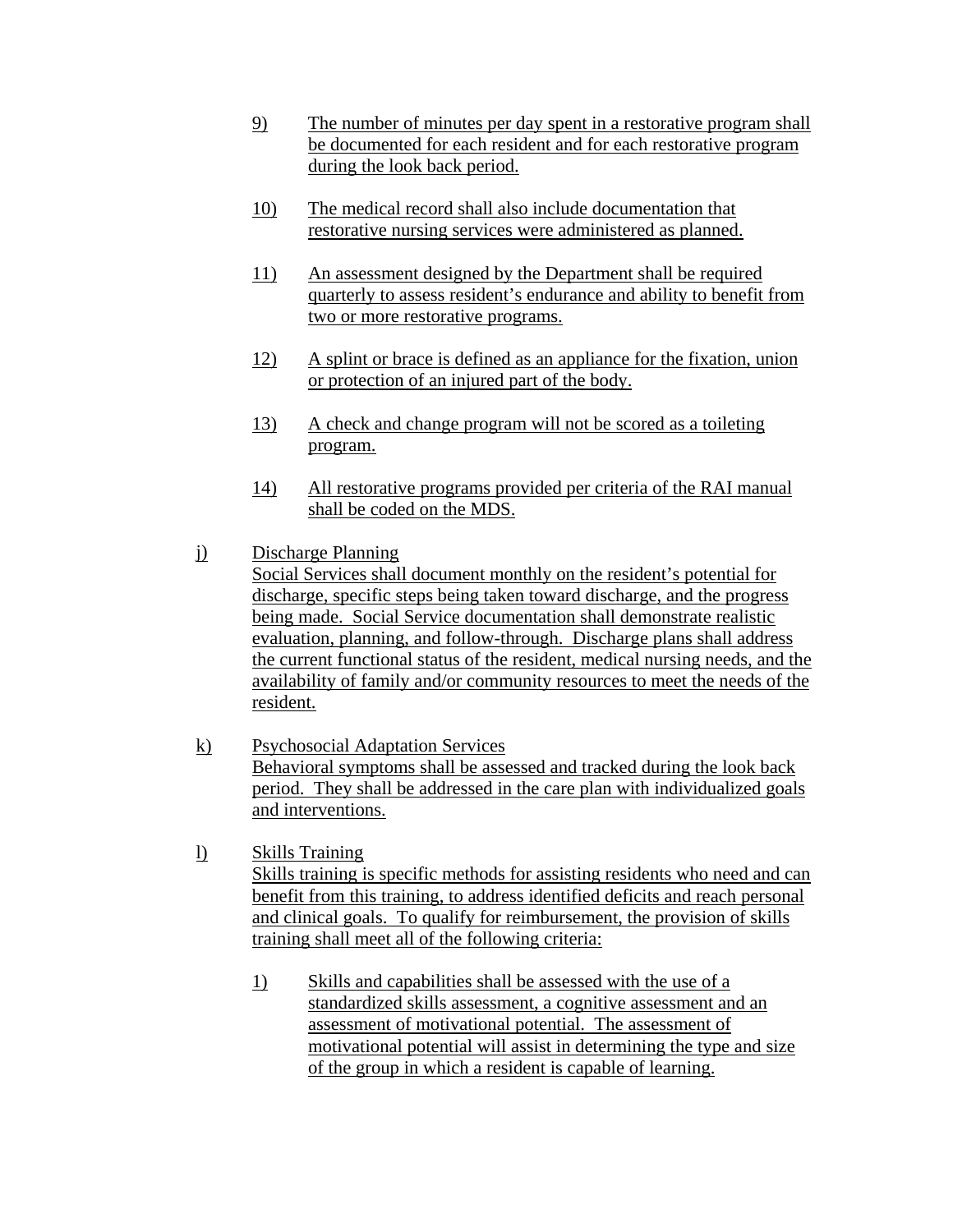- 2) Addresses identified skill deficits related to goals noted in the treatment plan.
- 3) Skills training shall be provided by facility staff, trained in leading skills groups, who are paid by the facility.
- 4) Training shall be provided in a private room with no other programs or activities going on at the same time. The environment shall be conducive to learning in terms of comfort, noise, and other distractions.
- 5) Training shall be provided in groups no larger than ten, with reduced group size for residents requiring special attention due to cognitive, motivational or clinical issues, as determined by the skills assessment, cognition and motivational potential. Individual sessions can be provided as appropriate and shall be identified in the care plan.
- 6) Training shall utilize a well-developed, structured curriculum and specific written content developed in advance to guide each of the sessions. (Published skills modules developed for the severe mentally ill (SMI) and Mental Illness/Substance Abuse (MISA) populations are available for use and as models).
- 7) The curriculum shall address discrete sets of skill competencies, breaking skills down into smaller components or steps in relation to residents' learning needs.
- 8) The specific written content shall provide the rational for learning, connecting skill acquisition to resident goals.
- 9) Training shall employ skill demonstration/modeling, auditory and visual presentation methods, role-playing and skill practice, immediate positive and corrective feedback, frequent repetition of new material, practice assignments between training sessions (homework), and brief review of material from each previous session.
- 10) There shall be opportunities for cued skill practice and generalization outside session as identified in the care plan and at least weekly documentation relative to skill acquisition.
- 11) Each training session shall be provided and attended in increments of a minimum of 30 minutes each (not counting time to assemble and settle) at least three times per week. Occasional absences are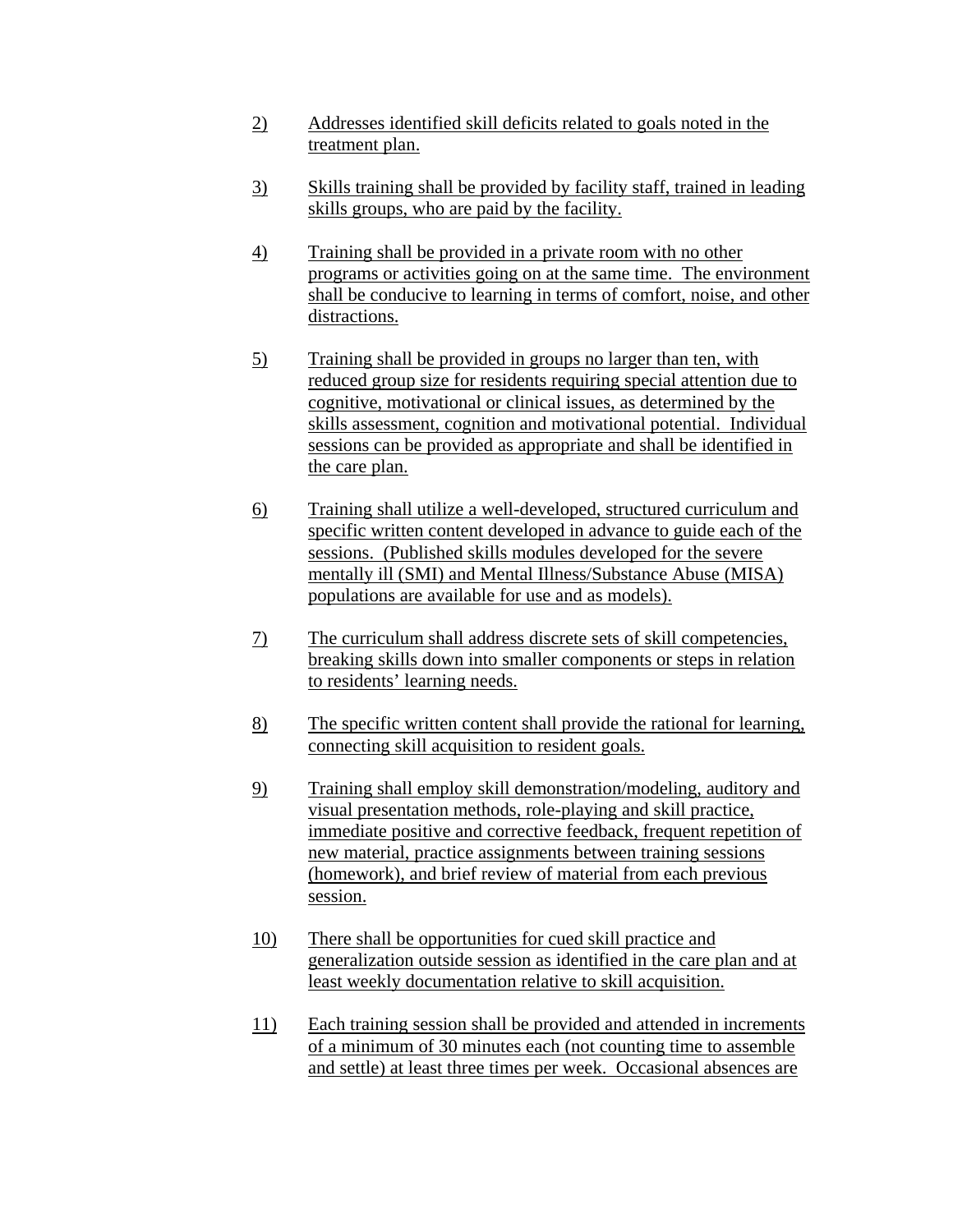allowable, with individual coverage of missed material as necessary.

- m) Ancillary Provider Services
	- 1) Ancillary provider services are services that are provided by direct non-facility psychiatric service providers in order to meet 77 Ill. Adm. Code, Subpart S requirements.
	- 2) Psychiatric rehabilitation services that are provided by non-facility providers or an outside entity shall meet the needs of the SMI resident as determined by the resident's individual treatment plan (ITP).
	- 3) Facilities must ensure compliance with 77 Ill. Adm. Code, Subpart S, Section 300.4050 when utilizing non-facility or outside ancillary providers.
- n) Psychotropic Medication Monitoring Facilities are to follow documentation guidelines as directed by 42CFR 483.25(l) (State Operations Manual tags F329, F330, F331).
- o) Dementia Care Unit
	- 1) If the resident has a CPS score of five, care planning shall address the resident's participation in the unit's activities.
	- 2) If a particular resident does not participate in at least an average of four activities per day over a one-week period, the unit director shall evaluate the resident's participation and have the available activities modified and/or consult with the interdisciplinary team.
	- 3) Documentation shall support staff's efforts to involve the resident.
- p) Exceptional Care Services
	- 1) Extensive Respiratory Services
		- A) A respiratory therapist shall evaluate the status of the resident at least monthly if the resident has a tracheostomy.
		- B) Documentation of respiratory therapy being provided 15 minutes a day shall be present in the clinical record for the look back period.
		- C) Respiratory therapy requires documentation in the record of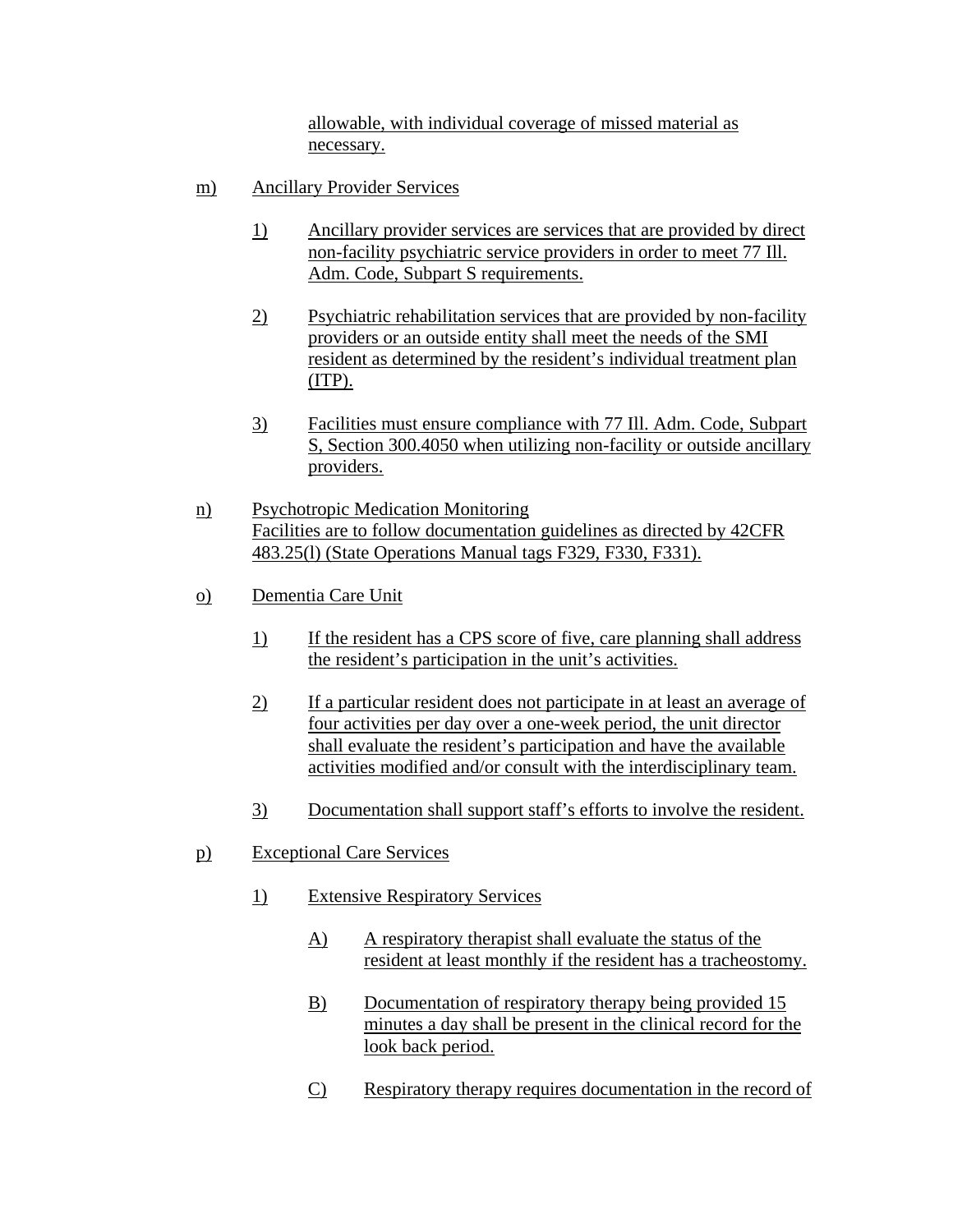the treatment and the times given by a qualified professional (respiratory therapist or trained nurse) as defined in the RAI manual.

- 2) Documentation shall be in place to support weaning from the ventilator.
- 3) Ventilator Care
	- A) If the facility has residents receiving ventilator care, the facility shall have a respiratory therapist available at the facility or on call 24 hours a day.
	- B) A respiratory therapist shall evaluate and document the status of the resident at least weekly.
- 4) Morbid Obesity
	- A) A Dietician's evaluation shall be completed with evidence of on-going consultation.
	- B) On-going monitoring of weight shall be evident.
	- C) The psychosocial needs related to weight issues shall be identified and addressed.
- 5) Wound Care Services Facilities are to follow documentation guidelines as directed by 42CFR 483.25(c) (State Operations Manual tag F314).
- 6) Traumatic Brain Injury (TBI)
	- A) Documentation shall support that psychological therapy is being delivered by licensed mental health professional as described in the RAI manual.
	- B) Documentation shall support a Special Symptom Evaluation program as an ongoing, comprehensive, interdisciplinary evaluation of behavioral symptoms as described in the RAI manual.
	- C) Documentation shall support evaluation by licensed mental health specialist in the last 90 days. This shall include an assessment of a mood, behavior disorder, or other mental health problems by a qualified clinical professional as described in the RAI manual.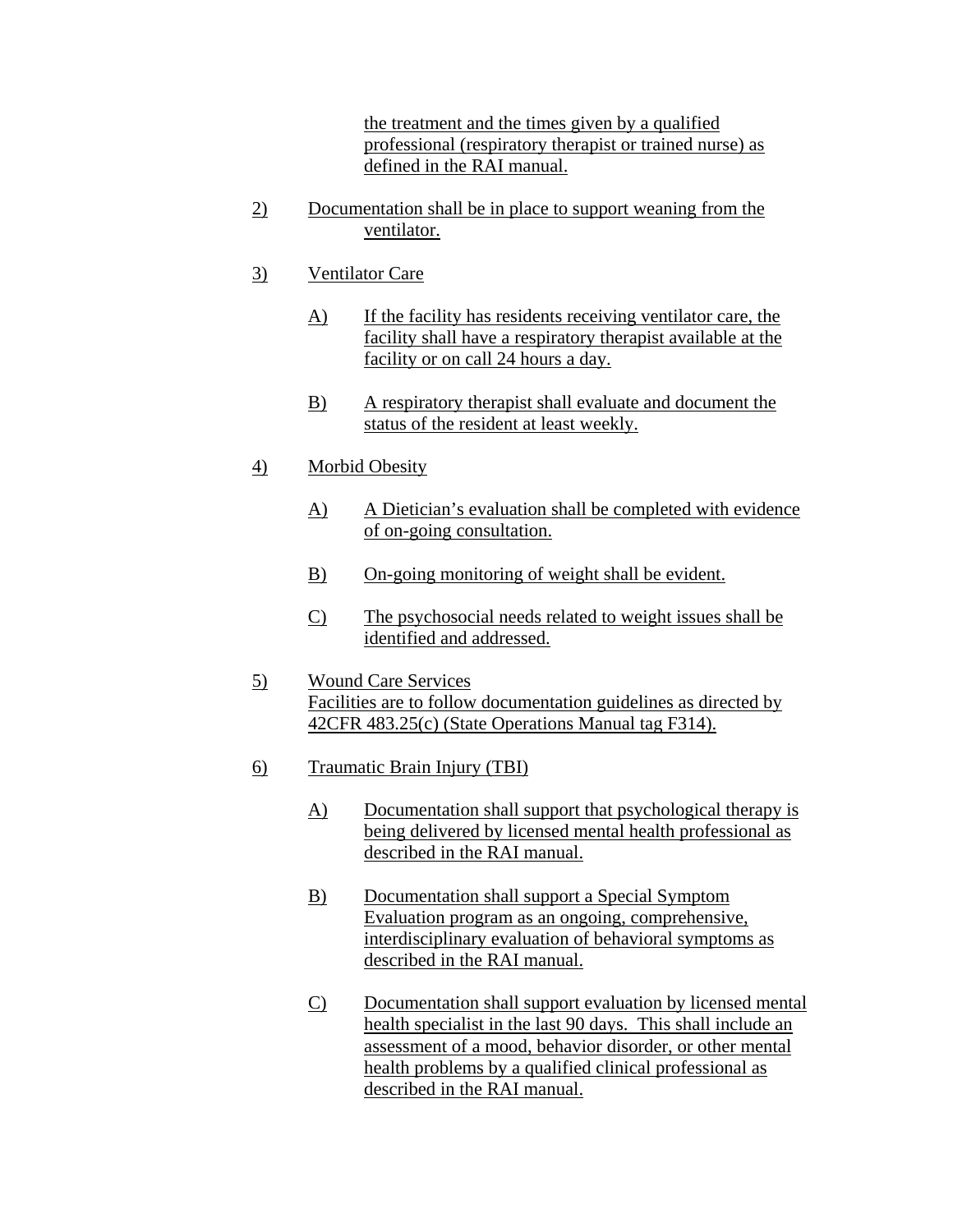- D) The care plan shall address the behaviors of the resident and the interventions used.
- q) Clarification and additional documentation requirements are as follows:
	- 1) Defined actions such as further assessment or documentation, described in the manual, as "good clinical practice" are required by the Department as supporting documentation. Clinical documentation that contributes to identification and communication of a resident's problems, needs and strengths, that monitors his or her condition on an on-going basis, and that records treatments and response to treatment, is a matter of good clinical practice and is an expectation of trained and licensed health care professionals (RAI page 1-23).
	- 2) The facility shall have in place policies and procedures to address specific care needs of the residents, written evidence of ongoing in-services for staff related to residents' specific care needs and all necessary durable medical equipment to sustain life and carry out the plan of care as designed by the physician. In the absence of the above, a referral will be made to the Illinois Department of Public Health.
	- 3) No specific types of documentation or specific forms are mandated, but documentation shall be sufficient to support the codes recorded on the MDS. Treatments and services ordered and coded shall be documented as delivered in the clinical record.
	- 4) When completing a significant change assessment, the guidelines provided in the RAI Manual shall be followed. This includes documenting "the initial identification of a significant change in terms of the resident's clinical status in the progress notes" as described on RAI page 2-7.

(Source: Old Section repealed at 27 Ill. Reg. 18680, effective November 26, 2003; New Section added at 30 Ill. Reg. \_\_\_\_\_\_\_\_\_, effective  $\Box$ 

Section 147.TABLE A Staff Time (in Minutes) and Allocation by Need Level

 a) Effective July 1, 2003, each Medicare and Medicaid certified nursing facility shall complete, and transmit quarterly to the Department, a full Minimum Data Set (MDS) for each resident who resides in a certified bed, regardless of payment source. A description of the MDS items referenced in the tables found following subsection (e) of this Table A are contained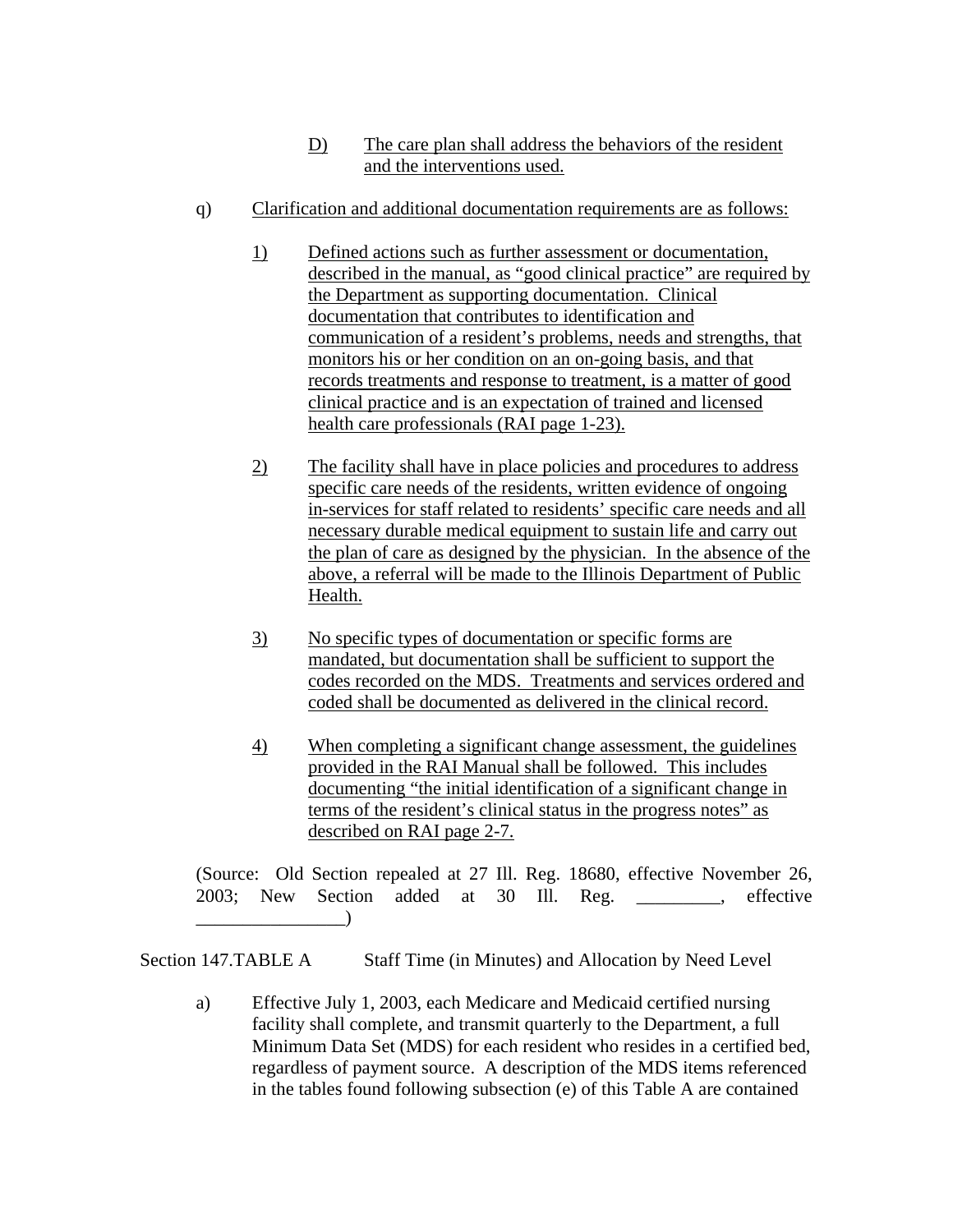in the Long Term Care Resident Assessment Instrument User's Manual available from the Centers for Medicare and Medicaid Services, 7500 Security Boulevard, Baltimore, Maryland 21244 (December 2002).

- b) Table A identifies 51 37 MDS items that shall be used to calculate a profile on each Medicaid-eligible resident within each facility.
- c) The profile for each Medicaid-eligible resident shall then be blended to determine the nursing component of the nursing facility's Medicaid rate.
- d) Each MDS item in Table A includes a description of the item and the variable time referred to in Section  $147.150(c)(1)$ . The variable time assigned to each level represents the type of staff that should be delivering the service (unlicensed, licensed, social worker and activity) and the number of minutes allotted to that service item.
- e) Following is a listing of the 51 37 reimbursable MDS items found in Table A.
	- 1) Base Social Work and Activity
	- 2) Activities of Daily Living (ADL)
	- 3) Restorative Programs

 PROM AROM Splint/Brace Bed Mobility Mobility/Transfer Walking Dressing/Grooming Eating Prosthetic Care Communication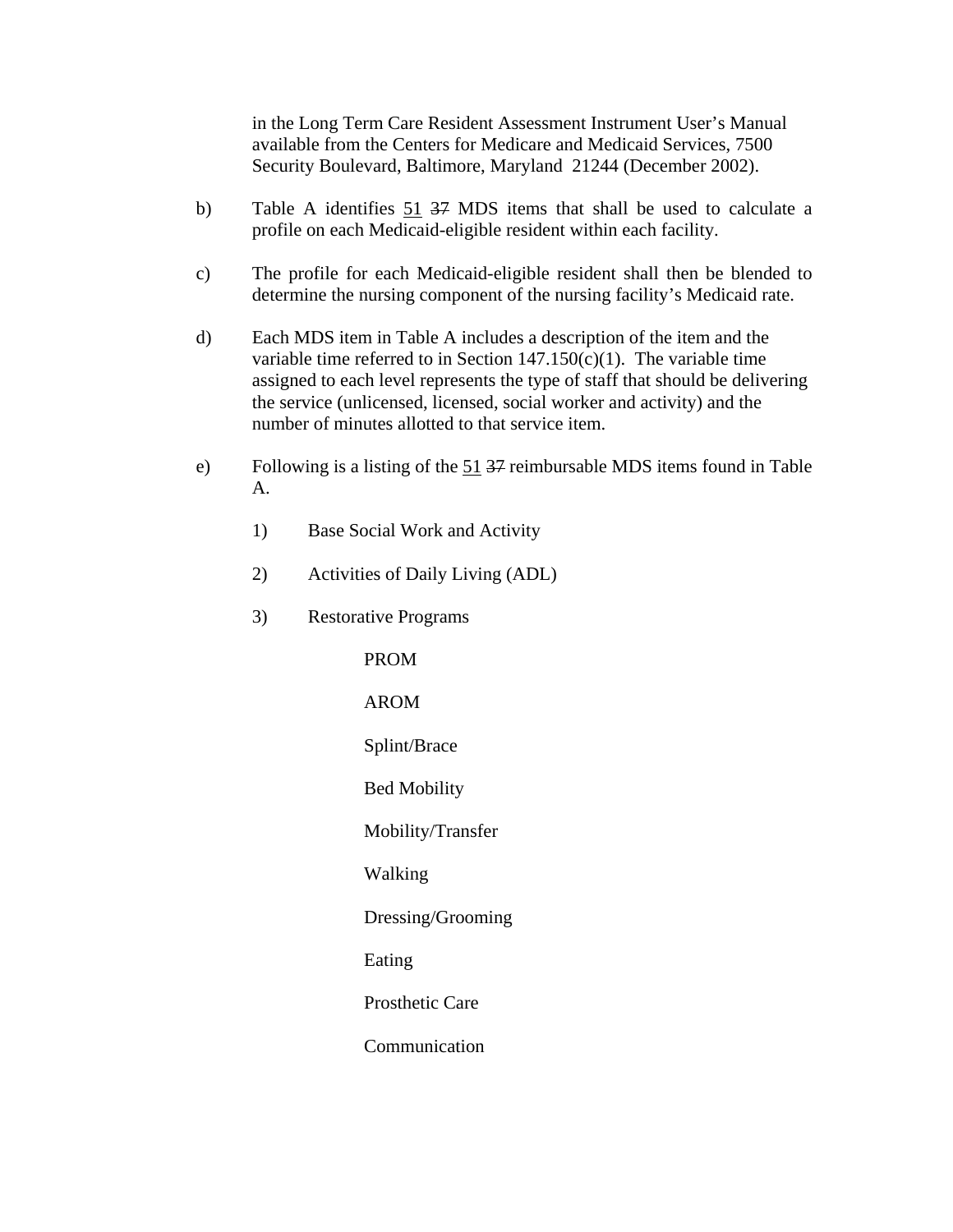Other Restorative

### Scheduled Toileting Continence

4) Medical Services

Continence Care

Catheter Care

Bladder Retaining

Pressure Ulcer Prevention

Moderate Skin Care Services

Intensive Skin Care Services

Ostomy Care

IV Therapy

Injections

Oxygen Therapy

**Chemotherapy** 

**Dialysis** 

Blood Glucose Monitoring

End Stage Care

Infectious Disease

Acute Medical Conditions

Pain Management

Discharge Planning

**Nutrition** 

**Hydration**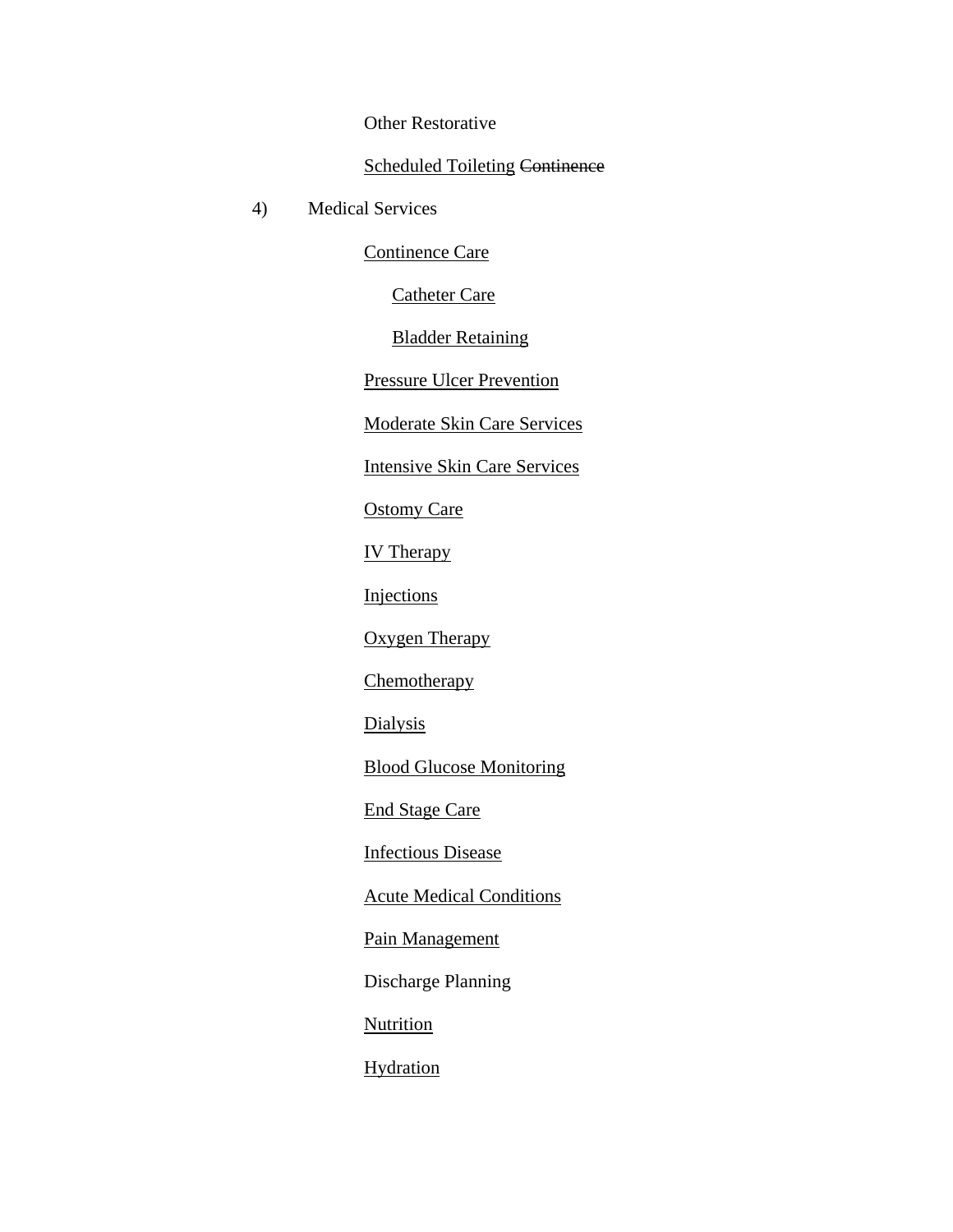End Stage Care

Pain Management

Infectious Disease

Acute Medical Conditions

**Nutrition** 

Skin Care Programs

Decubitus Prevention

Moderate Skin Intensity or Ostomy Care Services

Intensive Skin Care Services

IV Therapy

**Injections** 

Oxygen Therapy

Extensive Respiratory Services

#### **Hydration**

5) Mental Health (MH) Services

Psychosocial Adaptation

Psychotropic Medication Monitoring

Cognitive Impairment/Memory Assistance

Psychiatric Rehabilitation Services

 Psychiatric Services (Section S) Subpart S Skills Training Close or Constant Observation

6) Dementia Services

Cognitive Impairment/Memory Assistance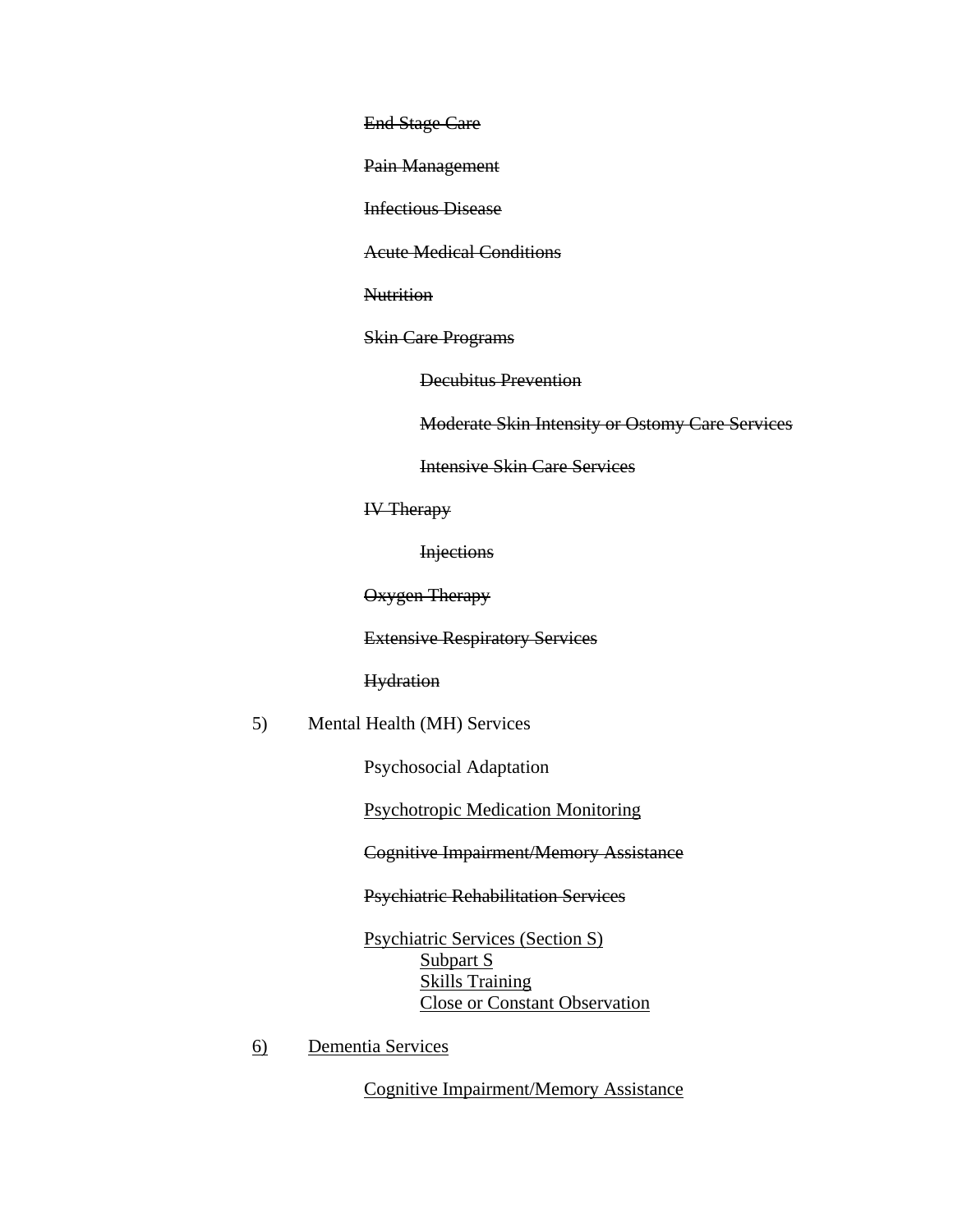#### Dementia Care Unit

6) Special Patient Need Factors:

Communication: add 1% of staff time accrued for ADLs through MH

 Vision Problems: add 2% of staff time accrued for ADLs through MH

Accident/Fall Prevention: add 3% of staff time accrued for ADLs through MH

Restraint Free Care: add 2% of staff time accrued for ADLs through MH

Activities: add 2% of staff time accrued for ADLs through

#### 7) Exceptional Care Services

MH

 Extensive Respiratory Services Ventilator Care Total Weaning From Ventilator Morbid Obesity Complex Wound Care Traumatic Brain Injury (TBI)

#### 8)6) Special Patient Need Factors:

Communication: add 1% of staff time accrued for ADLs through Exceptional Care Services

 Vision Problems: add 2% of staff time accrued for ADLs through Exceptional Care Services

Accident/Fall Prevention: add 3% of staff time accrued for ADLs through Exceptional Care Services

Restraint Free Care: add 2% of staff time accrued for ADLs through Exceptional Care Services

Activities: add 2% of staff time accrued for ADLs through Exceptional Care Services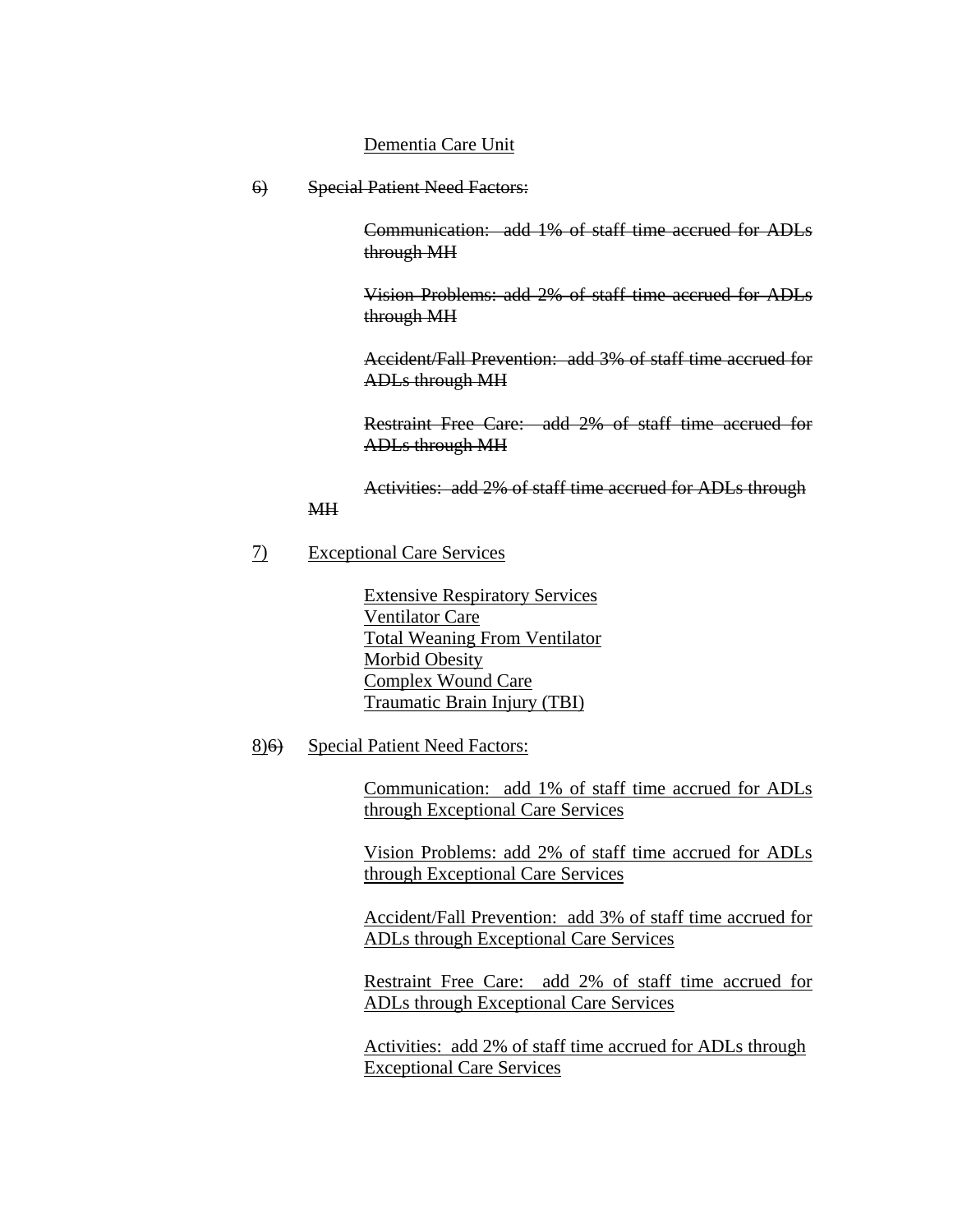### MDS ITEMS AND ASSOCIATED STAFF TIMES

Throughout Table A where multiple levels are identified, only the highest level shall be scored.

1) Base Social Work and Activity

| Level |             | Unlicensed | Licensed | Social<br>Worker | Activity |
|-------|-------------|------------|----------|------------------|----------|
|       | All Clients |            |          |                  |          |

### 2) Activities of Daily Living

| Level        | Composite<br>Scores    | Unlicensed | Licensed                              | Social<br>Worker | Activity |
|--------------|------------------------|------------|---------------------------------------|------------------|----------|
| I            | Composite<br>$7 - 8$   | 50         | 7.5RN<br>7.5LPN<br>$\overline{15}$    |                  |          |
| $\mathbf{I}$ | Composite<br>$9 - 11$  | 62         | 9.5 RN<br>9.5 LPN<br>$\overline{19}$  |                  |          |
| III          | Composite<br>$12 - 14$ | 69         | 10.5 RN<br>10.5 LPN<br>2 <sub>1</sub> |                  |          |
| IV           | Composite<br>15-29     | 85         | 12.5 RN<br>12.5 LPN<br>25             |                  |          |

#### ADL Scoring Chart for the above Composite Levels

| MDS values equal to "-" denote missing data. |  |
|----------------------------------------------|--|
|                                              |  |

| ADL                 | MDS items                | Description                                 | Score |
|---------------------|--------------------------|---------------------------------------------|-------|
| <b>Bed Mobility</b> | $G1aA = -or$             | $Self-Performance = missing$                |       |
|                     | $G1aA = 0$ or            | $Self-Performance = independent$            |       |
|                     | $G1aA = 1$ .             | $Self-Performance = supervision$            |       |
|                     | G <sub>1</sub> aA = 2.   | $Self-Performance = limited assistance$     | 3     |
|                     | G <sub>1</sub> aA = 3 or | $Self-Performance = extensive assistance$   |       |
|                     | G <sub>1</sub> aA = 4 or | $Self-Performance = total dependence$       |       |
|                     | $G1aA = 8$ AND           | Self-Performance $=$ activity did not occur |       |
|                     | $G1aB = -or$             | $Support = missing$                         |       |
|                     | $G1aB = 0$ or            | Support $=$ no set up or physical help      |       |
|                     | $G1aB = 1$ or            | Support $=$ set up help only                |       |
|                     | $G1aB = 2.$              | $Support = 1 person assist$                 | 4     |
|                     | $G1aB = 3$ or            | Support = $2+$ person physical assist       |       |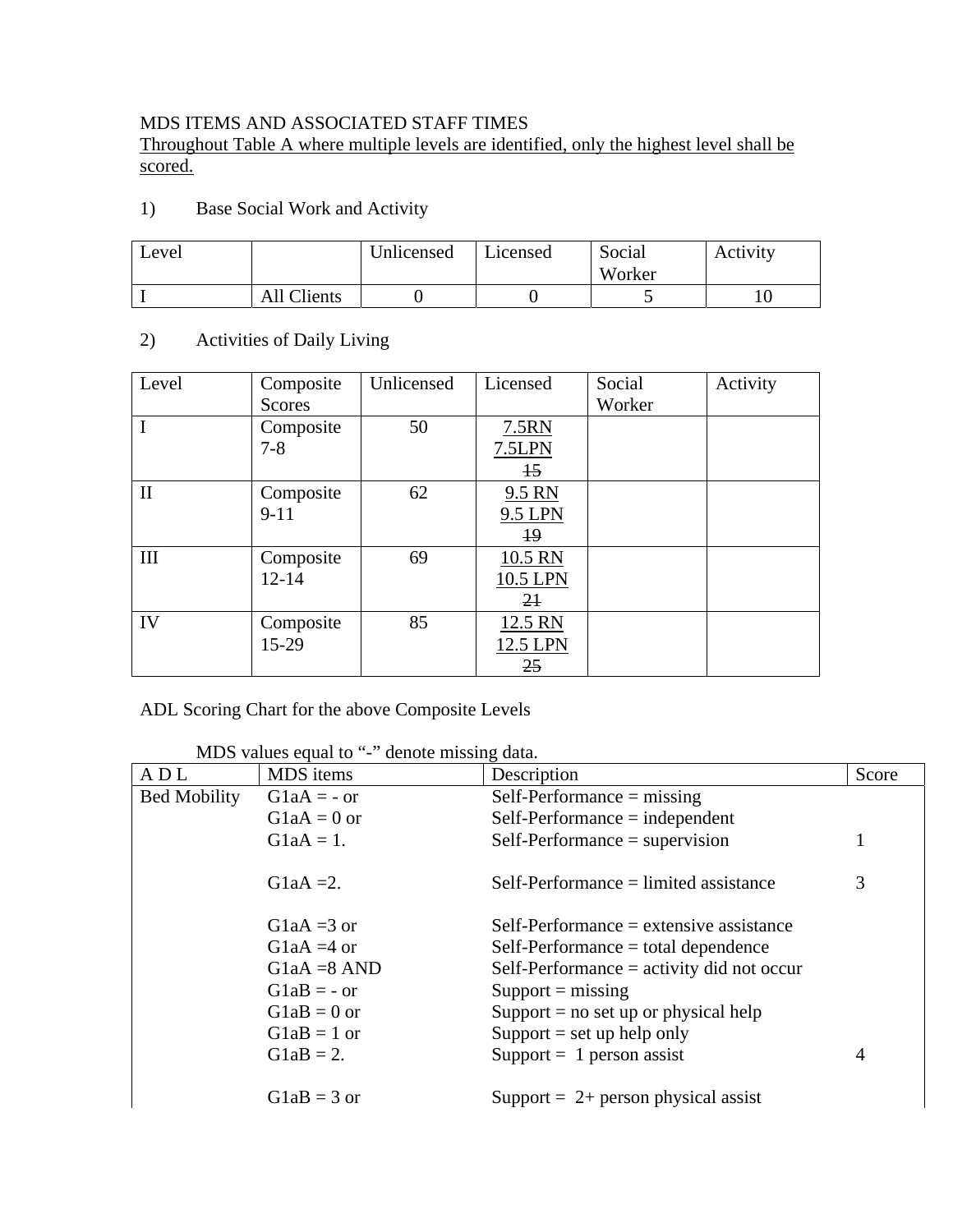|            | $G1aB = 8.$    | Support $=$ activity did not occur          | 5              |
|------------|----------------|---------------------------------------------|----------------|
| Transfer   | $G1bA = -or$   | $Self-Performance = missing$                |                |
|            | $G1bA = 0$ or  | $Self-Performance = independent$            |                |
|            | $G1bA = 1.$    | $Self-Performance = supervision$            | 1              |
|            | $G1bA = 2$ .   | $Self-Performance = limited assistance$     | 3              |
|            | $G1bA = 3$ or  | $Self-Performance = extensive assistance$   |                |
|            | $G1bA = 4$ or  | $Self-Performance = total dependence$       |                |
|            | $G1bA = 8$ AND | Self-Performance $=$ activity did not occur |                |
|            | $G1bB = -or$   | $Support = missing$                         |                |
|            | $G1bB = 0$ or  | Support $=$ no set up or physical help      |                |
|            | $G1bB = 1$ or  | Support $=$ set up help only                |                |
|            | $G1bB = 2.$    | Support = $1$ person assist                 | $\overline{4}$ |
|            | $G1bB = 3$ or  | Support = $2+$ person physical assist       |                |
|            | $G1bB = 8.$    | Support = activity did not occur            | 5              |
| Locomotion | $G1eA = -or$   | $Self-Performance = missing$                |                |
|            | $G1eA = 0$ or  | $Self-Performance = independent$            |                |
|            | $G$ leA = 1.   | $Self-Performance = supervision$            | 1              |
|            |                |                                             |                |
|            | GleA = $2$ .   | $Self-Performance = limited assistance$     | 3              |
|            | GleA = $3$ or  | $Self-Performance = extensive assistance$   |                |
|            | G1eA = $4$ or  | $Self-Performance = total dependence$       |                |
|            | $G$ leA =8 AND | Self-Performance $=$ activity did not occur |                |
|            | $G1eB = -or$   | $Support = missing$                         |                |
|            | $G1eB = 0$ or  | Support $=$ no set up or physical help      |                |
|            | $G1eB = 1$ or  | Support $=$ set up help only                |                |
|            | $G1eB = 2.$    | $Support = 1 person assist$                 | $\overline{4}$ |
|            | $G1eB = 3$ or  | Support = $2+$ person physical assist       |                |
|            | $G1eB = 8.$    | Support $=$ activity did not occur          | 5              |
| Toilet     | $G1iA = -or$   | $Self-Performance = missing$                |                |
|            | $G1iA = 0$ or  | $Self-Performance = independent$            |                |
|            | $G1iA = 1.$    | $Self-Performance = supervision$            | 1              |
|            | $G1iA = 2.$    | $Self-Performance = limited assistance$     | 3              |
|            | G1iA = $3$ or  | $Self-Performance = extensive assistance$   |                |
|            | G1iA = $4$ or  | Self-Performance = total dependence         |                |
|            | $G1iA = 8$ AND | Self-Performance $=$ activity did not occur |                |
|            | $G1iB = -or$   | $Support = missing$                         |                |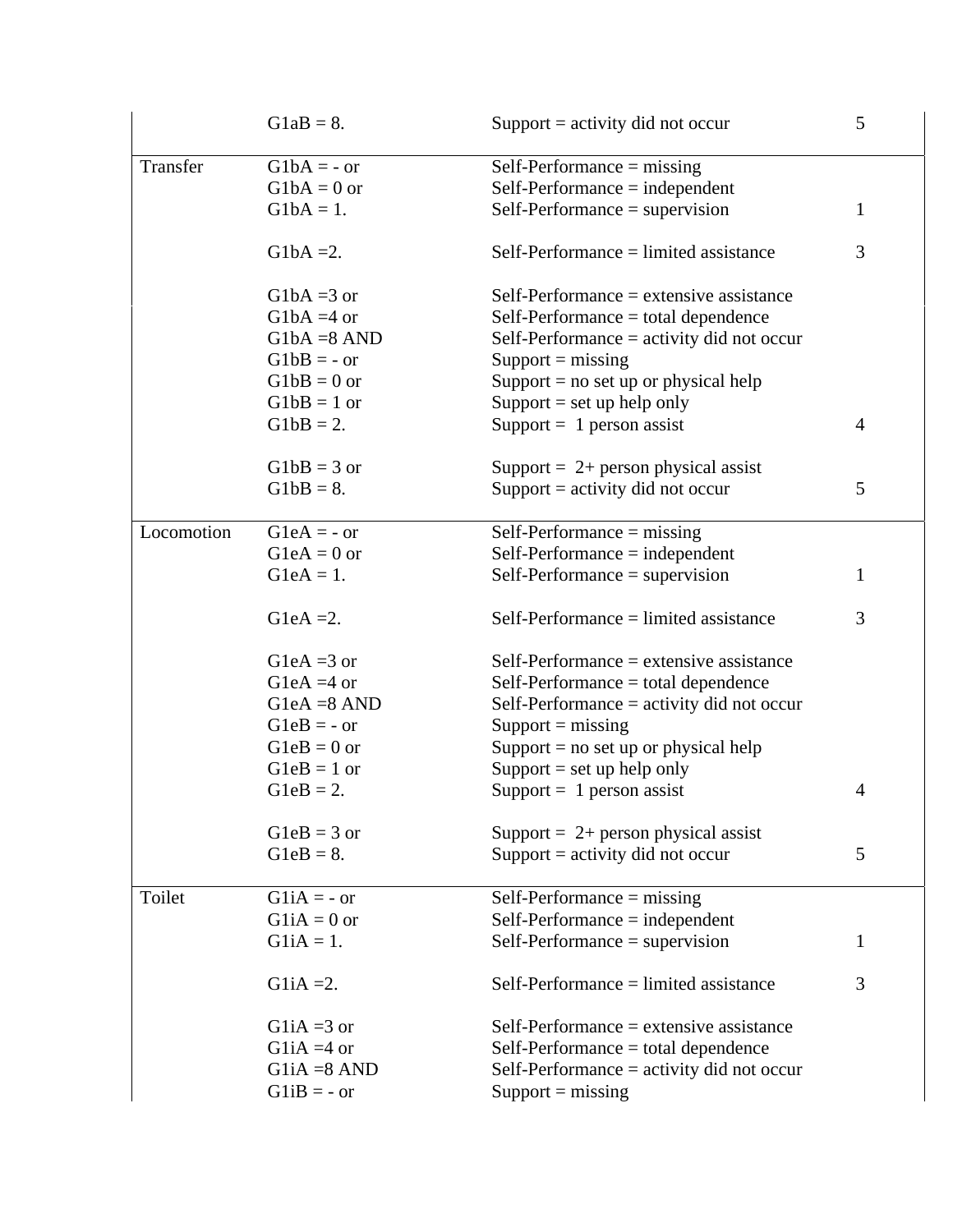|          | $G1iB = 0$ or            | Support $=$ no set up or physical help      |                |
|----------|--------------------------|---------------------------------------------|----------------|
|          | $G1iB = 1$ or            | Support $=$ set up help only                |                |
|          | $G1iB = 2.$              | Support = $1$ person assist                 | $\overline{4}$ |
|          |                          |                                             |                |
|          | $G1iB = 3$ or            | Support = $2+$ person physical assist       |                |
|          | $G1iB = 8.$              | Support $=$ activity did not occur          | 5              |
| Dressing | $G1gA = -or$             | $Self-Performance = missing$                |                |
|          | $G1gA = 0$ or            | $Self-Performance = independent$            |                |
|          | $G1gA = 1.$              | $Self-Performance = supervision$            | 1              |
|          |                          |                                             |                |
|          | G <sub>1</sub> gA = 2.   | $Self-Performance = limited assistance$     | $\overline{2}$ |
|          | G <sub>1</sub> gA = 3 or | $Self-Performance = extensive assistance$   |                |
|          | G1gA = $4$ or            | $Self-Performance = total dependence$       |                |
|          | G1gA = $8$ .             | Self-Performance = activity did not occur   | 3              |
|          |                          |                                             |                |
| Hygiene  | $G1jA = -or$             | Self-Performance $=$ missing                |                |
|          | $G1jA = 0$ or            | $Self-Performance = independent$            |                |
|          | $G1jA = 1.$              | $Self-Performance = supervision$            | 1              |
|          | G1jA = $2$ .             | $Self-Performance = limited assistance$     | $\overline{2}$ |
|          |                          |                                             |                |
|          | G1jA = 3 or              | $Self-Performance = extensive assistance$   |                |
|          | G1jA = 4 or              | Self-Performance = total dependence         |                |
|          | G1jA = $8$ .             | Self-Performance $=$ activity did not occur | 3              |
| Eating   | $G1hA = -or$             | Self-Performance $=$ missing                |                |
|          | $G1hA = 0$ or            | $Self-Performance = independent$            |                |
|          | $G1hA = 1.$              | $Self-Performance = supervision$            | $\mathbf{1}$   |
|          |                          |                                             |                |
|          | $G1hA = 2.$              | $Self-Performance = limited assistance$     | $\overline{2}$ |
|          | G1hA = $3$ or            | $Self-Performance = extensive assistance$   | 3              |
|          | G1hA = $4$ or            |                                             |                |
|          |                          | $Self-Performance = total dependence$       |                |
|          | $G1hA = 8$               | Self-Performance $=$ activity did not occur |                |
|          | <b>Or</b>                |                                             |                |
|          | $K5a = 1$ or             | Parenteral / IV in last 7 days              |                |
|          | $K5b = 1$ and            | Tube feeding in last 7 days                 |                |
|          | Intake $= 1$             | See below                                   |                |
|          | Where                    |                                             |                |
|          | Intake $= 1$ if          |                                             |                |
|          | $K6a = 3$ or             | Parenteral/enteral intake 51-75% of total   |                |
|          |                          | calories                                    |                |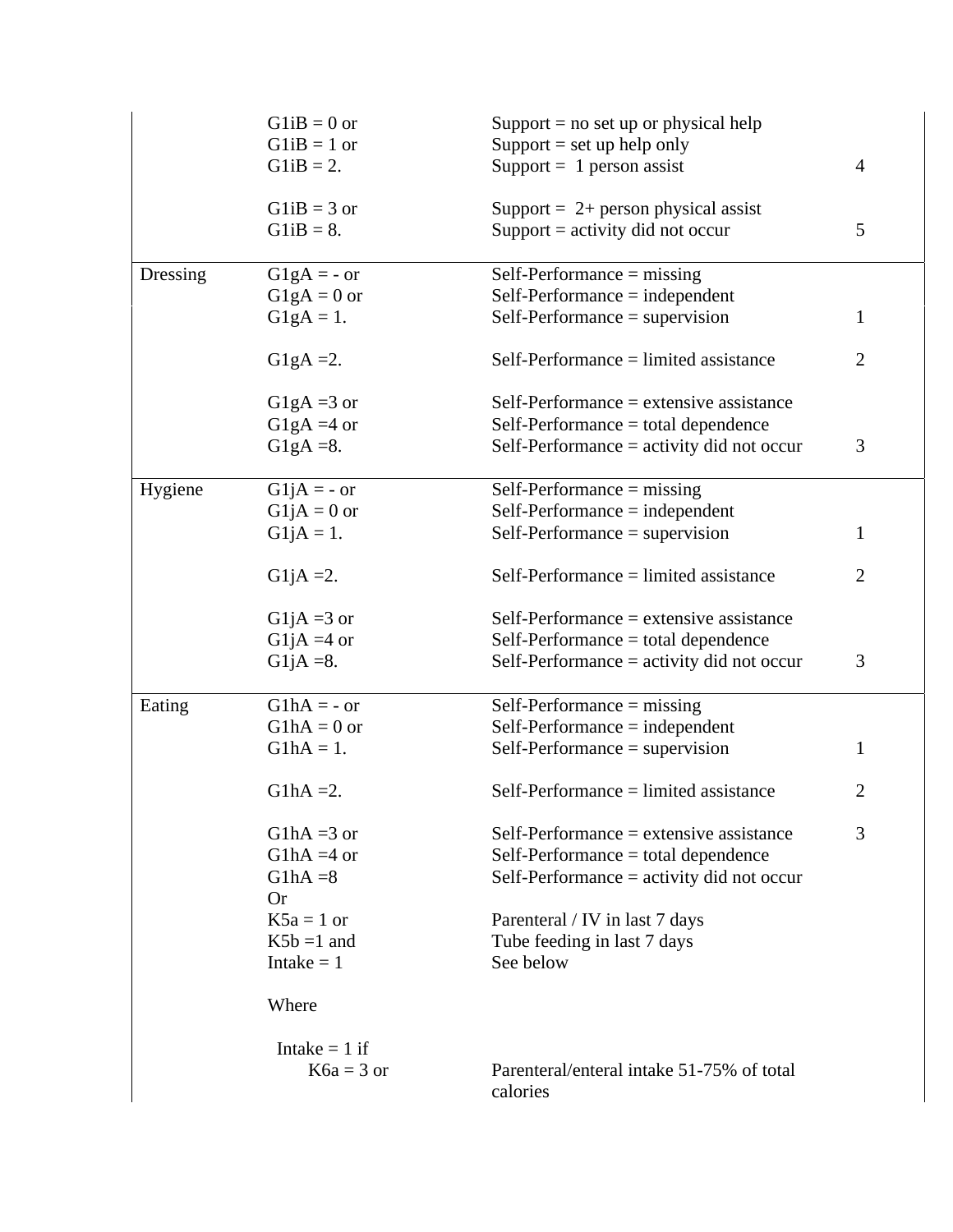| $K6a = 4$          | Parenteral/enteral intake 76-100% of total<br>calories                        |
|--------------------|-------------------------------------------------------------------------------|
| Or Intake $= 1$ if |                                                                               |
| $K6a = 2$ and      | Parenteral/enteral intake 26 25-50% of total<br>calories                      |
| $K6b = 2$ or       | Average fluid intake by IV or tube is 501-<br>$1000 \text{ cc/day}$           |
| $K6b = 3$ or       | Average fluid intake by IV or tube is 1001-<br>$1500 \text{ cc/day}$          |
| $K6b = 4$ or       | Average fluid intake by IV or tube is 1501-<br>$2000 \text{ cc/day}$          |
| $K6b = 5$ .        | Average fluid intake by IV or tube is 2001 or<br>more cc/day over 2000 ce/day |

#### 3) Restorative Programs

With the exception of amputation/prosthesis care and splint or brace assistance restoratives, the total number of restorative programs eligible for reimbursement shall be limited to five, with no more than three being a Level II restorative. Scheduled toileting shall be included in this limit. Splint or brace assistance and amputation/prosthesis care shall be reimbursed independently. A resident coded in I1t (CVA/stroke) on the MDS and also coded as B4≤2 (cognitive skills for decision making) shall be limited to a total of six restorative with no more than four being a Level II restorative. A Department designed assessment shall be required quarterly to assess the resident's endurance and the resident's ability to benefit from two or more restorative programs.

When the number of restoratives coded on the MDS exceeds the allowable limits for reimbursement, the following order shall be used.

1. Eating Restorative 2. Scheduled Toileting 3. Walking Restorative 4. Transfer Restorative 5. PROM 6. Bed Mobility Restorative 7. Communication Restorative 8. Dressing/Grooming Restorative 9. Other Restorative 10. AROM

Passive Range of Motion

| Lev | MDS items     | Description                       | Unl | Lic | S W | Act |
|-----|---------------|-----------------------------------|-----|-----|-----|-----|
|     | $G4aA > 0$ or | Any function limits in ROM of     |     |     |     |     |
|     |               | neck                              |     |     |     |     |
|     | $G4bA > 0$ or | Any function limits in ROM of     |     |     |     |     |
|     |               | arm                               |     |     |     |     |
|     | $G4cA > 0$ or | Any function limits in ROM of     |     |     |     |     |
|     |               | hand                              |     |     |     |     |
|     | $G4dA > 0$ or | Any function limits in ROM of leg |     |     |     |     |
|     | $G4eA > 0$ or | Any function limits in ROM of     |     |     |     |     |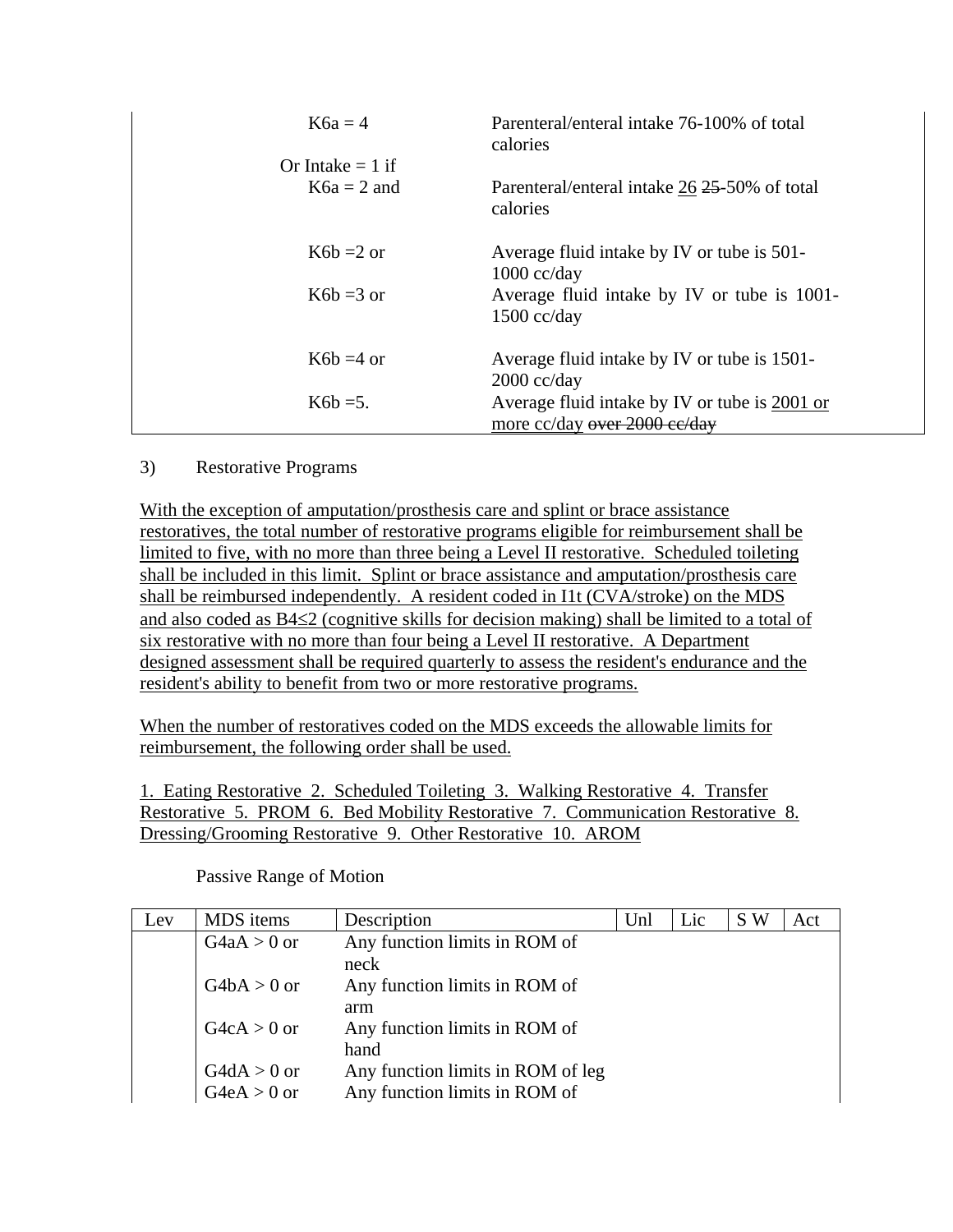|              | $G4fA > 0$ or       | foot<br>Any function limits in ROM of<br>other limitation or loss           |    |                                                                   |  |
|--------------|---------------------|-----------------------------------------------------------------------------|----|-------------------------------------------------------------------|--|
|              | $G4aB > 0$ or       | Any function limits in voluntary<br>movement of neck                        |    |                                                                   |  |
|              | $G4bB > 0$ or       | Any function limits in voluntary<br>movement of arm                         |    |                                                                   |  |
|              | $G4cB > 0$ or       | Any function limits in voluntary<br>movement of hand                        |    |                                                                   |  |
|              | $G4dB > 0$ or       | Any function limits in voluntary<br>movement of leg                         |    |                                                                   |  |
|              | $G4eB > 0$ or       | Any function limits in voluntary<br>movement of foot                        |    |                                                                   |  |
|              | $G4fB > 0$ or       | Any function limits in voluntary<br>movement of other limitation or<br>loss |    |                                                                   |  |
|              | AND:                |                                                                             |    |                                                                   |  |
| I            | $3 \leq P3a \leq 5$ | 3 to 5 days of PROM rehab                                                   | 10 | $rac{3}{\cancel{R}N}$<br><b>LPN</b><br>6                          |  |
| $\mathbf{I}$ | $6 \leq P3a \leq 7$ | 6 to 7 days of PROM rehab                                                   | 15 | $\frac{3}{\frac{RN}{1}}$<br>$\frac{3}{\frac{N}{1}}$<br>$\epsilon$ |  |

# Active Range of Motion

| Lev | <b>MDS</b> items | Description                         | Unl | Lic | <b>SW</b> | Act |
|-----|------------------|-------------------------------------|-----|-----|-----------|-----|
|     | $G4aA,B>0$ or    | Any function limits in voluntary    |     |     |           |     |
|     |                  | ROM <del>or movement</del> of neck  |     |     |           |     |
|     | $G4bA,B>0$ or    | Any function limits in voluntary    |     |     |           |     |
|     |                  | ROM or movement of arm              |     |     |           |     |
|     | $G4cA, B > 0$ or | Any function limits in voluntary    |     |     |           |     |
|     |                  | ROM <del>or movement</del> of hand  |     |     |           |     |
|     | $G4dA, B > 0$ or | Any function limits in voluntary    |     |     |           |     |
|     |                  | ROM or movement of leg              |     |     |           |     |
|     | $G4eA,B>0$ or    | Any function limits in voluntary    |     |     |           |     |
|     |                  | ROM <del>or movement</del> of foot  |     |     |           |     |
|     | $G4fA,B>0$ or    | Any function limits in voluntary    |     |     |           |     |
|     |                  | ROM <del>or movement</del> of other |     |     |           |     |
|     |                  | limitation or loss                  |     |     |           |     |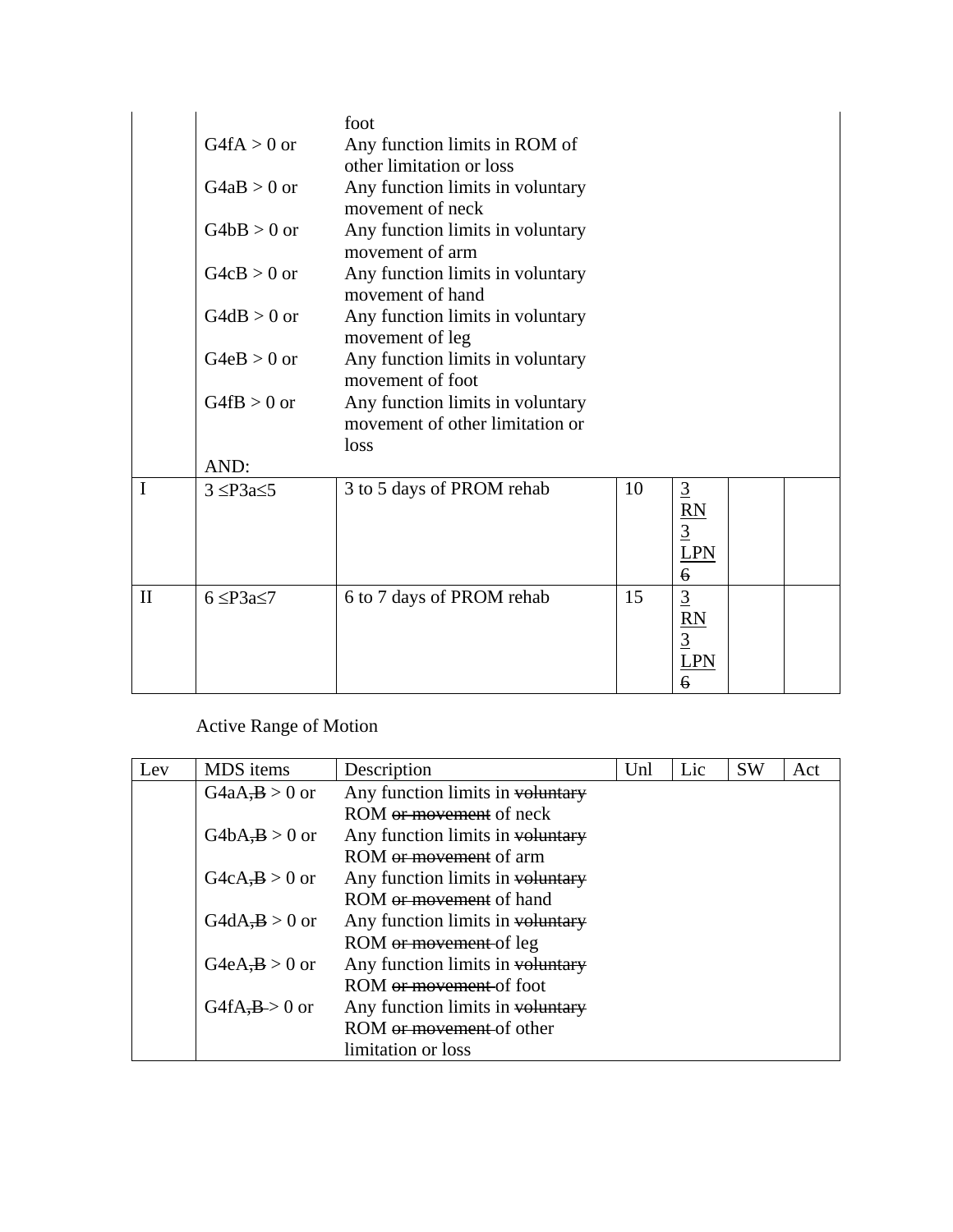|              | $G4aB>0$ or         | Any function limits in voluntary<br>movement of neck                        |                 |                                                                                     |  |
|--------------|---------------------|-----------------------------------------------------------------------------|-----------------|-------------------------------------------------------------------------------------|--|
|              | $G4bB>0$ or         | Any function limits in voluntary<br>movement of arm                         |                 |                                                                                     |  |
|              | $G4cB>0$ or         | Any function limits in voluntary<br>movement of hand                        |                 |                                                                                     |  |
|              | $G4dB>0$ or         | Any function limits in voluntary<br>movement of leg                         |                 |                                                                                     |  |
|              | G4eB>0 or           | Any function limits in voluntary<br>movement of foot                        |                 |                                                                                     |  |
|              | G4fB>0              | Any function limits in voluntary<br>movement of other limitation or<br>loss |                 |                                                                                     |  |
|              | AND:                |                                                                             |                 |                                                                                     |  |
| $\mathbf I$  | $3 \leq P3b \leq 5$ | 3 to 5 days of AROM rehab                                                   | $8 + 10$        | $\overline{2}$<br>$\mathbf{RN}$<br>$\overline{2}$<br><b>LPN</b><br>$\boldsymbol{6}$ |  |
| $\mathbf{I}$ | $6 \leq P3b \leq 7$ | 6 to 7 days of AROM rehab                                                   | $\frac{12}{15}$ | $\overline{2}$<br>$\frac{RN}{2}$ $LPN$<br>6                                         |  |

# Splint/Brace Assistance

| Lev          | MDS items           | Description               | Unl                          | Lic                                                              | <b>SW</b> | Act |
|--------------|---------------------|---------------------------|------------------------------|------------------------------------------------------------------|-----------|-----|
|              | $3 \leq P3c \leq 5$ | 3 to 5 days of assistance | 810                          | $\overline{2}$<br><b>RN</b><br>$\overline{2}$<br><b>LPN</b><br>6 |           |     |
| $\mathbf{I}$ | $6 \leq P3c \leq 7$ | 6 to 7 days of assistance | <u>12</u><br>$\overline{15}$ | $\overline{2}$<br>RN<br>$\overline{2}$<br><b>LPN</b><br>6        |           |     |

Bed Mobility Restorative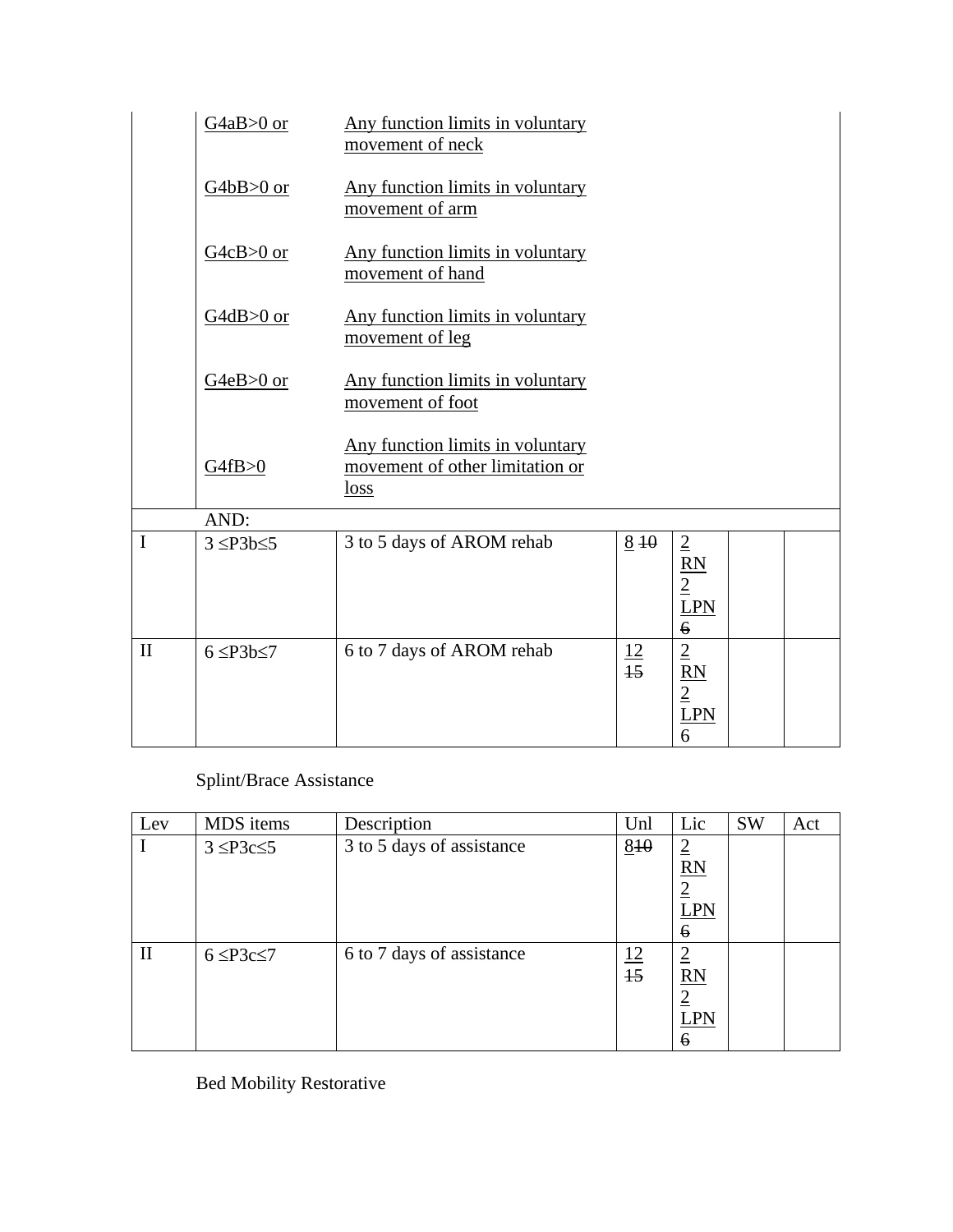| Lev          | MDS items           | Description                                       | Unl | Lic                                                                           | <b>SW</b> | Act |
|--------------|---------------------|---------------------------------------------------|-----|-------------------------------------------------------------------------------|-----------|-----|
|              | $0 <$ G1aA $<$ 8    | Need assistance in bed mobility                   |     |                                                                               |           |     |
|              | AND And             | Some or all ADL tasks broken into                 |     |                                                                               |           |     |
|              | $G7=1$              | subtasks                                          |     |                                                                               |           |     |
|              | <b>AND</b>          |                                                   |     |                                                                               |           |     |
|              | $3 \leq P3d \leq 5$ | 3 to 5 days of rehab or restorative<br>techniques | 10  | $\overline{3}$<br>$\overline{RN}$<br>$\overline{3}$<br><b>LPN</b><br>6        |           |     |
| $\mathbf{I}$ | $6 \leq P3d \leq 7$ | 6 to 7 days of rehab or restorative<br>techniques | 15  | $\overline{3}$<br>$\overline{\text{RN}}$<br>$\overline{3}$<br><b>LPN</b><br>6 |           |     |

# Mobility (Transfer) Restorative

| Lev          | MDS items                      | Description                                       | Unl | Lic                                                                     | <b>SW</b> | Act |
|--------------|--------------------------------|---------------------------------------------------|-----|-------------------------------------------------------------------------|-----------|-----|
|              | $0 <$ G1bA $<$ 8<br><b>AND</b> | Need assistance in transfer                       |     |                                                                         |           |     |
|              | And $G7 = 1$                   | Some or all ADL tasks broken into<br>subtasks     |     |                                                                         |           |     |
|              | <b>AND</b>                     |                                                   |     |                                                                         |           |     |
|              | $3 \leq P3e \leq 5$            | 3 to 5 days of rehab or restorative<br>techniques | 10  | $\overline{3}$<br>R <sub>N</sub><br>$\overline{3}$<br>LPN<br>$\epsilon$ |           |     |
| $\mathbf{I}$ | $6 \leq P3e \leq 7$            | 6 to 7 days of rehab or restorative<br>techniques | 15  | $rac{3}{\cancel{8}}$<br>$rac{1}{\cancel{3}}$<br><b>LPN</b><br>6         |           |     |

# Walking Restorative

| Lev | MDS items           | Description                         | Unl | Lic | S W | Act |
|-----|---------------------|-------------------------------------|-----|-----|-----|-----|
|     | $0 < G1cA < 8$ or   | <b>Need assistance Any function</b> |     |     |     |     |
|     |                     | limits in walking in room           |     |     |     |     |
|     | $0 <$ G1dA $< 8$ or | Need assistance Any function        |     |     |     |     |
|     |                     | limits in walking in corridor       |     |     |     |     |
|     | $0 <$ G1eA < 8 or   | <b>Need assistance Any function</b> |     |     |     |     |
|     |                     | limits in locomotion on unit        |     |     |     |     |
|     | $0 <$ G1fA $< 8$    | Need assistance Any function        |     |     |     |     |
|     |                     | limits in locomotion off unit       |     |     |     |     |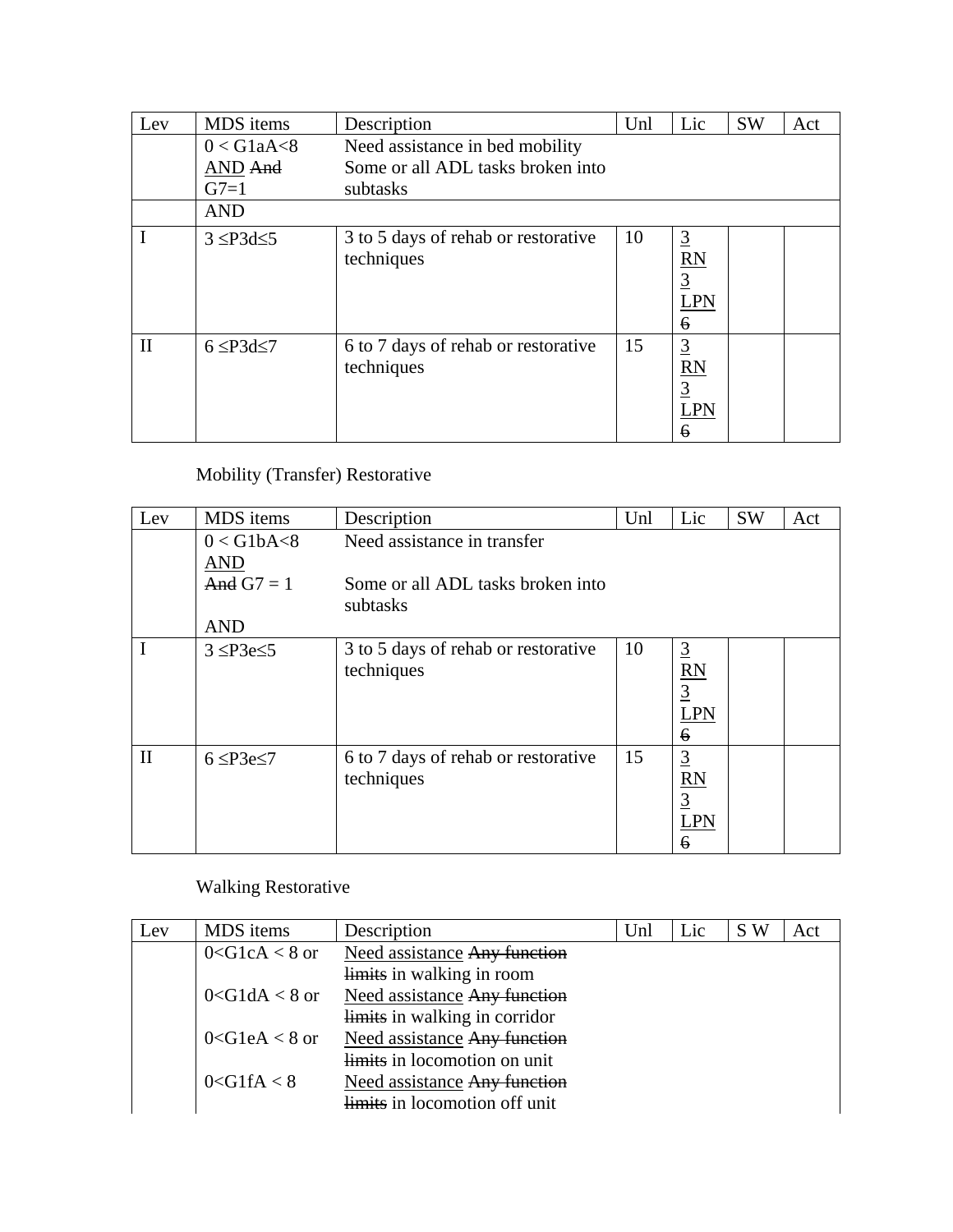|              | <b>AND</b>          | $AND And G7 = Some or all ADL tasks broken into$<br>subtasks |     |                                                           |  |
|--------------|---------------------|--------------------------------------------------------------|-----|-----------------------------------------------------------|--|
|              | $3 \leq P3f \leq 5$ | 3 to 5 days of rehab or restorative<br>techniques            | -10 | $\overline{3}$<br>RN<br>$\overline{3}$<br>LPN<br>6        |  |
| $\mathbf{I}$ | $6 \leq P3f \leq 7$ | 6 to 7 days of rehab or restorative<br>techniques            | 15  | $\overline{3}$<br><b>RN</b><br>$\overline{3}$<br>LPN<br>6 |  |

# Dressing or - Grooming Restorative

| Lev          | MDS items                                | Description                                       | Unl | Lic                                                              | SW | Act |
|--------------|------------------------------------------|---------------------------------------------------|-----|------------------------------------------------------------------|----|-----|
|              | $0 <$ G1gA $<$ 8 or                      | Need assistance in dressing                       |     |                                                                  |    |     |
|              | $0 <$ G1jA $<$ 8                         | Need assistance in personal<br>hygiene            |     |                                                                  |    |     |
|              | <b>AND</b> And<br>$G7 = 1$<br><b>AND</b> | Some or all ADL tasks broken into<br>subtasks     |     |                                                                  |    |     |
|              | $B4=or \leq 2$                           | Cognitive skills for decision<br>making           |     |                                                                  |    |     |
|              | <b>AND</b>                               |                                                   |     |                                                                  |    |     |
|              | $S1=0$                                   | Does not meet IDPH Subpart S                      |     |                                                                  |    |     |
|              |                                          | Criteria                                          |     |                                                                  |    |     |
|              | AND                                      |                                                   |     |                                                                  |    |     |
| $\mathbf I$  | $3 \leq P3g \leq 5$                      | 3 to 5 days of rehab or restorative<br>techniques | 10  | $\overline{3}$<br>$\frac{RN}{3}$<br><b>LPN</b><br>$\overline{6}$ |    |     |
| $\mathbf{I}$ | $6 \leq P3g \leq 7$                      | 6 to 7 days of rehab or restorative<br>techniques | 15  | $\overline{3}$<br>RN<br>$\overline{3}$<br>LPN<br>$\ddot{\theta}$ |    |     |

Eating Restorative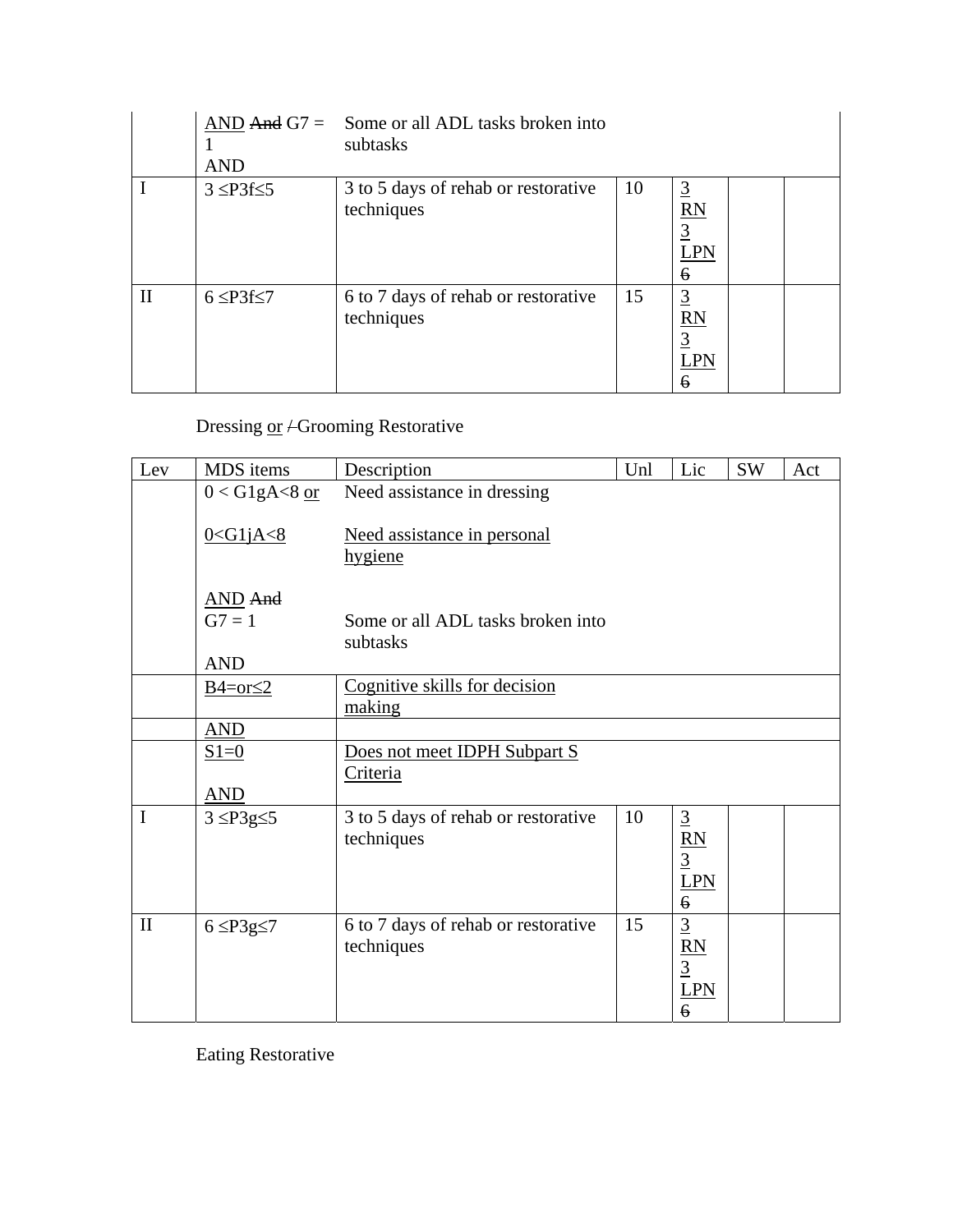| Lev          | MDS items           | Description                                       | Unl             | Lic                                                              | <b>SW</b> | Act |
|--------------|---------------------|---------------------------------------------------|-----------------|------------------------------------------------------------------|-----------|-----|
|              | $0 <$ G1hA $<$ 8 or | Need assistance in eating                         |                 |                                                                  |           |     |
|              | $K1b=1$             | Has swallowing problem                            |                 |                                                                  |           |     |
|              | AND And             |                                                   |                 |                                                                  |           |     |
|              | $G7 = 1$            | Some or all ADL tasks broken into                 |                 |                                                                  |           |     |
|              |                     | subtasks                                          |                 |                                                                  |           |     |
|              | <b>AND</b>          |                                                   |                 |                                                                  |           |     |
| $\mathbf I$  | $3 \leq P3h \leq 5$ | 3 to 5 days of rehab or restorative<br>techniques | $\frac{15}{40}$ | $\overline{3}$<br>$\frac{RN}{3}$<br><b>LPN</b><br>6              |           |     |
| $\mathbf{I}$ | $6 \leq P3h \leq 7$ | 6 to 7 days of rehab or restorative<br>techniques | $\frac{20}{15}$ | $\underline{3}$<br>$\overline{RN}$<br>$\overline{3}$<br>LPN<br>6 |           |     |

### Amputation/Prosthetic Care

| Lev          | MDS items           | Description               | Unl | Lic                                                                | <b>SW</b> | Act |
|--------------|---------------------|---------------------------|-----|--------------------------------------------------------------------|-----------|-----|
|              | $3 \leq P3i \leq 5$ | 3 to 5 days of assistance | 10  | $\overline{3}$<br>RN<br>$\overline{3}$<br><b>LPN</b><br>6          |           |     |
| $\mathbf{I}$ | $6 \leq P3i \leq 7$ | 6 to 7 days of assistance | 15  | $\overline{3}$<br>RN<br>$\overline{3}$<br><b>LPN</b><br>$\epsilon$ |           |     |

### Communication Restorative

| Lev | MDS items  | Description                       | Unl | Lic | <b>SW</b> | Act |
|-----|------------|-----------------------------------|-----|-----|-----------|-----|
|     | C4 > 0     | Deficit in making self understood |     |     |           |     |
|     | <b>AND</b> |                                   |     |     |           |     |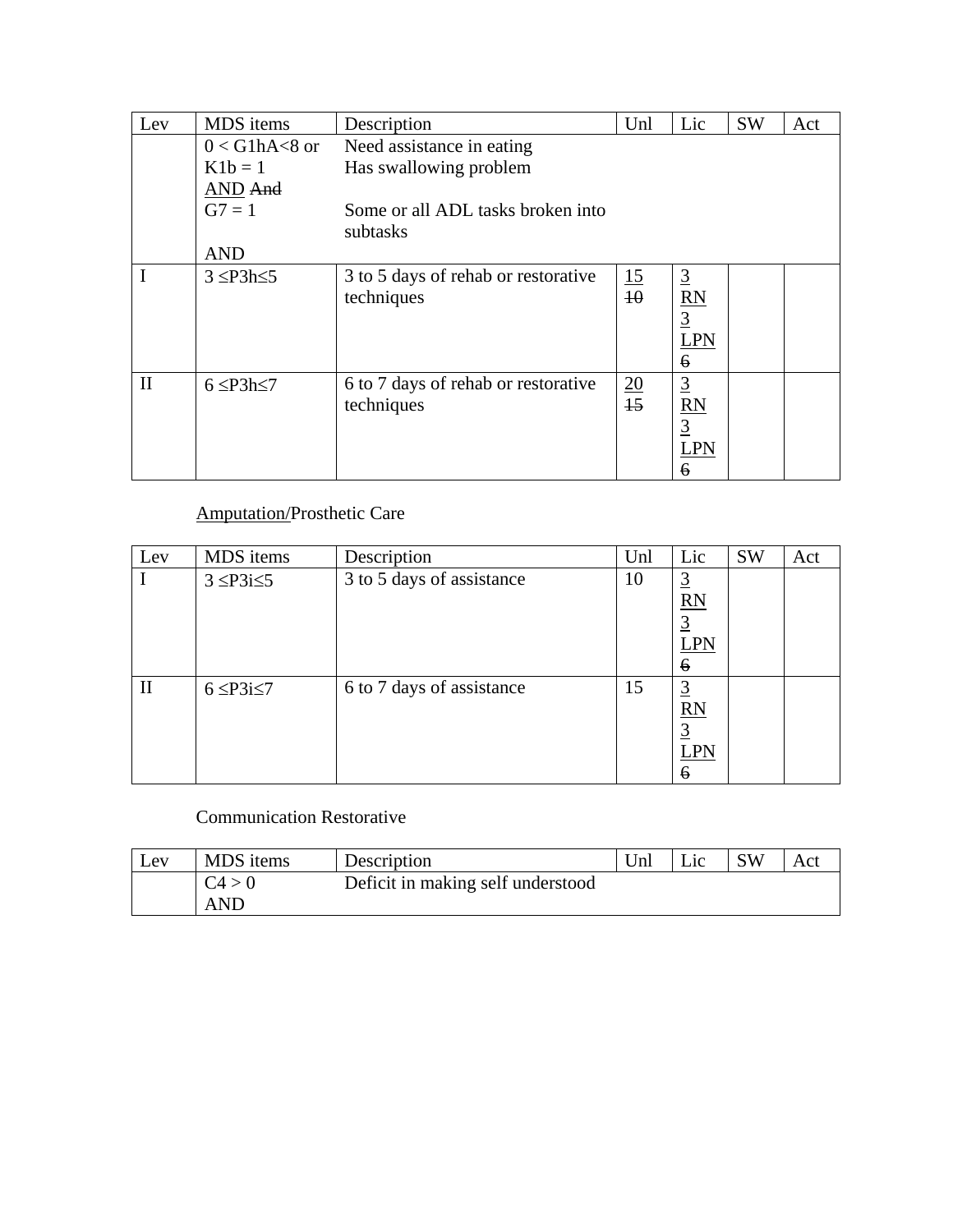|              | $3 \leq P3j \leq 5$ | 3 to 5 days of rehab or restorative<br>techniques | <b>10</b> | $\overline{3}$<br>RN<br><b>LPN</b><br>6             |
|--------------|---------------------|---------------------------------------------------|-----------|-----------------------------------------------------|
| $\mathbf{I}$ | $6 \leq P3j \leq 7$ | 6 to 7 days of rehab or restorative<br>techniques | 15        | <u>3</u><br>RN<br>$\overline{3}$<br><b>LPN</b><br>6 |

Other Restorative

| Lev                       | MDS items              | Description                       | Unl             | Lic            | SW | Act |
|---------------------------|------------------------|-----------------------------------|-----------------|----------------|----|-----|
| $\underline{\mathrm{I}}$  | $P3k=3$ or             | <b>Other Restorative</b>          | $\underline{6}$ | $\overline{5}$ |    |     |
|                           | greater AND            |                                   |                 | RN             |    |     |
|                           | Q2 < 2                 | Improved or no change in care     |                 | $\overline{5}$ |    |     |
|                           | <b>AND</b>             | needs                             |                 | <b>LPN</b>     |    |     |
|                           | B <sub>2a</sub> =0 AND | Short term memory okay            |                 |                |    |     |
|                           | $B4=0$ or 1            | Cognitive skills for decision     |                 |                |    |     |
|                           | AND                    | making                            |                 |                |    |     |
|                           | $C6=0$ or 1            | Ability to understand others      |                 |                |    |     |
|                           | AND                    |                                   |                 |                |    |     |
|                           | $S1=0$                 | Does not meet IDPH Subpart S      |                 |                |    |     |
|                           |                        | criteria                          |                 |                |    |     |
| $\mathbf{\underline{II}}$ | $P3k=3$ or             | Other restorative                 | $\underline{6}$ | 7.5            |    |     |
|                           | greater AND            |                                   |                 | RN             |    |     |
|                           | $Q1c=1$ or 2           | Stay projected to be within 90    |                 | 7.5            |    |     |
|                           | AND $Q2<2$             | days                              |                 | <b>LPN</b>     |    |     |
|                           |                        | Improved or no change in care     |                 |                |    |     |
|                           | AND $Plar=1$           | needs                             |                 |                |    |     |
|                           |                        | Provide training to return to the |                 |                |    |     |
|                           | AND $B2a=0$            | community                         |                 |                |    |     |
|                           | AND B4= $0$ or $1$     | Short-term memory                 |                 |                |    |     |
|                           |                        | Cognitive skills for decision     |                 |                |    |     |
|                           | AND C6=0 or $1$        | making                            |                 |                |    |     |
|                           | AND $S1=0$             | Ability to understand             |                 |                |    |     |
|                           |                        | Does not meet IDPH Subpart S      |                 |                |    |     |
|                           |                        | criteria                          |                 |                |    |     |

Other Restorative shall only be reimbursed for a total of two quarters regardless of the level.

| LeV | <b>MDS</b><br><sub>1</sub> tems | Description                                                                | Inl | $\mathbf{L}$ ic | SW | Act |
|-----|---------------------------------|----------------------------------------------------------------------------|-----|-----------------|----|-----|
|     | $\sim$<br>TUTZ                  | 00 aidtiw od at botooran vet?<br><del>olay projected to be within 20</del> |     |                 |    |     |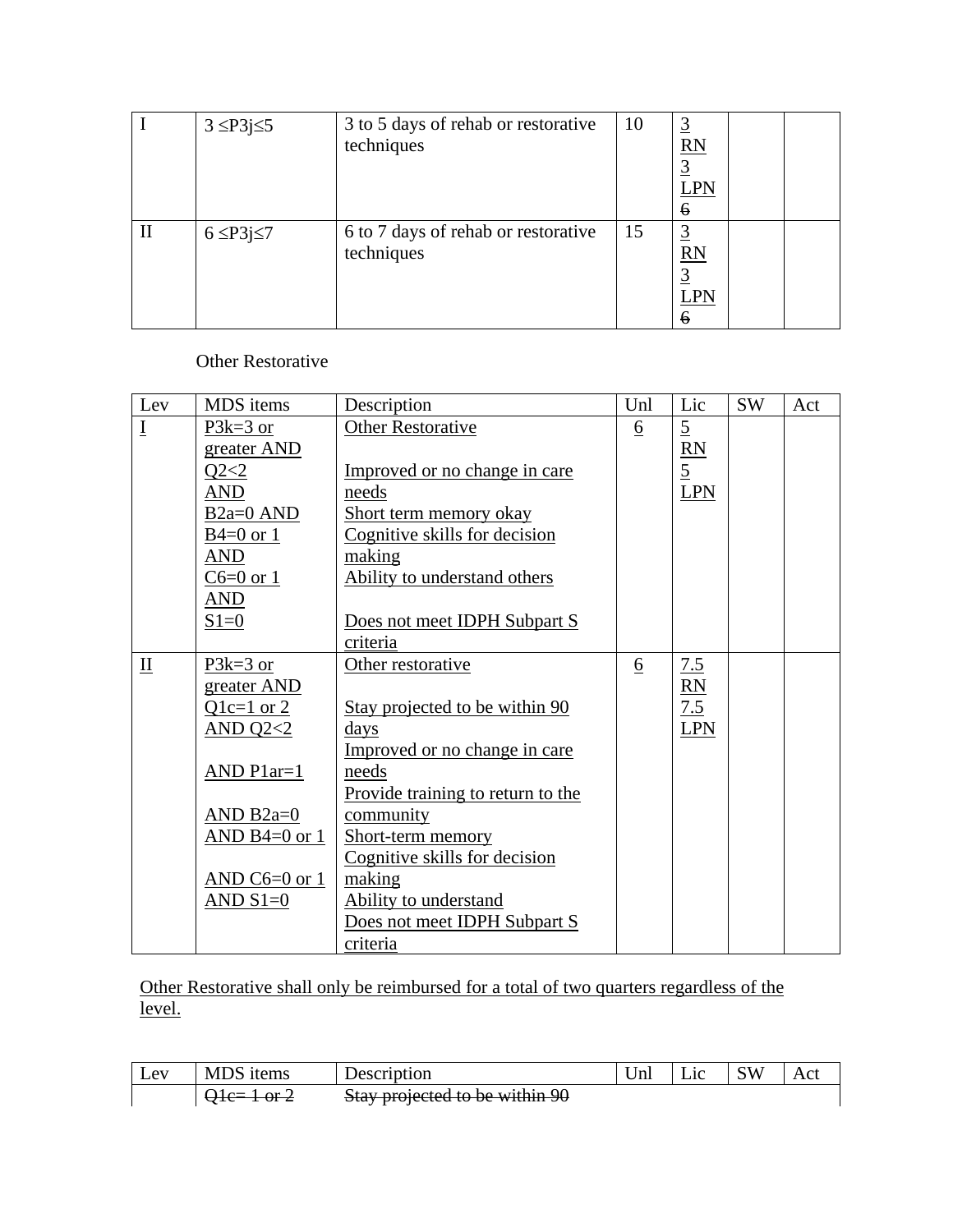|             |                           | <del>days</del>                        |    |   |  |
|-------------|---------------------------|----------------------------------------|----|---|--|
|             | And $Q2 < 2$              | Improved or no change in care          |    |   |  |
|             |                           | needs                                  |    |   |  |
|             | $And$ P <sub>1</sub> ar = | Provide<br>training<br>to return<br>ŧθ |    |   |  |
|             |                           | community                              |    |   |  |
|             | <b>AND</b>                |                                        |    |   |  |
|             | $3 \leq P3k \leq 5$       | 3 to 5 days of rehab or restorative    | 40 | 6 |  |
|             |                           | techniques                             |    |   |  |
| $\mathbf H$ |                           | 6 to 7 days of rehab or restorative    | 15 | 6 |  |
|             |                           | techniques                             |    |   |  |

# Scheduled Toileting Continence

| Lev         | MDS items                | Description                           | Unl | Lic             | <b>SW</b> | Act |
|-------------|--------------------------|---------------------------------------|-----|-----------------|-----------|-----|
| I           | $H3a = 1$                | Any scheduled toileting plan          | 22  | 1.5             |           |     |
|             | AND                      |                                       |     | $\overline{RN}$ |           |     |
|             |                          |                                       |     | 1.5             |           |     |
|             |                          |                                       |     | <b>LPN</b>      |           |     |
|             |                          |                                       |     | $\overline{3}$  |           |     |
|             | $H3b = 0$                | No Bladder retraining program         |     |                 |           |     |
|             | AND                      |                                       |     |                 |           |     |
|             | $H3d = 0$                | No Indwelling catheter                |     |                 |           |     |
|             | AND                      |                                       |     |                 |           |     |
|             | And(H1b > 1 or           | Incontinent at least 2 or more        |     |                 |           |     |
|             |                          | times a week                          |     |                 |           |     |
|             | $0 <$ G1i A $<$ 8        | $Self-Performance = limited to total$ |     |                 |           |     |
|             |                          | assistance                            |     |                 |           |     |
| $\mathbf H$ | $H3b = 1$ and            | <b>Bladder retraining program</b>     | 22  | 8               |           |     |
|             | $H1b \rightarrow 1$      | Incontinent at least 2 or more        |     |                 |           |     |
|             |                          | times a week                          |     |                 |           |     |
|             | $\overline{\mathsf{OR}}$ |                                       |     |                 |           |     |
|             | $H3b = 1$ and            | Bladder retraining program for one 22 |     | 8               |           |     |
|             |                          |                                       |     |                 |           |     |
|             |                          | quarter<br>Residents continence has   |     |                 |           |     |
|             | $(H1b \leq 1$ and $H4$   |                                       |     |                 |           |     |
|             | $\equiv$ $\rightarrow$   | improved in last 90 days              |     |                 |           |     |

### 4) Medical Services

Continence Care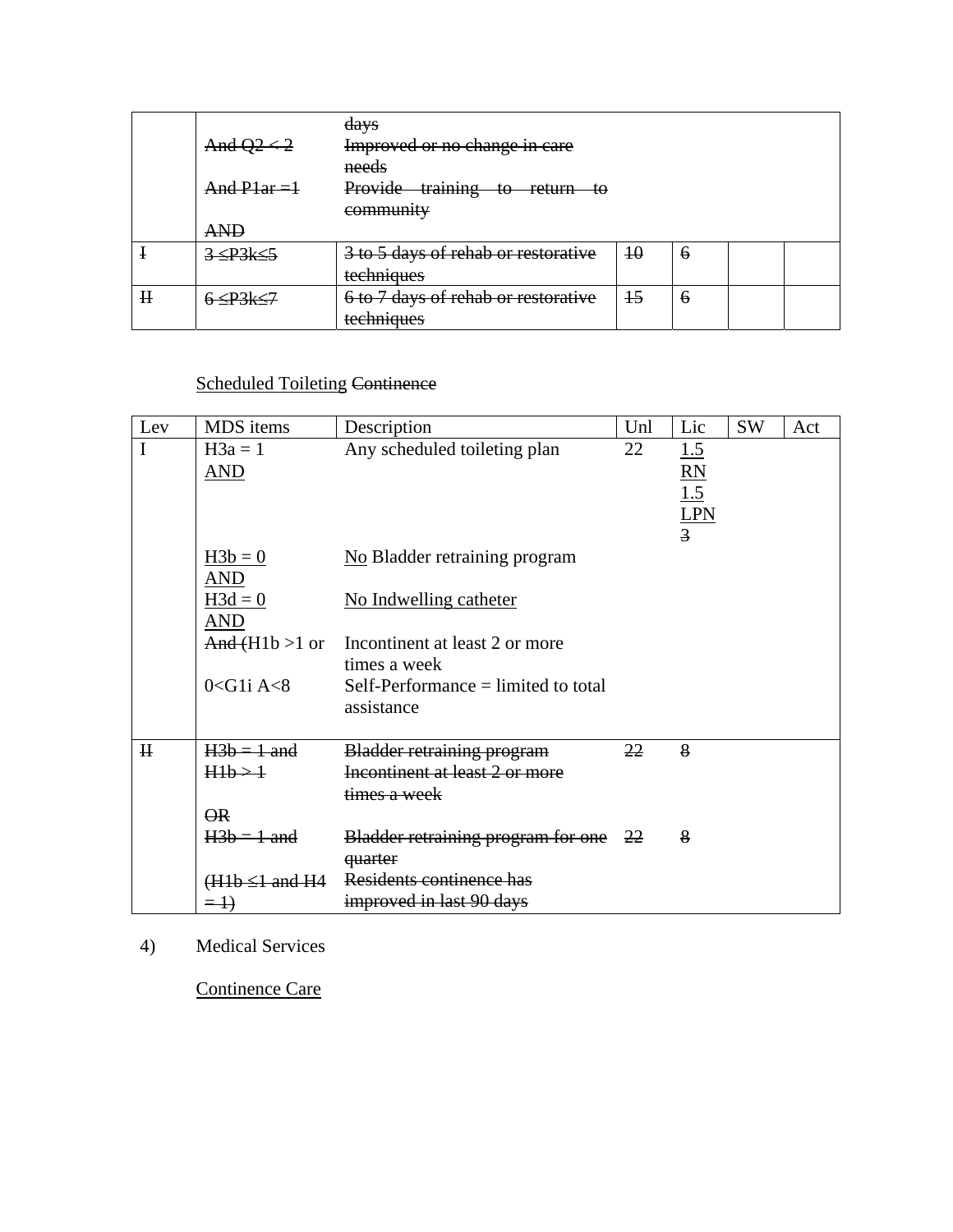| Level                       | MDS items                    | Description                             | Unl | Lic                            | <b>SW</b> | Act |
|-----------------------------|------------------------------|-----------------------------------------|-----|--------------------------------|-----------|-----|
|                             | <b>Catheter Care</b>         |                                         |     |                                |           |     |
| $\underline{\underline{I}}$ | $H3d = 1$<br><b>AND</b>      | Indwelling catheter present             | 12  | $rac{.5}{.5}$<br>$rac{.5}{.5}$ |           |     |
|                             | $H3a = 0$                    | No Scheduled toileting plan             |     | LPN                            |           |     |
|                             |                              |                                         |     |                                |           |     |
|                             | <b>Bladder</b><br>Retraining |                                         |     |                                |           |     |
|                             | $H3b = 1$                    | <b>Bladder retraining program</b>       | 32  | $rac{5}{\underline{R}N}$       |           |     |
| $\mathbf{\underline{II}}$   | <b>AND</b>                   |                                         |     |                                |           |     |
|                             | $H3a = 0$<br><b>AND</b>      | No Scheduled toileting plan             |     |                                |           |     |
|                             | H1b > 1                      | Incontinent at least 2 or more          |     | LPN                            |           |     |
|                             |                              | times a week                            |     |                                |           |     |
|                             | AND B4= $0$ or 1             | Cognitive Skills for decision<br>making |     |                                |           |     |
|                             | OR $H3b = 1$<br><b>AND</b>   | <b>Bladder retraining program</b>       |     |                                |           |     |
|                             | $H3a = 0$<br><b>AND</b>      | No Scheduled toileting plan             |     |                                |           |     |
|                             | $H1b \leq 0$ or 1            | <b>Bladder</b> continence               |     |                                |           |     |
|                             | <b>AND</b><br>$H4 = 1$ AND   | Change in continence                    |     |                                |           |     |
|                             | $B4 = 0$ or 1                | Cognitive skills in decision            |     |                                |           |     |
|                             |                              | making                                  |     |                                |           |     |

Bladder scanners cannot be the sole content of the program. Continence Care – Level II (Bladder Retraining) shall only be reimbursed for two quarters.

#### Pressure Ulcer Prevention

| Level | MDS items        | Description                         | Unl       | Lic            | <b>SW</b> | Act |
|-------|------------------|-------------------------------------|-----------|----------------|-----------|-----|
|       | $M3 = 1$ or      | History of resolved ulcers in last  | <u>15</u> | $\overline{4}$ |           |     |
|       |                  | 90 days                             |           | <b>RN</b>      |           |     |
|       |                  |                                     |           | $\overline{4}$ |           |     |
|       |                  |                                     |           | <b>LPN</b>     |           |     |
|       | Any two of:      |                                     |           |                |           |     |
|       | M <sub>5</sub> a | Pressure relieving device(s) for    |           |                |           |     |
|       |                  | chair                               |           |                |           |     |
|       | M <sub>5</sub> b | Pressure relieving device(s) for    |           |                |           |     |
|       |                  | bed                                 |           |                |           |     |
|       | M <sub>5</sub> c | Turning or repositioning program    |           |                |           |     |
|       | M <sub>5</sub> d | Nutrition or hydration intervention |           |                |           |     |
|       |                  | for skin                            |           |                |           |     |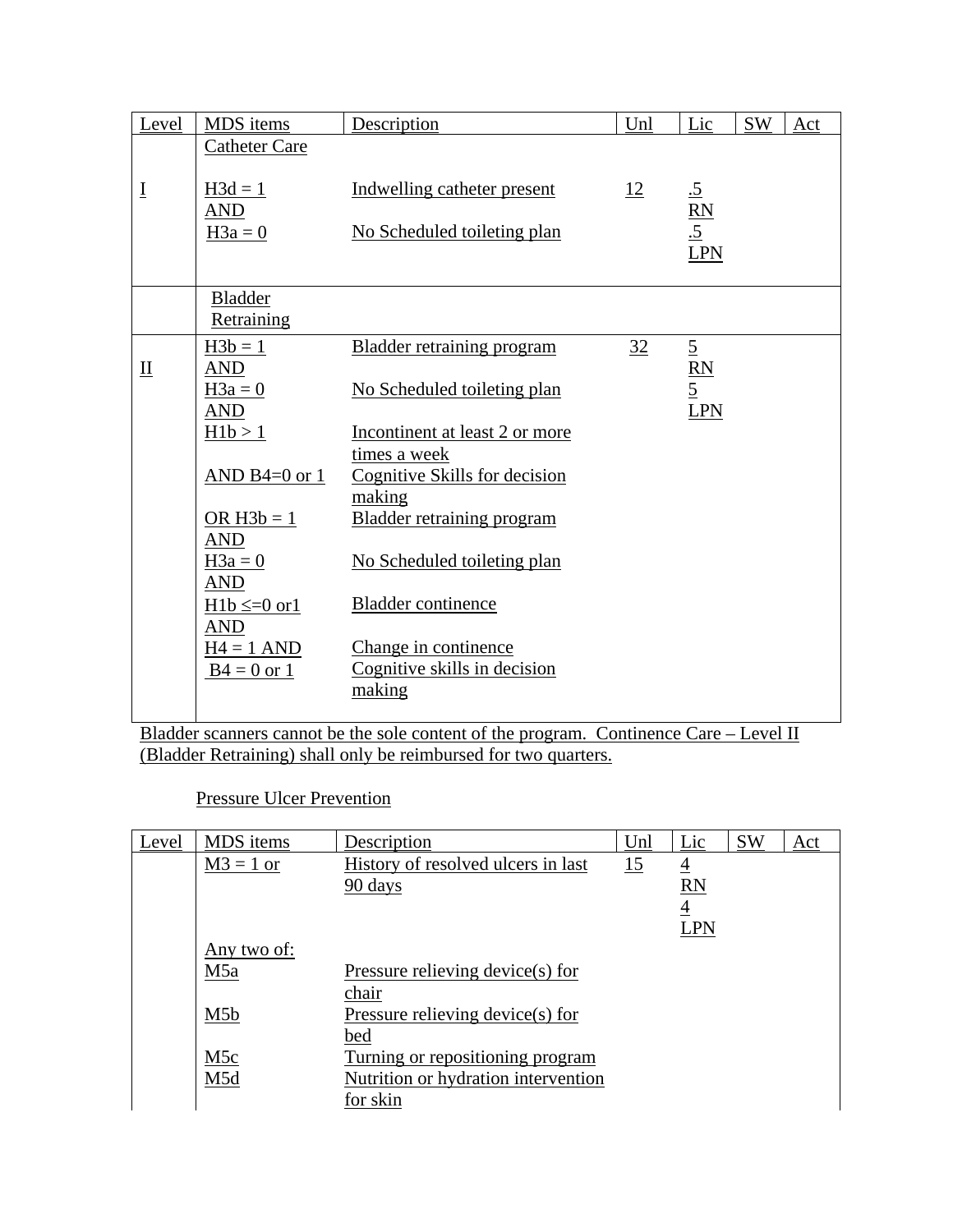# Moderate Skin Care/Intensive Skin Care

| Level                       | MDS items       | Description                                           | Unl            | Lic             | <b>SW</b> | Act |
|-----------------------------|-----------------|-------------------------------------------------------|----------------|-----------------|-----------|-----|
| $\underline{\underline{I}}$ |                 | Moderate Skin Care Services                           | $\overline{5}$ | $\overline{5}$  |           |     |
|                             | $M1a>0$ or      | Stage 1 ulcers                                        |                | $\overline{RN}$ |           |     |
|                             |                 |                                                       |                | $\overline{5}$  |           |     |
|                             |                 |                                                       |                | LPN             |           |     |
|                             | $M1b>0$ or      | Stage 2 ulcers                                        |                |                 |           |     |
|                             | Any of:         | Other Skin Problems (below):                          |                |                 |           |     |
|                             | $M4a=1$         | Abrasions, bruises                                    |                |                 |           |     |
|                             | $M4b=1$         | <b>Burns</b>                                          |                |                 |           |     |
|                             | $M4c=1$         | Open lesions other than ulcers                        |                |                 |           |     |
|                             | $M4d=1$         | Rashes                                                |                |                 |           |     |
|                             | $M4e=1$         | Skin desensitized to pain or                          |                |                 |           |     |
|                             |                 | pressure                                              |                |                 |           |     |
|                             | $M4f=1$         | Skin tears or cuts (other than                        |                |                 |           |     |
|                             |                 | surgery)                                              |                |                 |           |     |
|                             | $M4g=1$         | Surgical wounds                                       |                |                 |           |     |
|                             | <b>AND</b>      |                                                       |                |                 |           |     |
|                             | 4 of following: | <b>Skin Treatments (below):</b>                       |                |                 |           |     |
|                             | $M5a=1$         | Pressure relieving device(s) for                      |                |                 |           |     |
|                             |                 | chair                                                 |                |                 |           |     |
|                             | $M5b=1$         | Pressure relieving device(s) for                      |                |                 |           |     |
|                             |                 | bed                                                   |                |                 |           |     |
|                             | $M5c=1$         | Turning or repositioning program                      |                |                 |           |     |
|                             | $M5d=1$         | Nutrition or hydration intervention                   |                |                 |           |     |
|                             |                 | for skin                                              |                |                 |           |     |
|                             | $M5e=1$         | Ulcer care                                            |                |                 |           |     |
|                             | $M5f=1$         | Surgical wound care<br>Application of dressings(other |                |                 |           |     |
|                             | $M5g=1$         | than feet)                                            |                |                 |           |     |
|                             | $M5h=1$         | Application of ointments(other                        |                |                 |           |     |
|                             |                 | than feet)                                            |                |                 |           |     |
|                             | $M5i=1$         | Other prevention for skin (other                      |                |                 |           |     |
|                             |                 | than feet)                                            |                |                 |           |     |
|                             | <b>OR</b>       |                                                       |                |                 |           |     |
|                             | $(M6b = 1$ or   | Infection of the foot                                 |                |                 |           |     |
|                             | $M6c = 1$       | Open lesion of the foot                               |                |                 |           |     |
|                             | <b>AND</b>      |                                                       |                |                 |           |     |
|                             | $M6f = 1$       | And application of a dressing                         |                |                 |           |     |
|                             |                 |                                                       |                |                 |           |     |
|                             |                 |                                                       |                |                 |           |     |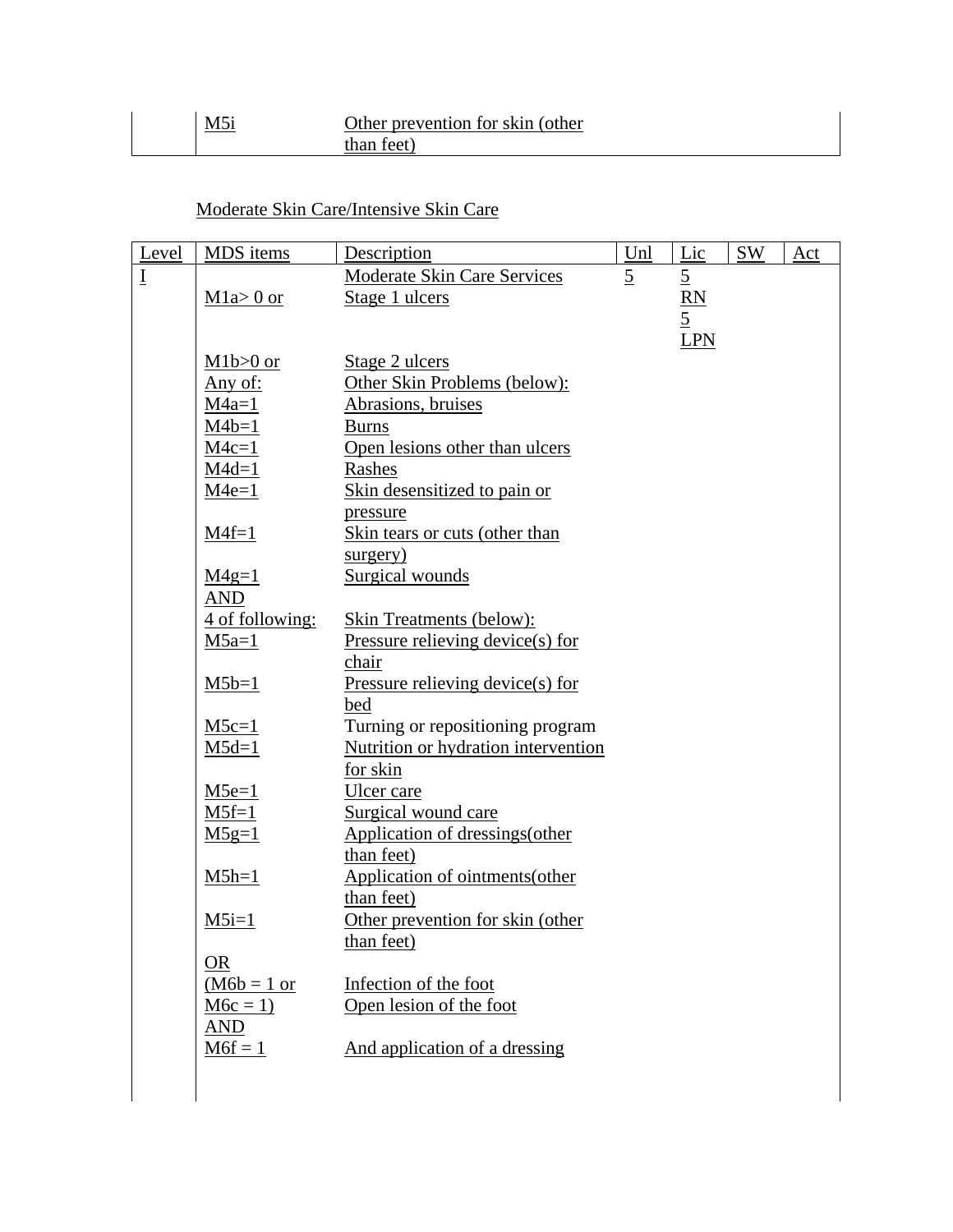| $\rm II$ |                         | <b>Intensive Skin Care Services</b> |                |                 |
|----------|-------------------------|-------------------------------------|----------------|-----------------|
|          | $Mlc > 0$ or            | Stage 3 ulcers                      | $\overline{5}$ | 15              |
|          |                         |                                     |                | $\frac{RN}{15}$ |
|          |                         |                                     |                |                 |
|          |                         |                                     |                | <b>LPN</b>      |
|          | M1d > 0                 | Stage 4 ulcers                      |                |                 |
|          | AND                     | <b>Skin Treatments (below):</b>     |                |                 |
|          | 4 of following:         |                                     |                |                 |
|          | $M5a=1$                 | Pressure relieving device(s) for    |                |                 |
|          |                         | chair                               |                |                 |
|          | $M5b=1$                 | Pressure relieving device(s) for    |                |                 |
|          |                         | bed                                 |                |                 |
|          | $M5c=1$                 | Turning or repositioning program    |                |                 |
|          |                         |                                     |                |                 |
|          | $M5d=1$                 | Nutrition or hydration intervention |                |                 |
|          |                         | for skin                            |                |                 |
|          | $M5e=1$                 | Ulcer care                          |                |                 |
|          | $M5f=1$                 | Surgical wound care                 |                |                 |
|          | $M5g=1$                 | Application of dressings (other     |                |                 |
|          |                         | than feet)                          |                |                 |
|          | $M5h=1$                 | Application of ointments (other     |                |                 |
|          |                         | than feet)                          |                |                 |
|          | $M5i=1$                 | Other prevention for skin (other    |                |                 |
|          | $\sim$<br>$\sim$ $\sim$ | than feet)                          |                |                 |

**Ostomy Services** 

| <u>Level</u> | MDS items | Description           | Unl         | 10                       | <b>SW</b> |  |
|--------------|-----------|-----------------------|-------------|--------------------------|-----------|--|
|              | $Plaf=$   | Ostomy care performed | $\tilde{ }$ | <u>ت ، ب</u>             |           |  |
|              |           |                       |             | <b>RN</b>                |           |  |
|              |           |                       |             | $\sim$<br>$\overline{v}$ |           |  |
|              |           |                       |             | DN.                      |           |  |

### IV Therapy

| Level | MDS items  | Description                     | Unl | Lic        | <b>SW</b> | Act |
|-------|------------|---------------------------------|-----|------------|-----------|-----|
|       | $Plac = 1$ | medication<br>IV.               | ᅩ   | <u> 15</u> |           |     |
|       | $\Omega$ r |                                 |     | RN         |           |     |
|       |            |                                 |     | 15         |           |     |
|       |            |                                 |     | <b>LPN</b> |           |     |
|       | $K5a = 1$  | Parenteral /IV Nutrition        |     |            |           |     |
|       | AND        |                                 |     |            |           |     |
|       | $Place=1$  | <b>Monitoring Acute Medical</b> |     |            |           |     |
|       |            | condition                       |     |            |           |     |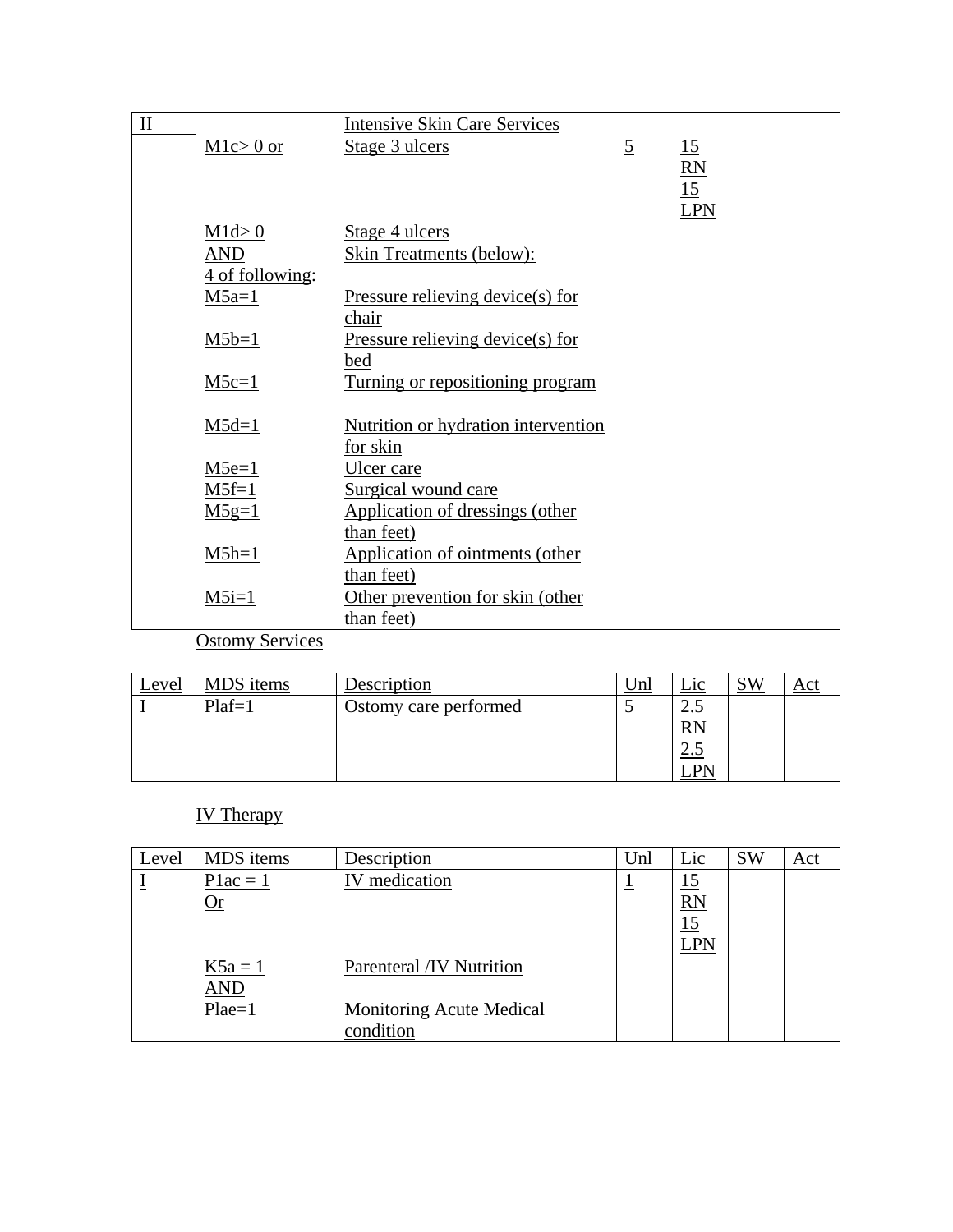# Injections

| Level | MDS items | Description                         | $\Box$ 10 |  |
|-------|-----------|-------------------------------------|-----------|--|
|       |           | Number of injections in last 7 days |           |  |
|       |           |                                     | RN        |  |
|       |           |                                     |           |  |
|       |           |                                     |           |  |

# Oxygen Therapy

| <u>Level</u> | MDS items        | Description                    | Unl | $1^\circ$                 | SW |  |
|--------------|------------------|--------------------------------|-----|---------------------------|----|--|
|              | $1a\mathbf{g} =$ | Oxygen therapy administered in |     | ت                         |    |  |
|              |                  | last 14 days                   |     | $\mathbf{RN}$             |    |  |
|              |                  |                                |     | $\mathbf{r}$<br>$\cdot$ . |    |  |
|              |                  |                                |     | <b>DN</b>                 |    |  |

### **Chemotherapy**

| <u>Level</u> | MDS items | Description        | ∪nl | _1C             | <b>SW</b> |  |
|--------------|-----------|--------------------|-----|-----------------|-----------|--|
|              | $Plaa=1$  | Chemotherapy given |     |                 |           |  |
|              |           |                    |     | $\overline{RN}$ |           |  |
|              |           |                    |     |                 |           |  |
|              |           |                    |     | ∵ PN            |           |  |

# Dialysis

| $c$ evel                 | MDS items | Description    | Unl |                 | SW |  |
|--------------------------|-----------|----------------|-----|-----------------|----|--|
| $\overline{\phantom{0}}$ | $P1ab =$  | Dialysis given |     |                 |    |  |
|                          |           |                |     | $\overline{RN}$ |    |  |
|                          |           |                |     |                 |    |  |
|                          |           |                |     | DМ              |    |  |

### Blood Glucose Monitoring

| Level | MDS items  | Description               | Unl | Lic        | <b>SW</b> | Act |
|-------|------------|---------------------------|-----|------------|-----------|-----|
|       | $[1a = 1]$ | Diabetes mellitus         |     |            |           |     |
|       | <b>AND</b> |                           |     | <b>RN</b>  |           |     |
|       | K5e=1 or   | Therapeutic diet          |     |            |           |     |
|       | $K5f=1$ or | <b>Dietary Supplement</b> |     | <b>LPN</b> |           |     |
|       | $J3=7$     | Injections daily          |     |            |           |     |

End Stage Care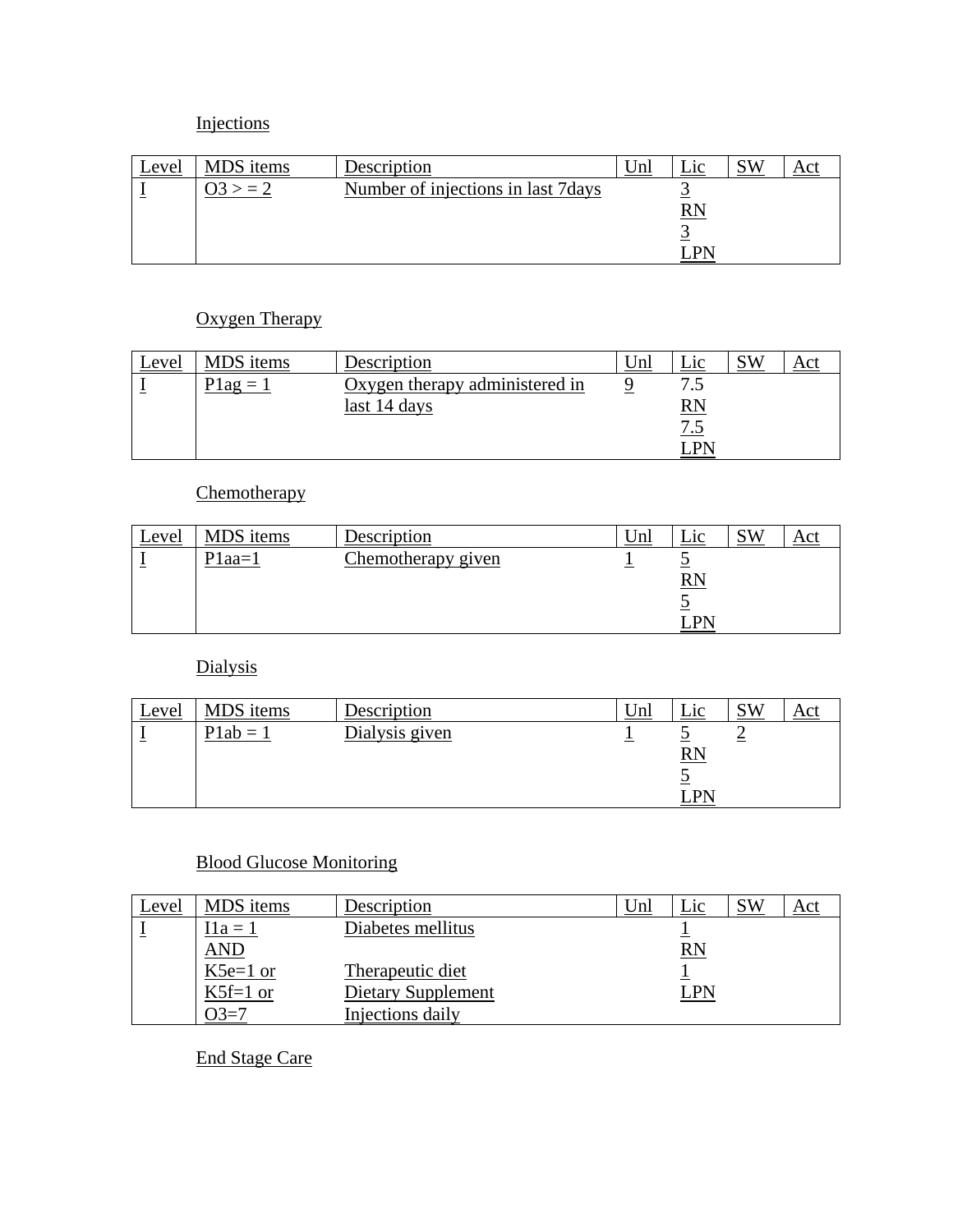| Level | MDS items | Description                          | Unl | Lic       | <b>SW</b> | Act |
|-------|-----------|--------------------------------------|-----|-----------|-----------|-----|
|       | $J5c=1$   | End stage disease, 6 or fewer        | 10  | <u>6</u>  | 8         |     |
|       |           | months to live                       |     | <b>RN</b> |           |     |
|       |           |                                      |     | 6         |           |     |
|       |           |                                      |     | LPN       |           |     |
|       |           | Restoratives including scheduled     |     |           |           |     |
|       |           | toileting and bladder retraining set |     |           |           |     |
|       |           | to level '0' except AROM,            |     |           |           |     |
|       |           | PROM, Splint/Brace: limit of 4       |     |           |           |     |
|       |           | quarters                             |     |           |           |     |

Infectious Disease

| Level | MDS items        | Description                     | Unl       | Lic        | <b>SW</b>      | Act |
|-------|------------------|---------------------------------|-----------|------------|----------------|-----|
|       | $I2a = 1$ or     | Antibiotic resistant infection  | <u>18</u> | 8.5        | $\overline{1}$ |     |
|       | $I2b = 1$ or     | Clostridium Difficile           |           | <b>RN</b>  |                |     |
|       | $I2i = 1$ or     | T <sub>B</sub>                  |           | 8.5        |                |     |
|       | $12k = 1$ or     | Viral Hepatitis                 |           | <b>LPN</b> |                |     |
|       | $I2e = 1$ or     | Pneumonia                       |           |            |                |     |
|       | $I2g = 1$ or     | Septicemia                      |           |            |                |     |
|       | $I2l = 1$ or     | <b>Wound Infection</b>          |           |            |                |     |
|       | $I2j=1$ or       | Urinary Tract infection present |           |            |                |     |
|       | $I3 = ICD9 code$ | Streptococcus Group A, Scabies  |           |            |                |     |
|       | 041.01,133.0     |                                 |           |            |                |     |
|       |                  |                                 |           |            |                |     |

### Acute Medical Conditions

| Level                       | MDS items            | Description                        | Unl            | Lic        | <b>SW</b>               | Act |
|-----------------------------|----------------------|------------------------------------|----------------|------------|-------------------------|-----|
| $\underline{\underline{I}}$ | $J5b = 1$            | Acute episode or flare-up of       | $\overline{1}$ | 11.5       | $\overline{\mathbb{1}}$ |     |
|                             | <b>AND</b>           | chronic condition                  |                | <b>RN</b>  |                         |     |
|                             | $P1ae = 1$           | Monitoring acute medical           |                | 11.5       |                         |     |
|                             | <b>AND</b>           | condition                          |                | <b>LPN</b> |                         |     |
|                             | $P1a0 = 0$<br>OR     | Not Hospice care                   |                |            |                         |     |
|                             | $(J5a=1)$            | Condition makes resident's         |                |            |                         |     |
|                             | <b>AND</b>           | cognitive, ADL, mood or behavior   |                |            |                         |     |
|                             |                      | patterns unstable                  |                |            |                         |     |
|                             | $P1a0 = 0$           | Not Hospice care                   |                |            |                         |     |
|                             | <b>AND</b>           |                                    |                |            |                         |     |
|                             | $P1ae = 1$           | Monitoring acute medical           |                |            |                         |     |
|                             |                      | condition                          |                |            |                         |     |
|                             | <b>OR</b>            |                                    |                |            |                         |     |
|                             | $(B5a=2 \text{ or }$ | Easily distracted over last 7 days |                |            |                         |     |
|                             | $B5b = 2$ or         | Periods of altered perceptions or  |                |            |                         |     |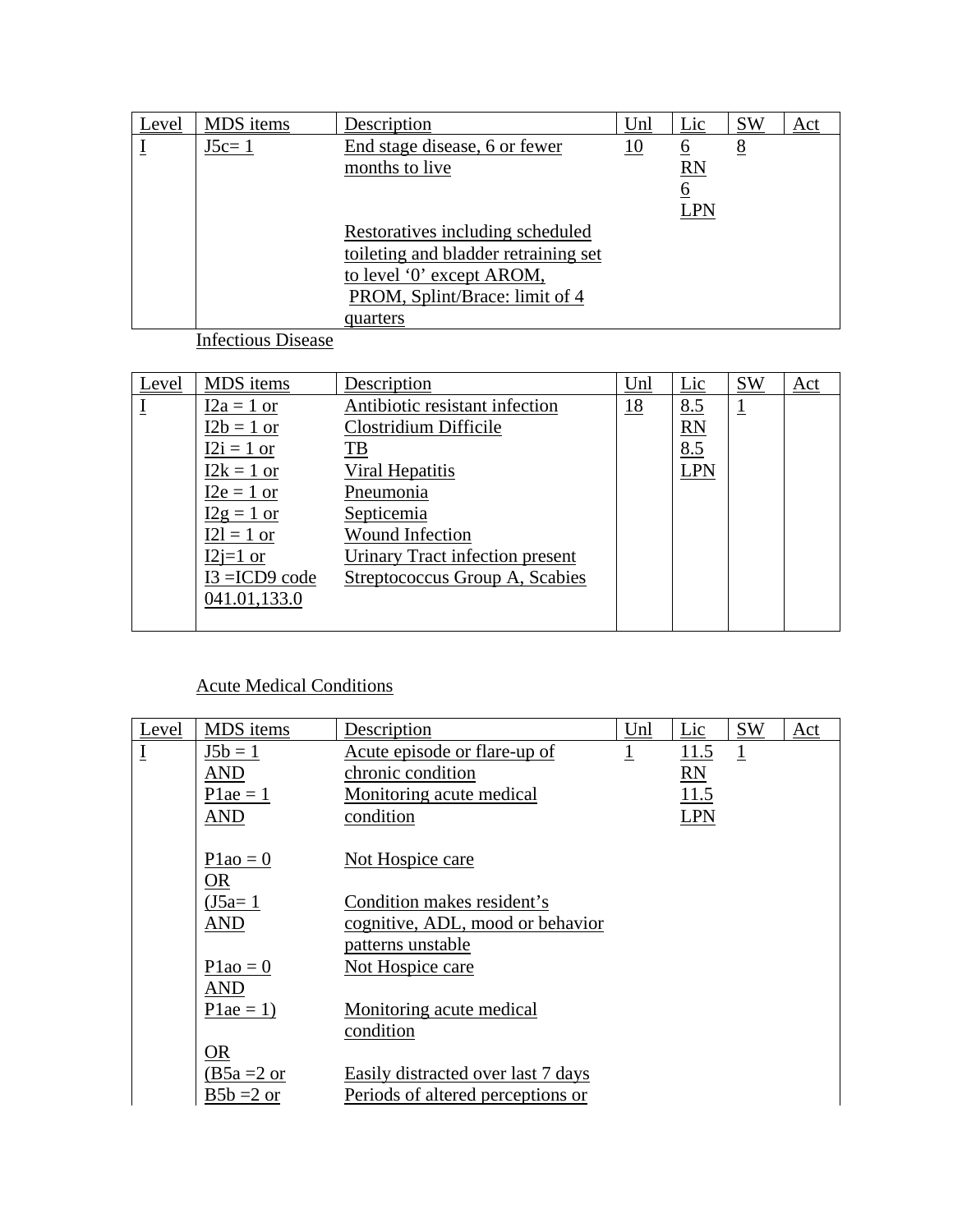|              | awareness of surroundings over      |
|--------------|-------------------------------------|
|              | last 7 days                         |
| $B5c = 2$ or | Episodes of disorganized speech     |
|              | over last 7 days                    |
| $B5d = 2$ or | Periods of restlessness over last 7 |
|              | days                                |
| $B5e = 2$ or | Periods of lethargy over last 7     |
|              | days                                |
| $B5f = 2$    | Mental function varies over course  |
| <b>AND</b>   | of day in last 7 days               |
| $Place=1$    | Monitoring acute medical            |
| <b>AND</b>   | condition                           |
| $Plao=0$     | Not hospice care                    |
|              |                                     |

### Pain Management

| Level | MDS items | Description                     | Jnl | _1C  | <b>SW</b> | Act |
|-------|-----------|---------------------------------|-----|------|-----------|-----|
|       | I2a > 0   | Demonstrate or complain of pain |     |      |           |     |
|       | AND       |                                 |     | RN   |           |     |
|       |           |                                 |     |      |           |     |
|       |           |                                 |     | I PN |           |     |
|       |           | Mild to excruciating intensity  |     |      |           |     |

# Discharge Planning

| Lev | MDS items                                  | Description                                                                          | Unl | Lic                                                         | <b>SW</b> | Act |
|-----|--------------------------------------------|--------------------------------------------------------------------------------------|-----|-------------------------------------------------------------|-----------|-----|
|     | $Q1c=1$ or 2                               | Stay projected to be within 90<br>days                                               |     | <u>8</u><br><b>RN</b><br>8<br><b>LPN</b><br>$\overline{16}$ | 16        |     |
|     | AND And $Q2 <$<br>2<br>ANDAnd Plar<br>$=1$ | Improved or no change in care<br>needs<br>Provide training to return to<br>community |     |                                                             |           |     |

Discharge Planning shall only be reimbursed for two quarters.

#### End Stage Care

| Lev | <b>MDS</b> items | <b>Description</b>                   | Uml | He | <b>SW</b> | Aet |
|-----|------------------|--------------------------------------|-----|----|-----------|-----|
|     | $J5e=1$          | End stage disease, 6 or fewer        |     |    |           |     |
|     |                  | months to live                       |     |    |           |     |
|     |                  | Restoratives set to level '0' except |     |    |           |     |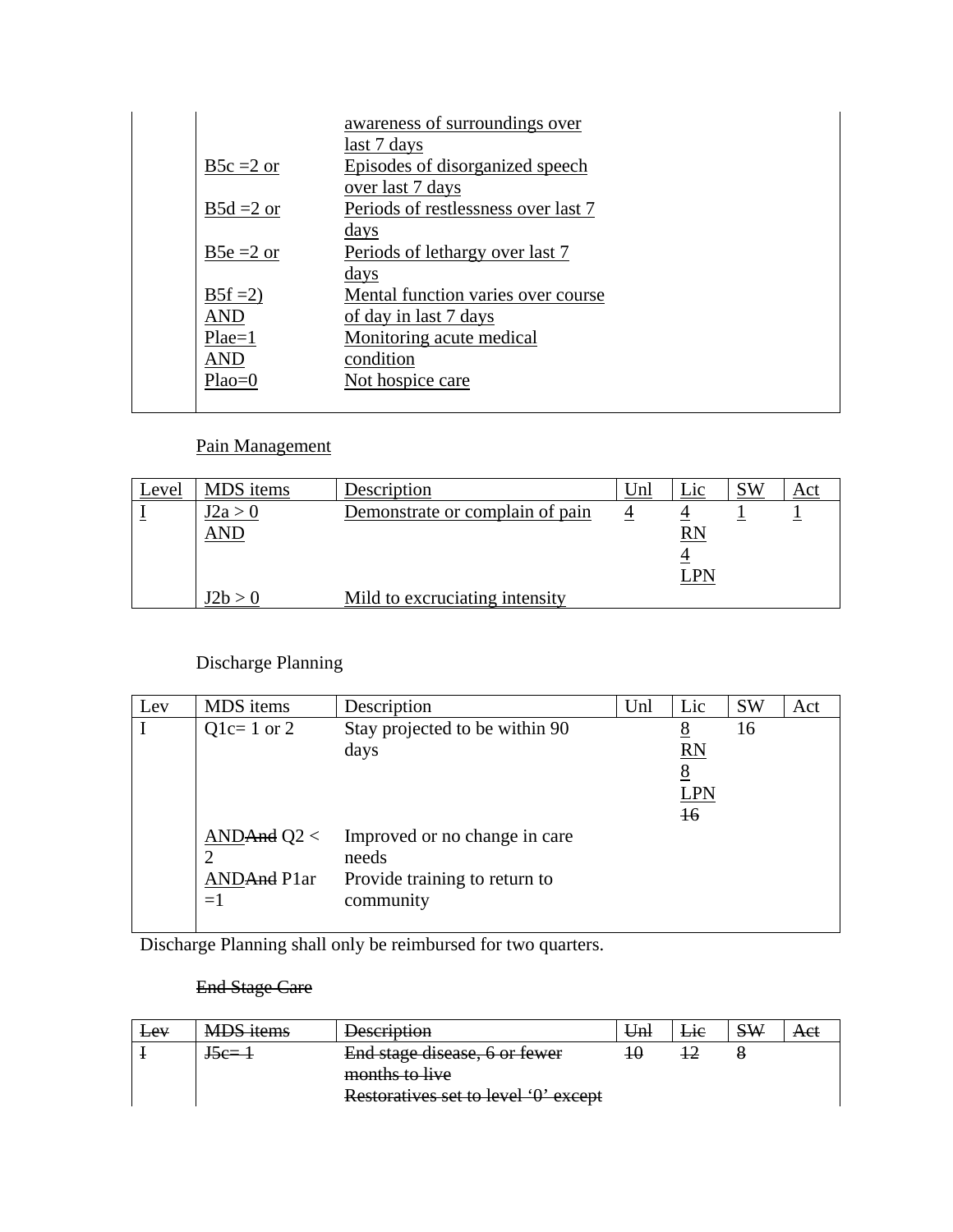| AROM,                          |
|--------------------------------|
| PROM, Splint/Brace: limit of 4 |
| <del>quarters</del>            |

### Pain Management

| <b>Lev</b> | <b>MDS</b> items | <b>Description</b>                                                                    | ⊎ml | ET |  |
|------------|------------------|---------------------------------------------------------------------------------------|-----|----|--|
|            | $rac{1}{2}$      | Demonstrate or complain of pain                                                       |     |    |  |
|            | $T$ and $JZU$    | Moderate to exeruciating intensity<br><del>ividuciale to excruciating intensity</del> |     |    |  |

#### Infectious Disease

| Le∀ | <b>MDS</b> items     | <b>Description</b>               | Unl | Lie | <b>SW</b> | Aet |
|-----|----------------------|----------------------------------|-----|-----|-----------|-----|
| ł   | $12a = 1$ or         | Antibiotic resistant infection   | 18  | 17  | ╈         |     |
|     | $12b = 1$ or         | <del>Clostridium Difficile</del> |     |     |           |     |
|     | $12i = 1$ or         | ŦB                               |     |     |           |     |
|     | $12k = 1$ or         | Viral Hepatitis                  |     |     |           |     |
|     | $I2e = 1$ or         | <del>Pneumonia</del>             |     |     |           |     |
|     | $Eg =$<br>⊢or        | Septicemia                       |     |     |           |     |
|     | $12l = 1$ or         | <b>Wound Infection</b>           |     |     |           |     |
|     | I3=ICD9 code         | Streptococcus Group A, Scabies   |     |     |           |     |
|     | 0.41, 0.1, 1.33, 0.0 |                                  |     |     |           |     |

#### Acute Medical Conditions

| Lev          | <b>MDS</b> items       | <b>Description</b>                  | Unl            | Lie | <b>SW</b>      | Aet |
|--------------|------------------------|-------------------------------------|----------------|-----|----------------|-----|
| $\mathbf{I}$ | $J5b = 1$ and          | Acute episode or flare up of        | $\overline{1}$ | 23  | $\overline{1}$ |     |
|              |                        | chronic condition                   |                |     |                |     |
|              | $P1ae = 1$ and         | <b>Monitoring acute medical</b>     |                |     |                |     |
|              |                        | condition                           |                |     |                |     |
|              | $P1a0 = 0$ or          | Not Hospice care                    |                |     |                |     |
|              | $J5a=1$ and            | Condition makes resident's          |                |     |                |     |
|              |                        | cognitive, ADL, mood or behavior    |                |     |                |     |
|              |                        | patterns unstable                   |                |     |                |     |
|              | $P1a0 = 0$ and         | Not Hospice care                    |                |     |                |     |
|              | $P1ae = 1$ ) and       | Monitoring acute medical            |                |     |                |     |
|              |                        | condition                           |                |     |                |     |
|              | $\overline{AB5a=2}$ or | Easily distracted over last 7 days  |                |     |                |     |
|              | $B5b = 2$ or           | Periods of altered perceptions or   |                |     |                |     |
|              |                        | awareness of surroundings over      |                |     |                |     |
|              |                        | last 7 days                         |                |     |                |     |
|              | $B5e = 2 \text{ or }$  | Episodes of disorganized speech     |                |     |                |     |
|              |                        | over last 7 days                    |                |     |                |     |
|              | $B5d = 2$ or           | Periods of restlessness over last 7 |                |     |                |     |
|              |                        | days                                |                |     |                |     |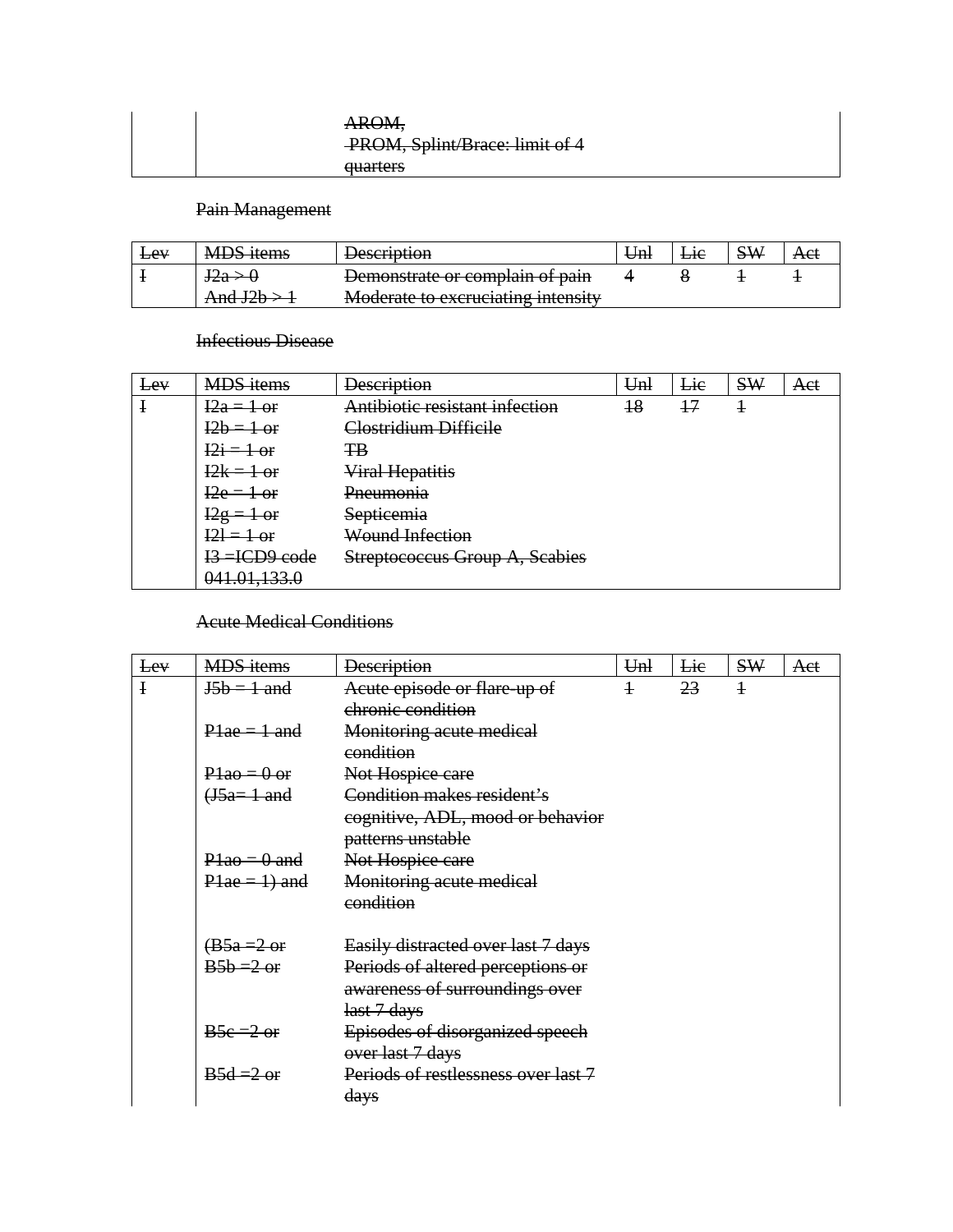| $B5e = 2 \text{ or }$ | Periods of lethargy over last 7            |
|-----------------------|--------------------------------------------|
|                       | days<br>Mental function varies over course |
|                       | of day in last 7 days                      |

Nutrition

| Lev          | MDS items                  | Description                                                                            | Unl            | Lic                                                            | SW           | Act |
|--------------|----------------------------|----------------------------------------------------------------------------------------|----------------|----------------------------------------------------------------|--------------|-----|
| $\mathbf I$  | $K5h = 1$<br>OR<br>$K5f=1$ | On a planned weight change<br>program<br>Dietary supplement given between<br>meals     | $\overline{4}$ | 1.5<br>$\underline{RN}$<br>1.5<br><b>LPN</b><br>$\overline{3}$ | 1            |     |
| $\mathbf{I}$ | $K5b = 1$ and              | Tube feeding in last 7 days                                                            | $\overline{0}$ | 11                                                             | $\mathbf{1}$ |     |
|              | Intake $= 1$               | See below                                                                              |                | $\underline{RN}$<br>11<br><b>LPN</b><br>22                     |              |     |
|              | Intake $= 1$ if            |                                                                                        |                |                                                                |              |     |
|              | $K6a = 3$ or               | Parenteral/enteral intake 51-75%<br>of total calories                                  |                |                                                                |              |     |
|              | $K6a = 4$                  | Parenteral/enteral intake 76-100%<br>of total calories                                 |                |                                                                |              |     |
|              | Or Intake $= 1$ if         |                                                                                        |                |                                                                |              |     |
|              | $K6a = 2$ and              | Parenteral/enteral intake 26 25-<br>50% of total calories                              |                |                                                                |              |     |
|              | $K6b = 2$ or               | Average fluid intake by IV or tube<br>is 501-1000 cc/day                               |                |                                                                |              |     |
|              | $K6b = 3$ or               | Average fluid intake by IV or tube<br>is 1001-1500 cc/day                              |                |                                                                |              |     |
|              | $K6b = 4$ or               | Average fluid intake by IV or tube<br>is 1501-2000 cc/day                              |                |                                                                |              |     |
|              | $K6b = 5$                  | Average fluid intake by IV or tube<br>is $2001$ or more $cc/day$ over $2000$<br>ee/day |                |                                                                |              |     |

Skin Care Programs – only the highest qualifying level of the moderate skin intensity or

intensive skin care applies

Decubitus Prevention

| $E$ ev | <b>MDS</b> items | <b>Description</b>                 | Unl | Lie | <b>SW</b> | Act |
|--------|------------------|------------------------------------|-----|-----|-----------|-----|
|        | $M3 = 1$ or      | History of resolved ulcers in last |     |     |           |     |
|        |                  | 90 days                            |     |     |           |     |
|        | Any two of:      |                                    |     |     |           |     |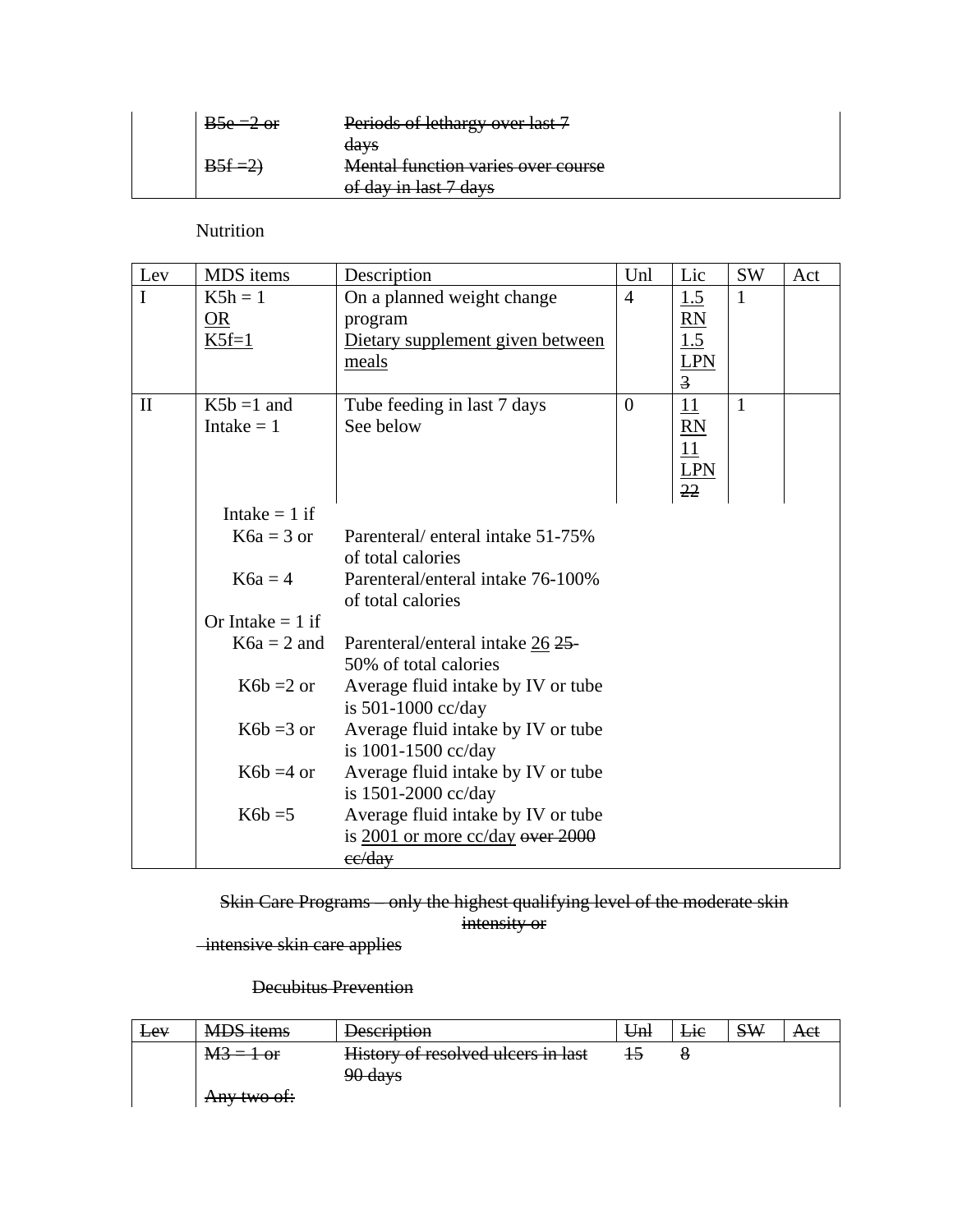| M5a             | Pressure relieving device(s) for    |
|-----------------|-------------------------------------|
|                 | chair                               |
| M5b             | Pressure relieving device(s) for    |
|                 | bed                                 |
| M <sub>5e</sub> | Turning or repositioning program    |
| M5d             | Nutrition or hydration intervention |
|                 | <del>for skin</del>                 |
| M5i             | Other prevention for skin (other    |
|                 | than feet)                          |

# Moderate Skin Intensity Services or Ostomy Care Services

| Lev         | <b>MDS</b> items         | <b>Description</b>                  | U <sub>nl</sub> | Lie             | <b>SW</b> | Aet |
|-------------|--------------------------|-------------------------------------|-----------------|-----------------|-----------|-----|
| $\mathbf I$ | $Ml$ a> $0$ or           | Stage 1 ulcers                      | $\overline{5}$  | $\overline{40}$ |           |     |
|             | $M1b > 0$ or             | Stage 2 ulcers                      |                 |                 |           |     |
|             | Any of:                  | Other Skin Problems (below):        |                 |                 |           |     |
|             | M <sub>4a</sub>          | Abrasions, bruises                  |                 |                 |           |     |
|             | M4b                      | <b>Burns</b>                        |                 |                 |           |     |
|             | M <sub>4e</sub>          | Open lesions other than ulcers      |                 |                 |           |     |
|             | M <sub>4</sub> d         | <b>Rashes</b>                       |                 |                 |           |     |
|             | M <sub>4e</sub>          | Skin desensitized to pain or        |                 |                 |           |     |
|             |                          | pressure                            |                 |                 |           |     |
|             | M <sub>4f</sub>          | Skin tears or cuts (other than      |                 |                 |           |     |
|             |                          | surgery)                            |                 |                 |           |     |
|             | M <sub>4g</sub>          | Surgical wounds                     |                 |                 |           |     |
|             | And any of:              | <b>Skin Treatments (below):</b>     |                 |                 |           |     |
|             | M5a                      | Pressure relieving device(s) for    |                 |                 |           |     |
|             |                          | chair                               |                 |                 |           |     |
|             | M5b                      | Pressure relieving device(s) for    |                 |                 |           |     |
|             |                          | bed                                 |                 |                 |           |     |
|             | M5e                      | Turning or repositioning program    |                 |                 |           |     |
|             | M5d                      | Nutrition or hydration intervention |                 |                 |           |     |
|             |                          | for skin                            |                 |                 |           |     |
|             | M <sub>5e</sub>          | <b>Ulcer</b> care                   |                 |                 |           |     |
|             | M5f                      | Surgical wound care                 |                 |                 |           |     |
|             | M <sub>5g</sub>          | Application of dressings(other      |                 |                 |           |     |
|             |                          | than feet)                          |                 |                 |           |     |
|             | M5h                      | Application of ointments(other      |                 |                 |           |     |
|             |                          | than feet)                          |                 |                 |           |     |
|             | M5i                      | Other prevention for skin (other    |                 |                 |           |     |
|             |                          | than feet)                          |                 |                 |           |     |
|             | $\overline{\mathsf{OR}}$ |                                     |                 |                 |           |     |
|             | $( M6b = 1 or$           | Infection of the foot               |                 |                 |           |     |
|             | $M6e = 1$ ) and          | Open lesion of the foot             |                 |                 |           |     |
|             | $M6f = 1$ or             | And application of a dressing       |                 |                 |           |     |
|             | $P1af = 1$               | Provide ostomy care in last 14      |                 |                 |           |     |
|             |                          |                                     |                 |                 |           |     |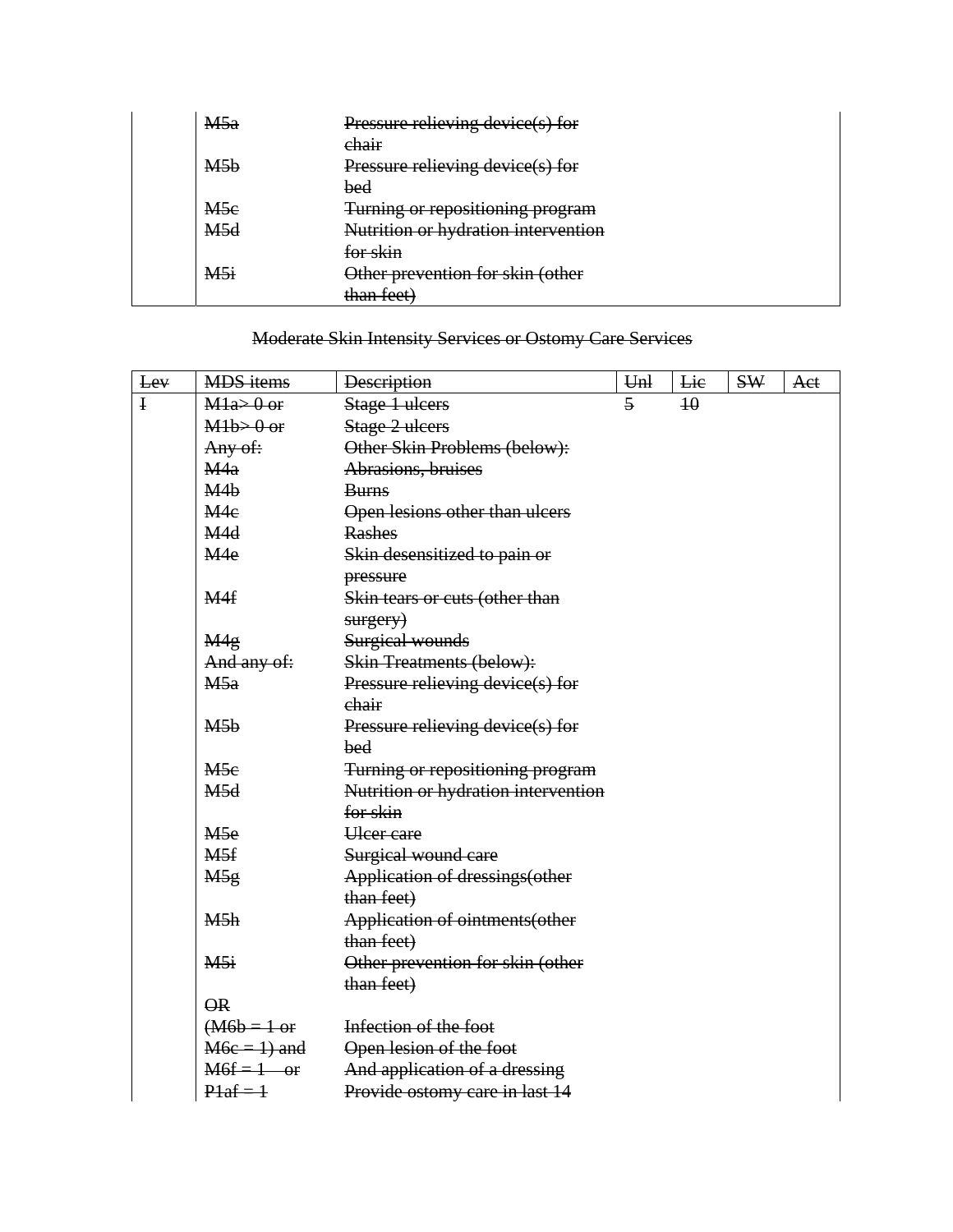| days                                |
|-------------------------------------|
| Set Intensive Skin Care Services to |
| $z$ ero                             |

#### Intensive Skin Care Services

| Lev     | <b>MDS</b> items | <b>Description</b>                  | U <sub>nl</sub> | Lie | <b>SW</b> | Aet |
|---------|------------------|-------------------------------------|-----------------|-----|-----------|-----|
| $\rm H$ | $Mlc > 0$ or     | Stage 3 ulcers                      | $\overline{5}$  | 30  |           |     |
|         | $M1d > 0$ or     | Stage 4 ulcers                      |                 |     |           |     |
|         | And any of:      | <b>Skin Treatments (below):</b>     |                 |     |           |     |
|         | M5a              | Pressure relieving device(s) for    |                 |     |           |     |
|         |                  | chair                               |                 |     |           |     |
|         | M5 <sub>b</sub>  | Pressure relieving device(s) for    |                 |     |           |     |
|         |                  | bed                                 |                 |     |           |     |
|         | M5e              | Turning or repositioning program    |                 |     |           |     |
|         |                  |                                     |                 |     |           |     |
|         | M <sub>5d</sub>  | Nutrition or hydration intervention |                 |     |           |     |
|         |                  | for skin                            |                 |     |           |     |
|         | M <sub>5e</sub>  | <b>Ulcer</b> care                   |                 |     |           |     |
|         | M <sub>5f</sub>  | Surgical wound care                 |                 |     |           |     |
|         | M5g              | Application of dressings (other     |                 |     |           |     |
|         |                  | than feet)                          |                 |     |           |     |
|         | M5h              | Application of ointments (other     |                 |     |           |     |
|         |                  | than feet)                          |                 |     |           |     |
|         | M5i              | Other prevention for skin (other    |                 |     |           |     |
|         |                  | than feet)                          |                 |     |           |     |
|         |                  | Set Moderate Skin Intensity         |                 |     |           |     |
|         |                  | Services to zero                    |                 |     |           |     |

### IV Therapy

| Lev | <b>MDS</b> items | <b>Description</b>                    | U <sub>nl</sub> | Lie | <b>SW</b> | Aet |
|-----|------------------|---------------------------------------|-----------------|-----|-----------|-----|
|     | $P1ac = 1$ or    | IV medication in last 14 days         |                 | 30  |           |     |
|     | $K5a=1$          | Nutrition via parenteral / IV in last |                 |     |           |     |
|     |                  | -davs                                 |                 |     |           |     |

### Injections

| $E_{\rm ev}$ | <b>MDS</b><br><del>MDJ RUM</del> | $1000$ mnt $100$<br><del>Describuon</del>                                     | ۱n.<br>$_{\rm\scriptstyle CIII}$ | <b>ERT</b> | $\sim$ $\mathbf{v}$<br>$\mathbf{M}$<br>$\sigma$ | лы |
|--------------|----------------------------------|-------------------------------------------------------------------------------|----------------------------------|------------|-------------------------------------------------|----|
|              |                                  | Numher of iniections in<br>I<br><del>ivumber or miecuons in iast / uavs</del> |                                  |            |                                                 |    |

### Oxygen Therapy

| - -<br>$-$<br>-<br>N/H<br>$E_{\rm{eeV}}$<br>ıt≙me<br>-<br>— <del>. 11101</del> 1<br>$\overline{111}$ | -<br>∣n'<br>பா<br>$\sim$ | $\sim$ $ -$<br>: VX.<br>or.<br>∼ | $\mathbf{v}$<br>- 1V - |
|------------------------------------------------------------------------------------------------------|--------------------------|----------------------------------|------------------------|
|------------------------------------------------------------------------------------------------------|--------------------------|----------------------------------|------------------------|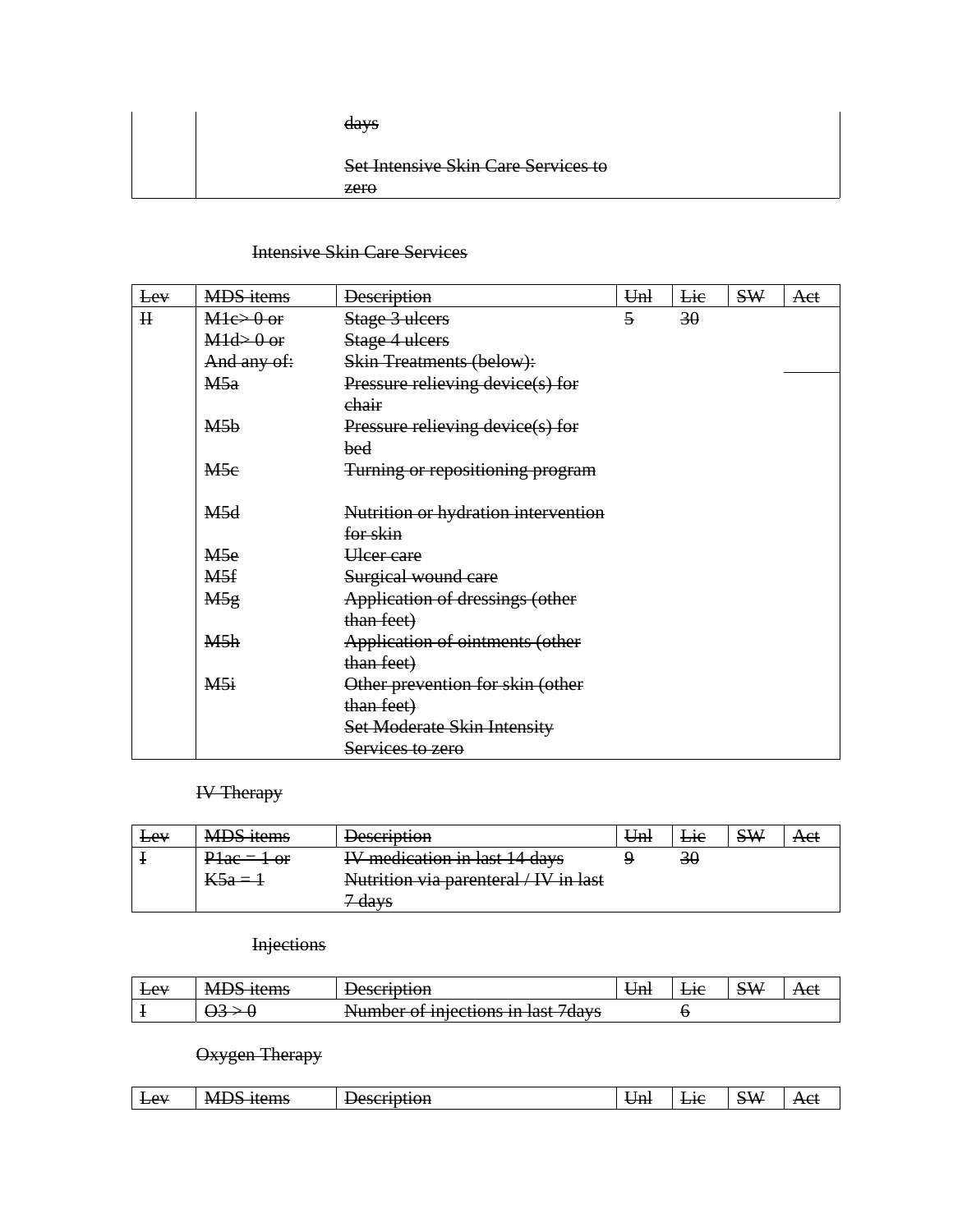|  | Oxygen therapy administered in            |  |  |
|--|-------------------------------------------|--|--|
|  | laet I /L dave<br><del>last 14 days</del> |  |  |

# Extensive Respiratory Services

| <b>Lev</b> | <b>MDS</b> items | <b>Description</b>                | U <sub>nl</sub> | Lie | <b>SW</b> | Aet |
|------------|------------------|-----------------------------------|-----------------|-----|-----------|-----|
|            | $P1ai = 1 or$    | Performed suctioning in last 14   |                 | 30  |           |     |
|            |                  | days                              |                 |     |           |     |
|            | $P1a1 = 1$       | Administered tracheostomy care in |                 |     |           |     |
|            |                  | last 14 days                      |                 |     |           |     |

Hydration

| Lev         | MDS items                | Description                        | Unl | Lic             | <b>SW</b> | Act |
|-------------|--------------------------|------------------------------------|-----|-----------------|-----------|-----|
| $\mathbf I$ | $H2b = 1$ or             | Constipation                       | 15  | 3.5             |           | 1   |
|             | $ICD9 = 564.00$ or       | Constipation                       |     | $\overline{RN}$ |           |     |
|             | <u>564.7</u>             |                                    |     | 3.5             |           |     |
|             | <b>AND</b>               |                                    |     | <b>LPN</b>      |           |     |
|             | $K5a = 0$                | No parenteral/IV                   |     | $\overline{7}$  |           |     |
|             | AND                      |                                    |     |                 |           |     |
|             | $K5b = 0$                |                                    |     |                 |           |     |
|             | <b>OR</b>                | No feeding tube                    |     |                 |           |     |
|             | Any two of:              |                                    |     |                 |           |     |
|             | $1 \leq O4e \leq 7$      | Received a diuretic medication     |     |                 |           |     |
|             | $or$                     | in last 7 days                     |     |                 |           |     |
|             | $J1o=1$                  | <b>Vomiting</b>                    |     |                 |           |     |
|             | <b>or</b>                |                                    |     |                 |           |     |
|             | I3 $a,b,c,d,e$           | Volume depletion, dehydration      |     |                 |           |     |
|             | $=276.5$                 |                                    |     |                 |           |     |
|             | or 276.50                | Volume depletion, unspecified      |     |                 |           |     |
|             | <u>or 276.51</u>         | Dehydration                        |     |                 |           |     |
|             | $or 276.52$              | Hypovolemia                        |     |                 |           |     |
|             | or $I2j = 1$             | Urinary Tract Infection in last 30 |     |                 |           |     |
|             |                          | days                               |     |                 |           |     |
|             | or $J1c = 1$             | Dehydrated                         |     |                 |           |     |
|             | or $J1d = 1$             | Did not consume most fluids        |     |                 |           |     |
|             |                          | provided (3 days)                  |     |                 |           |     |
|             | $or J1h = 1$             | Fever                              |     |                 |           |     |
|             | or $J1j = 1$             | Internal bleeding                  |     |                 |           |     |
|             | AND <del>And</del> K5a,b | Not have parenteral /IV or         |     |                 |           |     |
|             | $= 0$                    | feeding tube                       |     |                 |           |     |
|             | $AND k5b=0$              | No feeding tube                    |     |                 |           |     |

5) Mental Health Services–only the highest qualifying score of the three services applies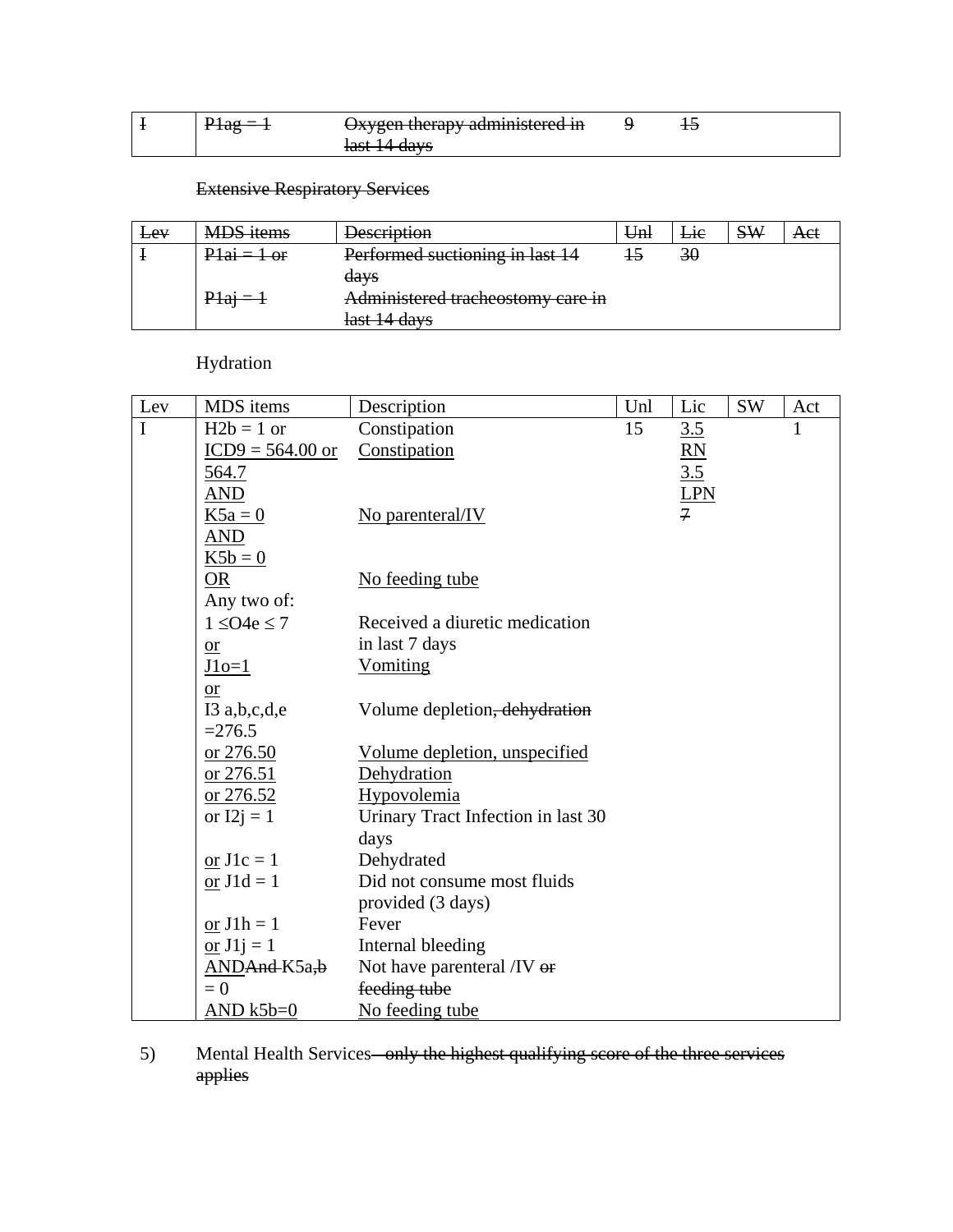Psychosocial Adaptation Services

| Lev | MDS items          | Description                                                 | Unl | Lic                                          | <b>SW</b> | Act            |
|-----|--------------------|-------------------------------------------------------------|-----|----------------------------------------------|-----------|----------------|
| I   | $(P2a = 1$ or      | Behavior symptom evaluation                                 | 12  | $\overline{3}$<br>$\frac{RN}{3}$<br>LPN<br>6 | 8         | $\overline{2}$ |
|     | $P2b = 1$ or       | Evaluation by licensed MH<br>specialist within last 90 days |     |                                              |           |                |
|     | $P2c = 1$ or       | Group therapy                                               |     |                                              |           |                |
|     | $P2d = 1$          | Resident specific changes to                                |     |                                              |           |                |
|     | AND and            | environment                                                 |     |                                              |           |                |
|     | Any $E1a-p > 0$    | Indicators of depression                                    |     |                                              |           |                |
|     | <b>or</b>          |                                                             |     |                                              |           |                |
|     | $F1g = 1$ or       | No indicators of psychosocial<br>well-being                 |     |                                              |           |                |
|     | Any $F2a-g = 1$ or | Any unsettled relationships                                 |     |                                              |           |                |
|     | Any $F3a-c = 1$ or | Issues with past roles                                      |     |                                              |           |                |
|     | $E4aA > 0$ or      | Wandering in last 7 days                                    |     |                                              |           |                |
|     | $E4bA > 0$ or      | Verbally abusive in last 7 days                             |     |                                              |           |                |
|     | $E4cA > 0$ or      | Physically abusive in last 7 days                           |     |                                              |           |                |
|     | $E4dA > 0$ or      | Inappropriate or disruptive                                 |     |                                              |           |                |
|     |                    | behavior in last 7 days                                     |     |                                              |           |                |
|     | $E4eA > 0$ or      | Resisted care in last 7 days                                |     |                                              |           |                |
|     | $Jle = 1$ or       | Delusions                                                   |     |                                              |           |                |
|     | $Jli = 1$          | Hallucinations                                              |     |                                              |           |                |

### Psychotropic Medication Monitoring

| Level | MDS item                                         | Description                                                                                         | Unl | Lic                                         | SW | Act |
|-------|--------------------------------------------------|-----------------------------------------------------------------------------------------------------|-----|---------------------------------------------|----|-----|
|       | O4a=7 or<br>O4 $b=7$ or<br>$O4c=7$ or<br>$O4d=7$ | Antipsychotic Meds<br><b>Antianxiety Meds</b><br><b>Antidepressant Meds</b><br><b>Hypnotic Meds</b> |     | <u>2.5</u><br>$\overline{RN}$<br>2.5<br>LPN |    |     |
|       |                                                  |                                                                                                     |     |                                             |    |     |

Psychiatric Services

### Section S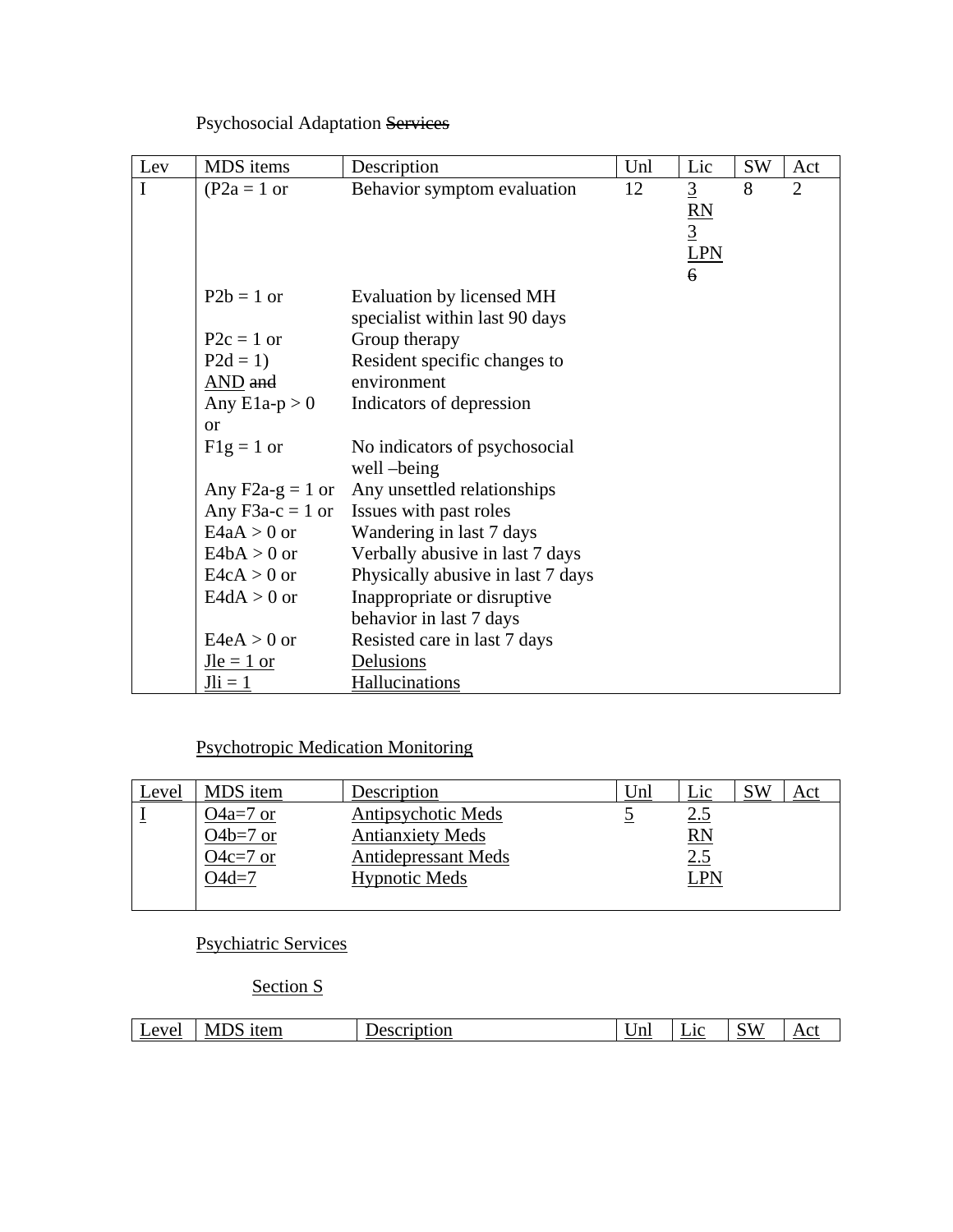| $\underline{\mathrm{I}}$  | $S = 1$               | Meets IDPH Subpart S criteria   | 13        | 2.5            | 20              |  |
|---------------------------|-----------------------|---------------------------------|-----------|----------------|-----------------|--|
|                           |                       |                                 |           |                |                 |  |
|                           | AND                   |                                 |           | RN             |                 |  |
|                           |                       |                                 |           | 2.5            |                 |  |
|                           |                       |                                 |           | <b>LPN</b>     |                 |  |
|                           |                       |                                 |           |                |                 |  |
|                           |                       |                                 |           |                |                 |  |
|                           | $S8=1$                | Ancillary provider services     |           |                |                 |  |
|                           | <b>AND</b>            | delivered by non-facility staff |           |                |                 |  |
|                           | Dressing/grooming     |                                 |           |                |                 |  |
|                           |                       |                                 |           |                |                 |  |
|                           | and other             |                                 |           |                |                 |  |
|                           | restorative,          |                                 |           |                |                 |  |
|                           | cognitive             |                                 |           |                |                 |  |
|                           | performance, and      |                                 |           |                |                 |  |
|                           | dementia care unit    |                                 |           |                |                 |  |
|                           | reset to zero         |                                 |           |                |                 |  |
| $\mathbf{\underline{II}}$ | $S1=1$                | Meets IDPH Subpart S criteria   | 13        | 4.5            | $\overline{20}$ |  |
|                           | <b>AND</b>            |                                 |           | RN             |                 |  |
|                           | ADL Index= $3$ or $4$ | ADL composite score between     |           | 4.5            |                 |  |
|                           | <b>AND</b>            | 12-29                           |           | <b>LPN</b>     |                 |  |
|                           | $(AA3-A3a)/365.25$    |                                 |           |                |                 |  |
|                           |                       | Resident is 65 years of age or  |           |                |                 |  |
|                           | $\geq 65$             | older at time of the assessment |           |                |                 |  |
|                           | <b>AND</b>            | reference date                  |           |                |                 |  |
|                           | Dressing/grooming     |                                 |           |                |                 |  |
|                           | and other             |                                 |           |                |                 |  |
|                           | restorative,          |                                 |           |                |                 |  |
|                           | cognitive             |                                 |           |                |                 |  |
|                           | performance, and      |                                 |           |                |                 |  |
|                           | dementia care unit    |                                 |           |                |                 |  |
|                           | reset to zero         |                                 |           |                |                 |  |
| III                       | $S1=1$                | Meets IDPH Subpart S criteria   | <u>16</u> | $\overline{5}$ | 25              |  |
|                           | <b>AND</b>            |                                 |           | <b>RN</b>      |                 |  |
|                           | $S8=0$                | Ancillary provider services     |           | $\overline{5}$ |                 |  |
|                           |                       | delivered by facility staff     |           |                |                 |  |
|                           |                       |                                 |           | <b>LPN</b>     |                 |  |
|                           | <b>AND</b>            |                                 |           |                |                 |  |
|                           | Dressing/grooming     |                                 |           |                |                 |  |
|                           | and other             |                                 |           |                |                 |  |
|                           | restorative,          |                                 |           |                |                 |  |
|                           | cognitive             |                                 |           |                |                 |  |
|                           | performance, and      |                                 |           |                |                 |  |
|                           | dementia care unit    |                                 |           |                |                 |  |
|                           | reset to zero         |                                 |           |                |                 |  |

Skills training-Section S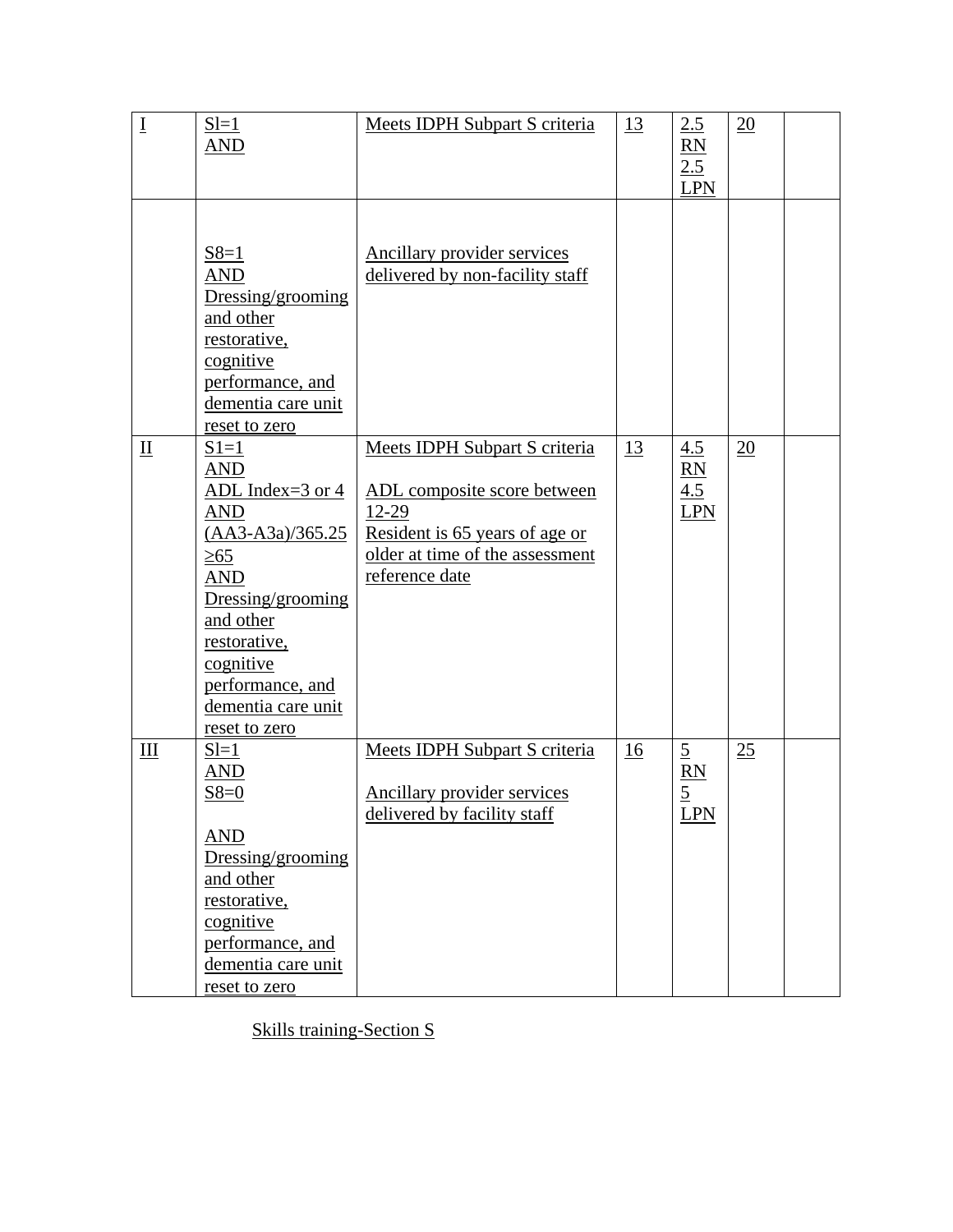| evel | MDS item | Description                     | Unl | Lic | <b>SW</b> |  |
|------|----------|---------------------------------|-----|-----|-----------|--|
|      | $l =$    | <b>Skills training provided</b> |     |     |           |  |
|      | AND      |                                 |     | RN  |           |  |
|      | $S1=1$   | Meets IDPH Subpart S criteria   |     |     |           |  |
|      |          |                                 |     | LPN |           |  |
|      |          |                                 |     |     |           |  |

#### Close or Constant Observation-Section S

| Level | MDS item  | Description                          | Unl | $\sqcup$ ic            | KV 2 |  |
|-------|-----------|--------------------------------------|-----|------------------------|------|--|
|       | $S_{5=1}$ | <b>Close or Constant Observation</b> |     |                        |      |  |
|       | AND       |                                      |     | $\overline{\text{RN}}$ |      |  |
|       | $S1=1$    | Meets IDPH Subpart S criteria        |     |                        |      |  |
|       |           |                                      |     | LPN                    |      |  |
|       |           |                                      |     |                        |      |  |

### 6) Dementia Services

Cognitive Impairment/Memory Assistance Services

| Lev                         | Description                               | Unl      | Lic             | <b>SW</b> | Act            |
|-----------------------------|-------------------------------------------|----------|-----------------|-----------|----------------|
|                             | Cognitive Performance Scale of 2          | <u>6</u> |                 |           | $\overline{4}$ |
| $CPS=$                      |                                           |          |                 |           |                |
| $\overline{2}$              |                                           |          |                 |           |                |
| <b>AND</b>                  |                                           |          |                 |           |                |
| $S1=0$                      | Does not meet IDPH Subpart S criteria     |          |                 |           |                |
| $\mathbf{I}$                | Cognitive Performance Scale of $> =$ to 3 | 16       | $\overline{3}$  | 11        | 10             |
| $CPS=$                      |                                           |          | R <sub>N</sub>  |           |                |
| $\frac{3 \text{ or } 4}{2}$ | Does not meet IDPH Subpart S criteria     |          | $\overline{3}$  |           |                |
| AND                         |                                           |          | <b>LPN</b>      |           |                |
| $S1=0$                      |                                           |          | $\epsilon$      |           |                |
| III                         | Cognitive Performance Scale of $> =$ to 5 | 21       | 5.5             | 16        | 15             |
| $CPS=$                      |                                           |          | RN              |           |                |
| $\frac{5 \text{ or } 6}{2}$ | Does not meet IDPH Subpart S criteria     |          | 5.5             |           |                |
| AND                         |                                           |          | <b>LPN</b>      |           |                |
| $S = 0$                     |                                           |          | $\overline{11}$ |           |                |

### Cognitive Performance Scale Codes

| Scale | Description                |
|-------|----------------------------|
|       | Intact                     |
|       | <b>Borderline Intact</b>   |
|       | Mild Impairment            |
|       | Moderate Impairment        |
|       | Moderate Severe Impairment |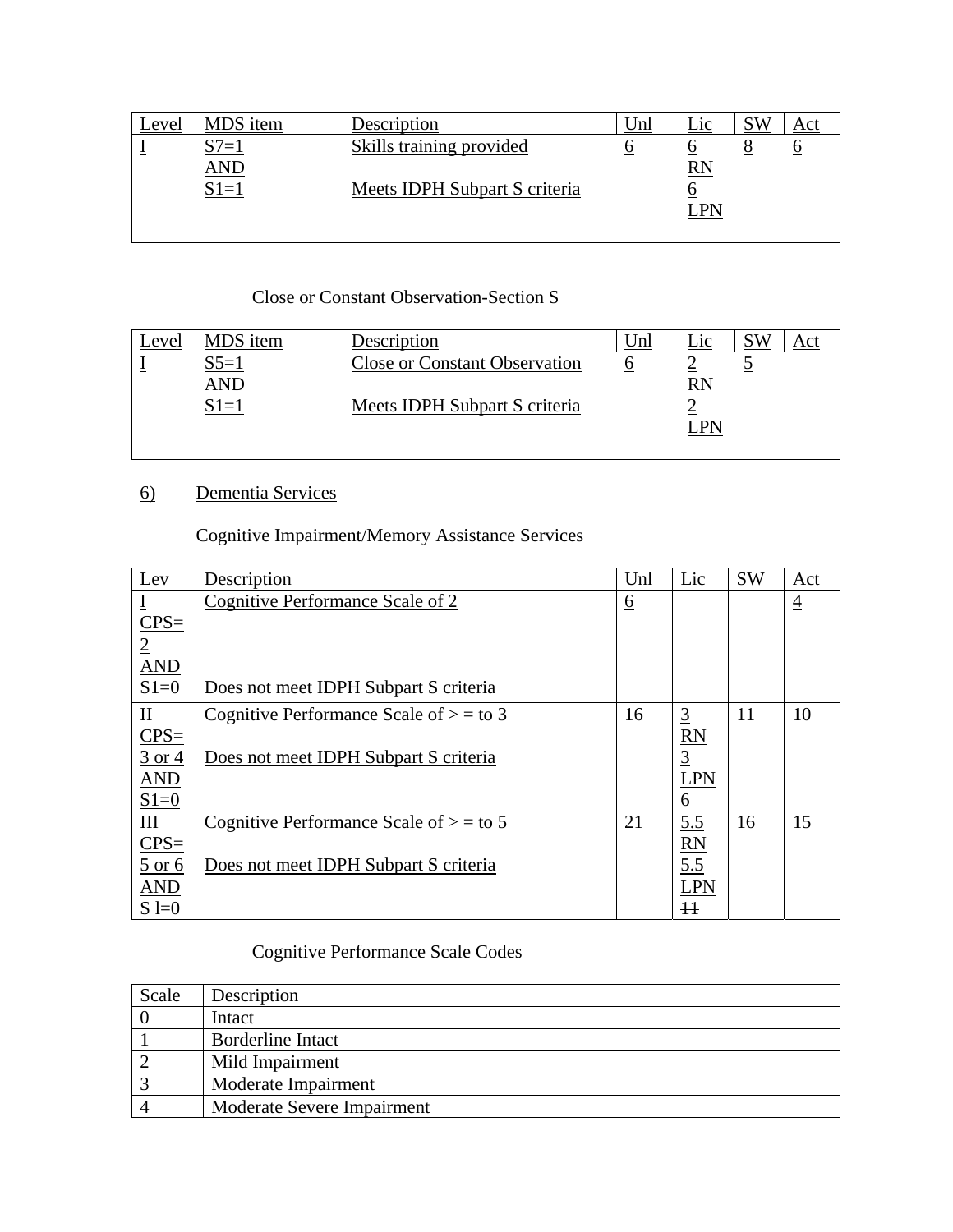| $\sim$<br>pairment<br>Severe<br>. .<br>ມເ        |
|--------------------------------------------------|
| Impairment<br>$\alpha$ avere<br>$V \triangle$ ry |

# Impairment Count for the Cognitive Performance Scale

| I code          | MDS items          | Description                                                    |
|-----------------|--------------------|----------------------------------------------------------------|
|                 |                    | Note: None of B2a, B4, or C4 can be missing                    |
| IC <sub>1</sub> | $B2a = 1$          | Memory problem                                                 |
| IC <sub>2</sub> | $B4 = 1$ or 2      | Some dependence in cognitive skills                            |
| IC <sub>3</sub> | $1 \leq C4 \leq 3$ | Usually understood Difficulty finding words to rarely or never |
|                 |                    | understood                                                     |

# Severe Impairment Count for the Cognitive Performance Scale

| I code           | MDS items                                                                                     | Description                                        |
|------------------|-----------------------------------------------------------------------------------------------|----------------------------------------------------|
|                  |                                                                                               | Note: None of B2a, B4, or C4 can be missing        |
| SIC <sub>0</sub> | Below not met                                                                                 |                                                    |
| SIC <sub>1</sub> | $B4 = 2$                                                                                      | Moderately impaired in cognitive skills            |
|                  | $\begin{array}{ c c c c c }\n\hline\n\text{SIC 2} & \text{C4} = 2 \text{ or } 3\n\end{array}$ | Sometimes understood to rarely or never understood |

### Cognitive Performance Scale

| Scale          | MDS items               | Description                                                       |
|----------------|-------------------------|-------------------------------------------------------------------|
| Coma           | $N1a = 0$ and           | Awake all or most of the time in the morning                      |
|                | $N1b = 0$ and           | Awake all or most of the time in the afternoon                    |
|                | $N1c = 0$ and           | Awake all or most of the time in the evening                      |
|                | $B1 = 1$ and            | Is comatose                                                       |
|                | $G1aA = 4$ or 8 And     | Bed-Mobility Self-Performance = total dependence or did not occur |
|                | $G1bA = 4$ or 8 And     | Transfer Self-Performance = total dependence or did not occur     |
|                | $G1hA = 4$ or 8 And     | Eating Self-Performance = total dependence or did not occur       |
|                | $G1iA = 4$ or 8 And     | Toilet Use Self-Performance = total dependence or did not occur   |
| 6              | Not $(B4 = 0,1, 2)$     | Not have cognitive skills independent to moderately impaired      |
|                |                         |                                                                   |
| 6              | $B4 = 3$ And            | Cognitive skills severely impaired                                |
|                | $G1hA = 4$ or 8         | Eating Self-Performance = total dependence or did not occur       |
|                |                         |                                                                   |
| 5              | $B4 = 3$ And            | Cognitive skills severely impaired                                |
|                | G1hA = - or $\leq$ 3    | Eating Self-Performance $=$ missing to extensive assistance       |
|                |                         |                                                                   |
| $\overline{4}$ | If IC code = $2$ or $3$ | Some dependence in cognitive skills                               |
|                |                         | Usually understood Difficulty finding words to rarely or never    |
|                |                         | understood                                                        |
|                | And SIC code $= 2$      | Sometimes understood to rarely or never understood                |
|                |                         |                                                                   |
| 3              | If IC code = $2$ or $3$ | Some dependence in cognitive skills                               |
|                |                         | Usually understood Difficulty finding words to rarely or never    |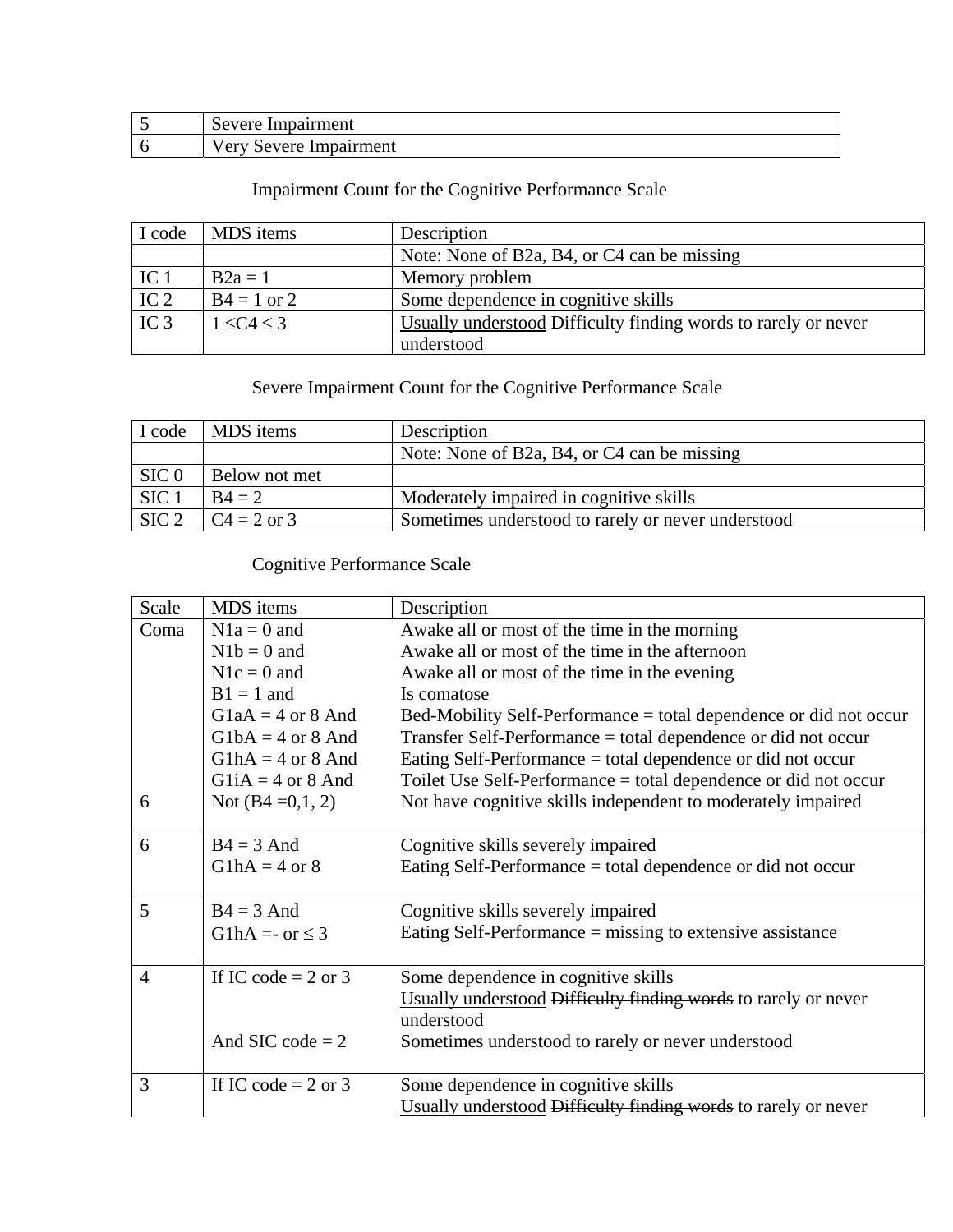| And SIC code $= 1$      | understood<br>Moderately impaired in cognitive skills                                                               |
|-------------------------|---------------------------------------------------------------------------------------------------------------------|
| If IC code = $2$ or $3$ | Some dependence in cognitive skills<br>Usually understood Difficulty finding words to rarely or never<br>understood |
| And SIC code $= 0$      | Better than moderate cognition skills and usually can be understood                                                 |
| If IC code $= 1$        | Memory problem                                                                                                      |

### Dementia Care Unit

| Level                       | MDS item     | Description                     | Unl | Lic   | <b>SW</b> | Act |
|-----------------------------|--------------|---------------------------------|-----|-------|-----------|-----|
| $\underline{\underline{I}}$ | $P$ lan=1    | Alzheimer/Dementia special care | 15  | 4RN   | 10        | 10  |
|                             | <b>AND</b>   | unit                            |     | 4 LPN |           |     |
|                             | $I1q=1$ or   | <b>Alzheimer's Disease</b>      |     |       |           |     |
|                             | $11u=1$      | Dementia other than             |     |       |           |     |
|                             | <b>AND</b>   | Alzheimer                       |     |       |           |     |
|                             | $S1=0$       | Does not meet IDPH Subpart S    |     |       |           |     |
|                             | <b>AND</b>   | criteria                        |     |       |           |     |
|                             | CPS 2,3,4,5  | CPS score                       |     |       |           |     |
|                             | <b>AND</b>   |                                 |     |       |           |     |
|                             | Dementia     |                                 |     |       |           |     |
|                             | Care Unit is |                                 |     |       |           |     |
|                             | <b>IDPH</b>  |                                 |     |       |           |     |
|                             | certified    |                                 |     |       |           |     |
|                             |              |                                 |     |       |           |     |
|                             |              |                                 |     |       |           |     |
|                             |              |                                 |     |       |           |     |

### Psychiatric Rehabilitation Services

| Lev               | <b>MDS</b> items              | <b>Description</b>            | U <sub>m</sub> | Lie             |
|-------------------|-------------------------------|-------------------------------|----------------|-----------------|
| $\mathbf{R}$      | $Hdd = 1 or$                  | <b>Anxiety Disorder</b>       | 20             | $\overline{10}$ |
|                   | $Hff = 1$ or                  | Manic depression (bipolar)    |                |                 |
|                   | $Hgg =1$ or                   | Schizophrenia                 |                |                 |
| $\frac{111}{2}$   | $He = 1$ or                   | Delusions in last 7 days      |                |                 |
| Hallucinations in | $\frac{\text{Hi}}{\text{Hi}}$ | Hallucinations in last 7 days |                |                 |
| last 7 days       |                               |                               |                |                 |
|                   |                               |                               |                |                 |
|                   |                               |                               |                |                 |
|                   |                               |                               |                |                 |
|                   |                               |                               |                |                 |
| ₩                 | If above And                  |                               | 24             | $\pm 2$         |
|                   | $E4aA > 1$ or                 | Wandering in last 7 days      |                |                 |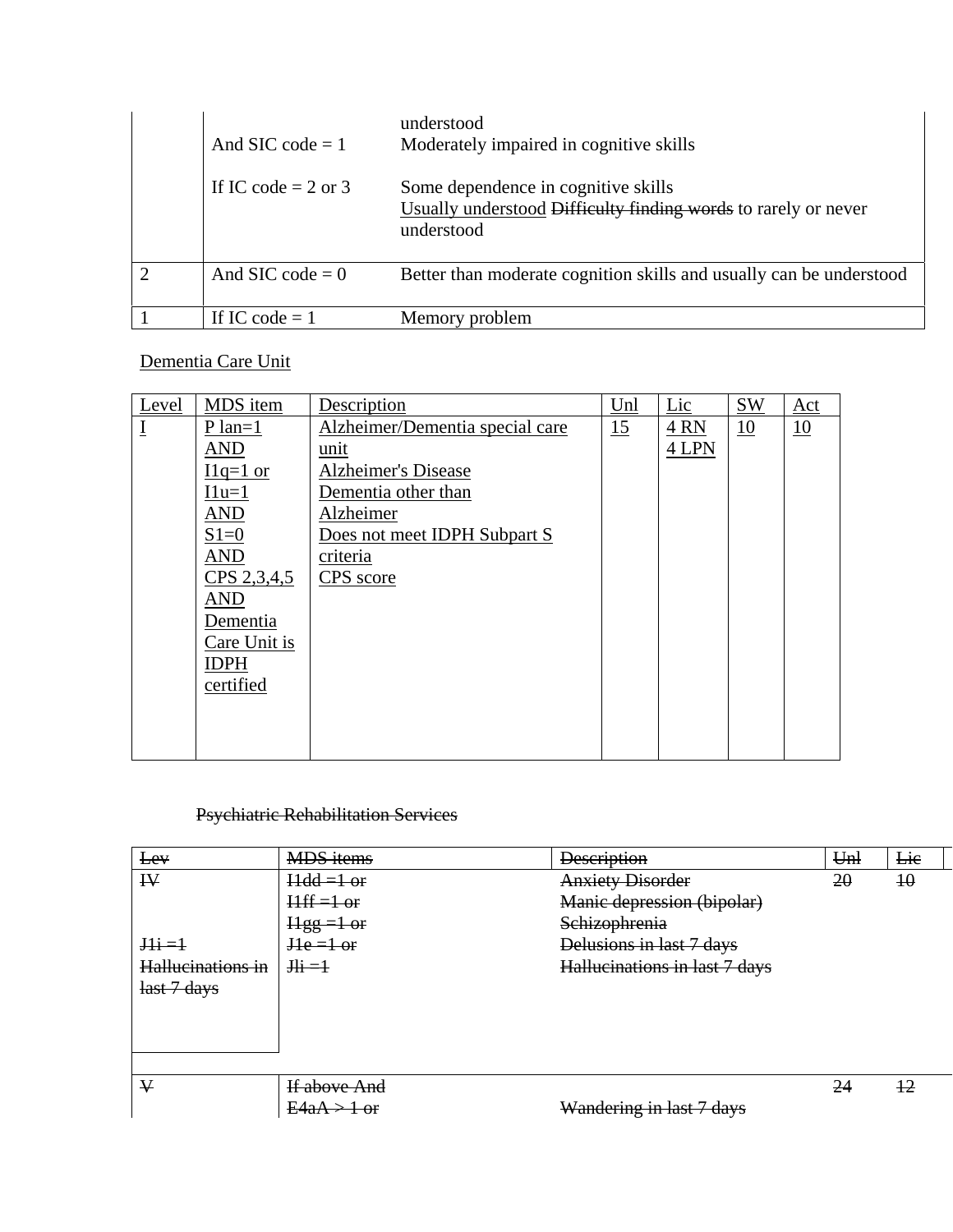|               | Verbally abusive in last 7 days   |
|---------------|-----------------------------------|
| $E4eA > 1$ or | Physically abusive in last 7 days |
|               | Inappropriate or disruptive       |
|               | behavior in last 7 days           |
|               | Resisted care in last 7 days      |

#### 7) Exceptional Care Services

#### Respiratory Services

| Level       | MDS item        | Description                    | Unl            | Lic             | <b>SW</b> | Act |
|-------------|-----------------|--------------------------------|----------------|-----------------|-----------|-----|
|             | $P$ lai=1       | <b>Performed Suctioning</b>    | $\overline{5}$ | 15 RN           |           |     |
|             | $\overline{or}$ |                                |                | 15              |           |     |
|             | $P1a=1$         | <b>Administered Trach Care</b> |                | LPN             |           |     |
|             | $\overline{or}$ |                                |                |                 |           |     |
|             | $Plb dA=7$      | <b>Respiratory Therapy</b>     |                |                 |           |     |
| $_{\rm II}$ | $P$ lai=1       | <b>Performed Suctioning</b>    | $\overline{5}$ | 22.5            |           |     |
|             | <b>AND</b>      |                                |                | $\overline{RN}$ |           |     |
|             | $P1a=1$         | <b>Administered Trach Care</b> |                | 22.5            |           |     |
|             | <b>AND</b>      |                                |                | LPN             |           |     |
|             | Plbda>0         | <b>Respiratory Therapy</b>     |                |                 |           |     |

A \$50.00 add-on cost will be applied to all residents receiving Trach Care.

#### Ventilator Care

| <u>Level</u> | MDS item  | Description                      | <u>Unl</u> | $\mathop{\text{--}}$ 10 | SW |  |
|--------------|-----------|----------------------------------|------------|-------------------------|----|--|
|              | $P$ lal=1 | <b>Receiving Ventilator care</b> | ັ          | 35 RN                   |    |  |
|              |           |                                  |            | 35                      |    |  |
|              |           |                                  |            | D٨                      |    |  |
|              |           |                                  |            |                         |    |  |

A \$150.00 add-on cost shall be applied to all residents receiving Ventilator care. The Trach add-on cost shall not be included.

Weaning From Ventilator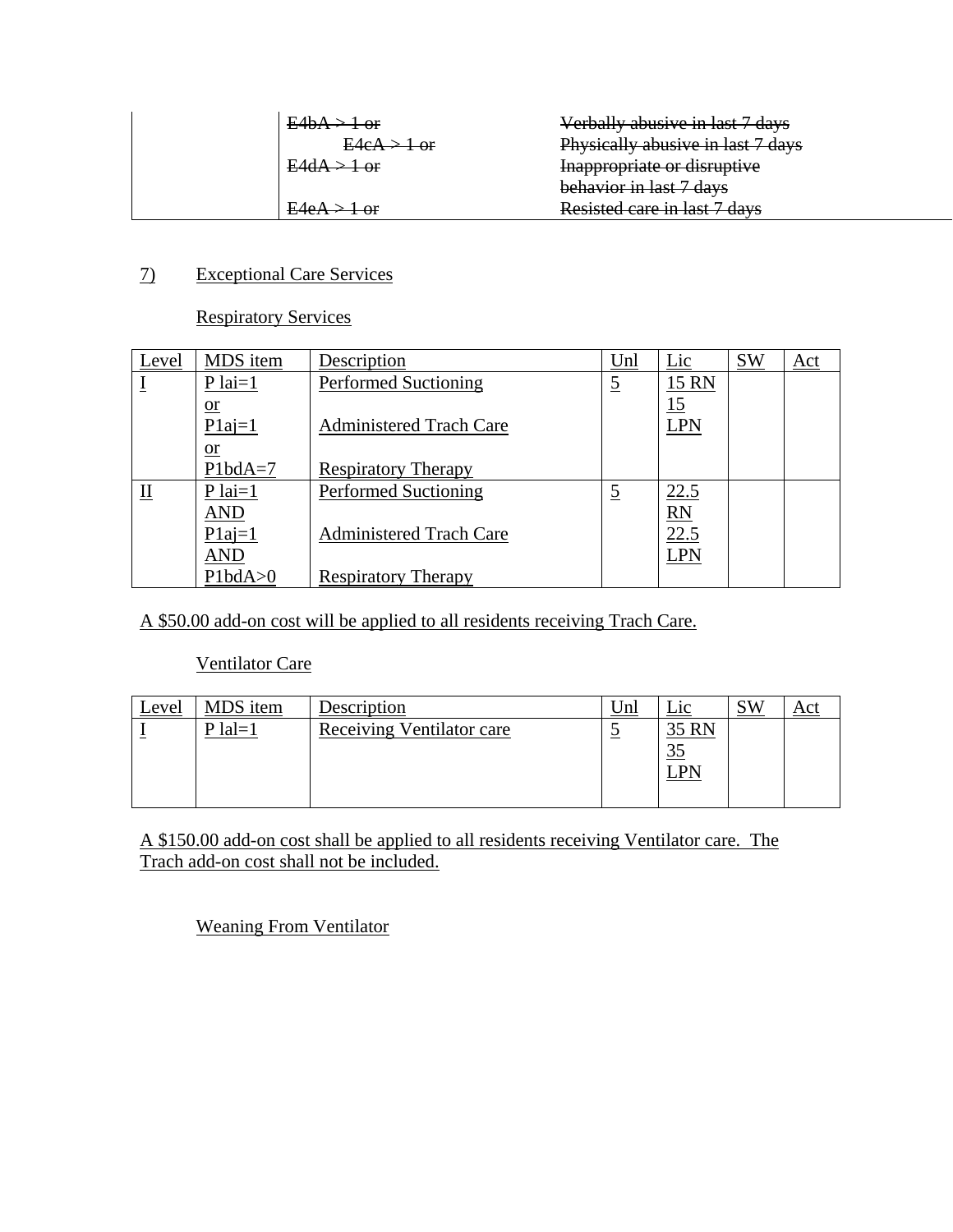| Level | MDS item         | Description                       | Unl       | Lic        | <b>SW</b> | <u>Act</u> |
|-------|------------------|-----------------------------------|-----------|------------|-----------|------------|
|       | $P$ lal=0 on     | Resident no longer on ventilator  | <u>ر.</u> | 15 RN      |           |            |
|       | current          |                                   |           | <u> 15</u> |           |            |
|       | <b>MDS</b>       | Resident previously on ventilator |           | LPN        |           |            |
|       | <b>AND</b>       |                                   |           |            |           |            |
|       | P $1$ al= $1$ on |                                   |           |            |           |            |
|       | previous         |                                   |           |            |           |            |
|       | <b>MDS</b>       |                                   |           |            |           |            |
|       |                  |                                   |           |            |           |            |

Morbid Obesity

| Level          | MDS item               | Description                    | Unl             | Lic            | <b>SW</b>      | Act |
|----------------|------------------------|--------------------------------|-----------------|----------------|----------------|-----|
| $\overline{1}$ | $I3 = 278.01$          | ICD9 for Morbid                | $\overline{20}$ | 7.5            | $\overline{5}$ |     |
|                | <b>AND</b>             | Obesity is marked on a         |                 | R <sub>N</sub> |                |     |
|                | $K5e=1$                | Therapeutic diet               |                 | 7.5            |                |     |
|                | <b>AND</b>             |                                |                 | <b>LPN</b>     |                |     |
|                | $K5h=1$                | On planned weight              |                 |                |                |     |
|                | <b>AND</b>             | change program                 |                 |                |                |     |
|                | $G1aA=3$ and           | Extensive assist               |                 |                |                |     |
|                | $G1aB=3$               | Requires $2+$ assist with      |                 |                |                |     |
|                | or                     | bed Mobility                   |                 |                |                |     |
|                | $G1bA=3$ and           | Extensive assist               |                 |                |                |     |
|                | $G1bB=3$               | Requires $2+$ assist with      |                 |                |                |     |
|                | $\overline{\text{or}}$ | transfers                      |                 |                |                |     |
|                | $G1cA=3$ and           | Extensive assist               |                 |                |                |     |
|                | $G1cB=3$               | Requires $2+$ assist           |                 |                |                |     |
|                | <b>AND</b>             | with walk in room              |                 |                |                |     |
|                | $P3d=7$                | On Bed Mobility                |                 |                |                |     |
|                | <b>or</b>              | Restorative                    |                 |                |                |     |
|                | $P3e=7$                | <b>On Transfer Restorative</b> |                 |                |                |     |
|                | $\overline{\text{or}}$ |                                |                 |                |                |     |
|                | $P3f=7$                | On Walking Restorative         |                 |                |                |     |
|                |                        |                                |                 |                |                |     |

A \$40.00 add-on shall be applied to all residents meeting the Morbid Obesity category.

Complex Wounds

There are no minutes assigned to this area. It is strictly a \$15.00 add-on applied to residents meeting the following criteria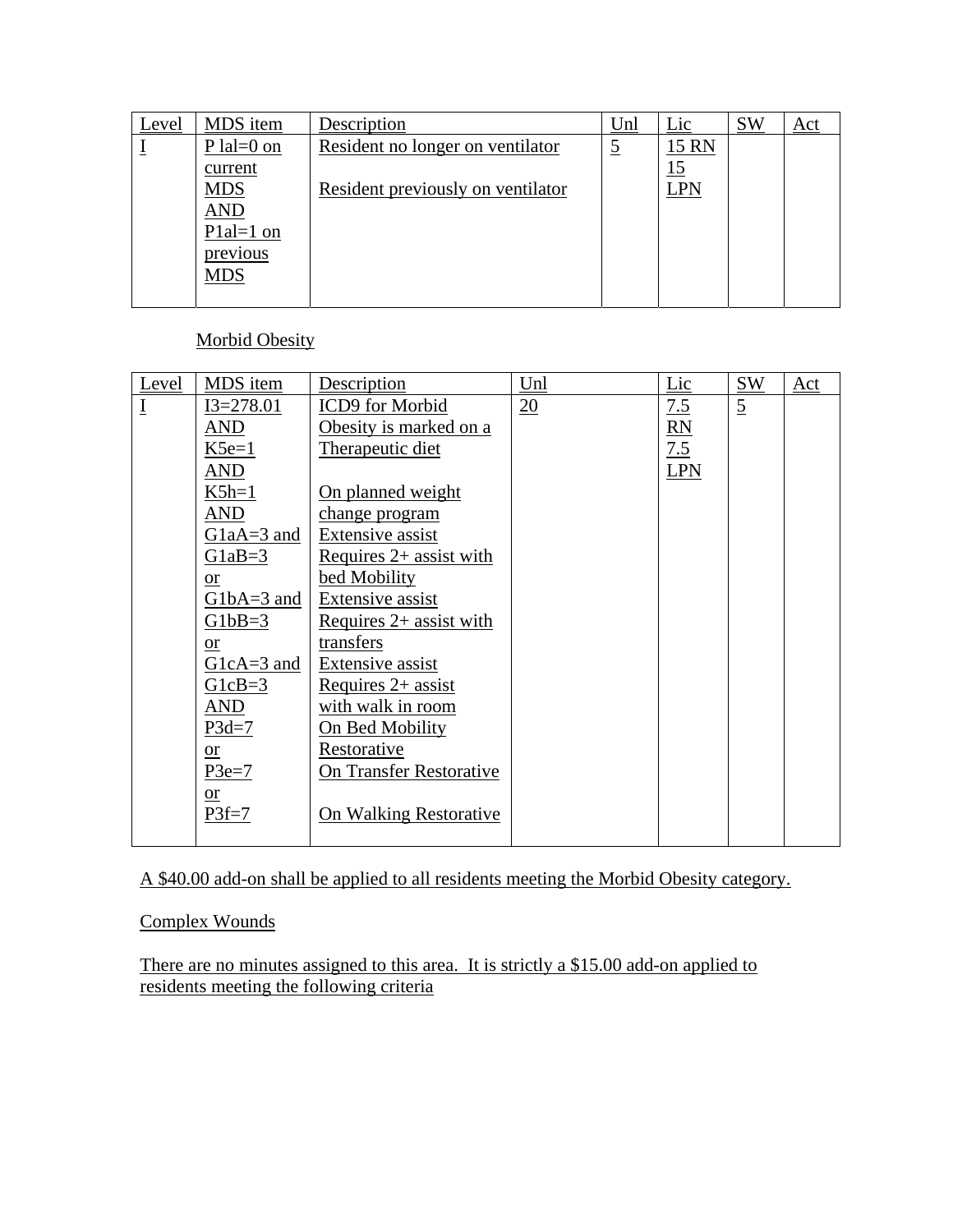| .MDS item                                            | Description                     |
|------------------------------------------------------|---------------------------------|
| ADD-ON                                               |                                 |
| \$15                                                 |                                 |
| M1c or M1d=or $\geq$ 1                               | Presence of stage 3 or 4 PU     |
| AND                                                  |                                 |
| $M2a=or \ge 1$ or                                    | Type of ulcer, pressure         |
| $M2b=or \ge 1$                                       | Type of ulcer, stasis           |
| <b>AND</b>                                           |                                 |
| $B1=1$ or                                            | Comatose                        |
| G1Aa= $3/4$ or                                       | Bed Mobility (extensive)        |
| $G1Ab=3/4$                                           | Transfer (extensive)            |
| AND any 3 of the following:                          |                                 |
| ICD 9 codes of                                       |                                 |
| $(260, 261, 262, 263.0, 263.1, 262.2, 263.8, 263.9)$ | <b>ICD</b> 9-Malnutrition       |
| <b>ICD9 585</b>                                      | <b>ESRD</b>                     |
| $I1a=1$                                              | Diebetes Mellitus               |
| $I1qq=1$                                             | <b>Renal Failure</b>            |
| $I1j=1$                                              | Peripheral Vascular disease     |
| $I1x=1$                                              | Paraplegia                      |
| $I1z=1$                                              | Quadriplegia                    |
| $11w=1$                                              | <b>Multiple Sclerosis</b>       |
| $J5c=1$                                              | End stage disease               |
| $H1a=4$                                              | Incontinence of bowel           |
| $H1b=4$                                              | Incontinence of bladder         |
| $J1c=1$                                              | Dehydration                     |
| $G6a=1$                                              | <b>Bedfast</b>                  |
| $J2a=2$                                              | Pain daily                      |
| $M3=1$                                               | History of resolved ulcers      |
| AND all of the following                             |                                 |
| $M5a=1$ and/or $M5b=1$                               | Pressure relieving device/chair |
| AND                                                  | Pressure relieving device/bed   |
| $M5c=1$                                              | Turn and position               |
| <b>AND</b>                                           |                                 |
| $M5d=1$                                              | Nutrition or hydration          |
| AND                                                  |                                 |
| $M5e=1$                                              | Ulcer care                      |

Traumatic Brain Injury

There are no minutes assigned to this area. It is strictly a \$50.00 add-on applied to residents

meeting the following criteria.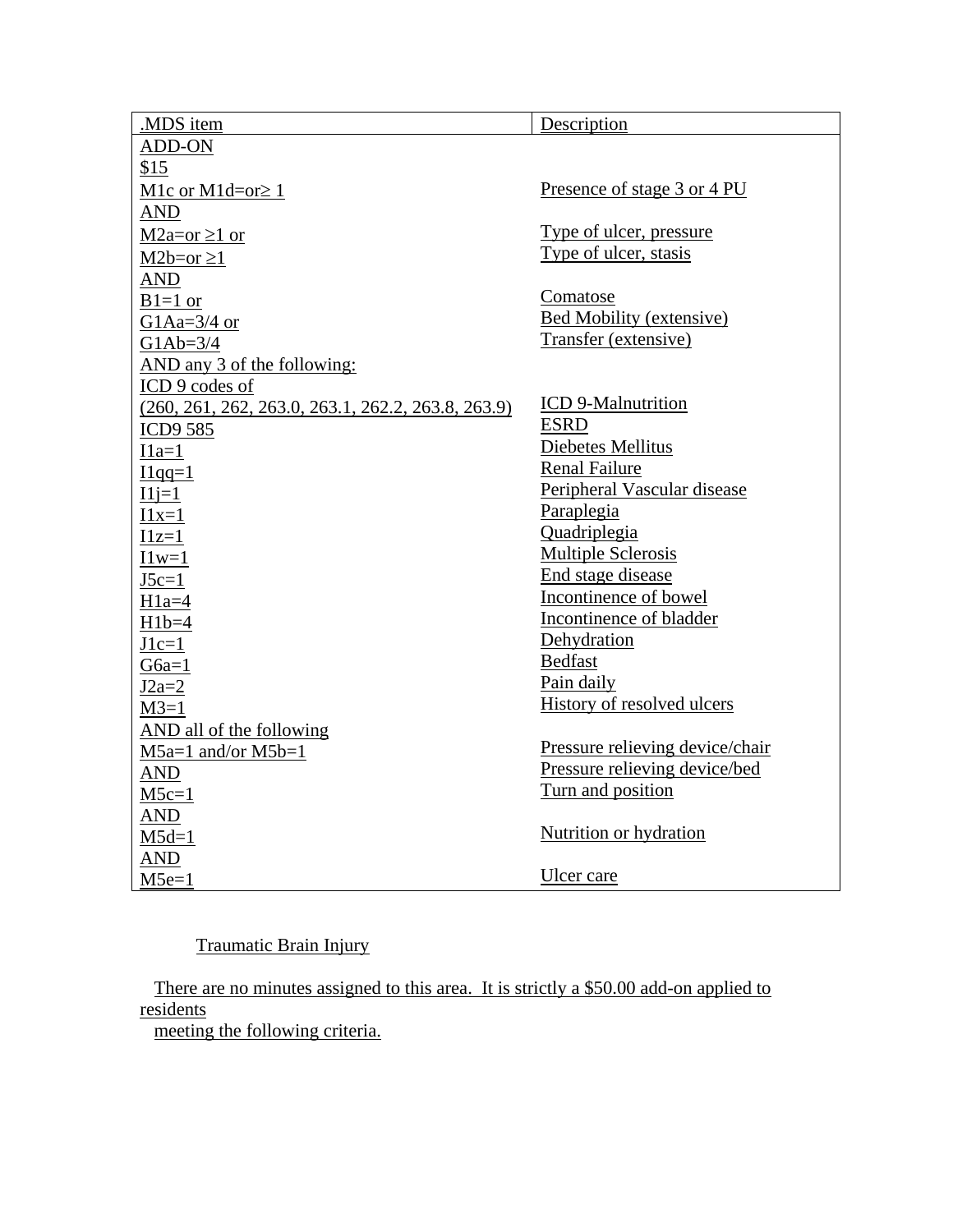| MDS item               | Description                         |
|------------------------|-------------------------------------|
| ADD-ON                 |                                     |
| \$50                   |                                     |
| $I1cc=1$               | <b>Traumatic Brain Injury</b>       |
| AND                    |                                     |
| $B1=0$                 | Not Comatose                        |
| <b>AND</b>             |                                     |
| $S1=0$                 | Does not meet Subpart S criteria    |
| <b>AND</b>             |                                     |
| $E4aA=3$ and $E4aB=1$  | Wandering daily and alterability    |
| $\overline{\text{or}}$ |                                     |
| $E4bA=3$ and $E4bB=1$  | Verbally abusive Behavioral         |
|                        | symptoms daily and alterability     |
| <b>or</b>              |                                     |
| $E4cA=3$ and $E4cB=1$  | Physically abusive Behavioral       |
|                        | symptoms daily and alterability     |
| $or$                   |                                     |
| E4dA=3 and E4dB=1      | Socially inappropriate/disruptive   |
|                        | Behavioral symptoms daily and       |
| <sub>or</sub>          | alterability                        |
| $E4eA=3$ and $E4eB=1$  |                                     |
| AND                    | Resists care daily and alterability |
| $PlbeA=1$              |                                     |
| <b>AND</b>             | Psychological therapy               |
| $P2a=1$                |                                     |
| AND                    | Special behavior symptom evaluation |
| $P2b=1$                |                                     |
|                        | Evaluation by a mental health       |
|                        | specialist in last 90 days          |

# 8)6) Special Patient Need Factors

### Communication

| Count | MDS items   | Description            | <b>Staff Minutes</b>            |
|-------|-------------|------------------------|---------------------------------|
|       | $C4 > 0$ or | Deficit in making self | 1% of all staff time accrued in |
|       |             | understood             | all categories from ADLs        |
|       |             |                        | through Exceptional Care        |
|       |             |                        | Mental Health                   |
|       | C6 > 0      | Deficit in             |                                 |
|       |             | understanding others   |                                 |

### Vision Problems

| M<br>ıtems<br>ount | tion<br>÷ъ. | - --<br>$\sim$<br>Minutes |
|--------------------|-------------|---------------------------|
|--------------------|-------------|---------------------------|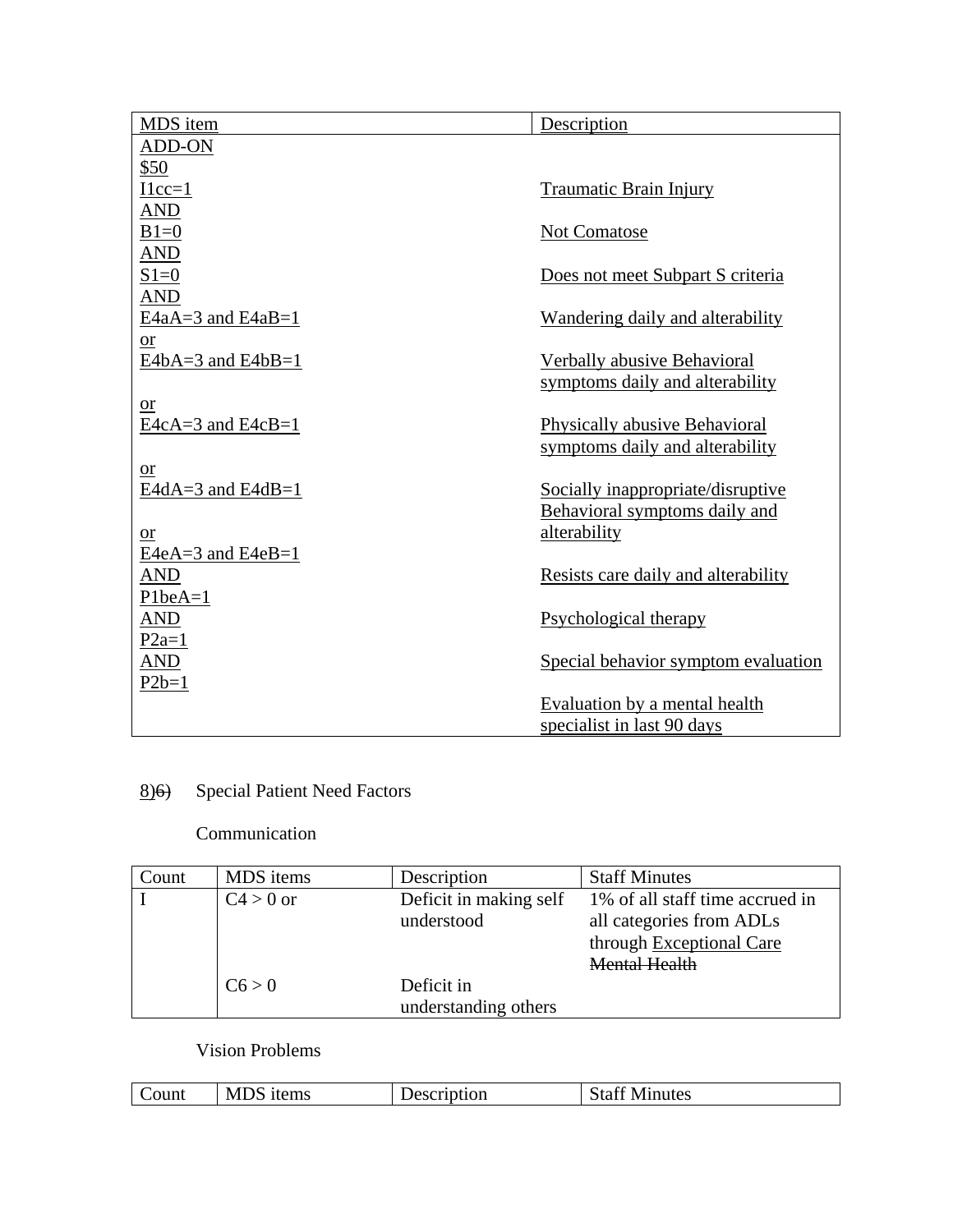| $D1 > 0$ or  | Vision impaired to   | 2% of all staff time accrued in |
|--------------|----------------------|---------------------------------|
|              | Severely impaired    | all categories from ADLs        |
|              |                      | through Exceptional Care        |
|              |                      | <b>Mental Health</b>            |
| $D2a = 1$ or | Decreased peripheral |                                 |
|              | vision               |                                 |
| $D2b=1$      | Experience halos     |                                 |
|              | around lights, light |                                 |
|              | flashes              |                                 |

Accident/Fall Prevention

| Count | MDS items          | Description             | <b>Staff Minutes</b>            |
|-------|--------------------|-------------------------|---------------------------------|
| I     | $I1aa = 1$ or      | Seisure disorder        | 3% of all staff time accrued in |
|       |                    |                         | all categories from ADLs        |
|       | $Q4a-d = 7$ or     | Medications             | through Exceptional Care        |
|       |                    |                         | <b>Mental Health</b>            |
|       | $H1b>0$ or         | Incontinent urine       |                                 |
|       |                    |                         |                                 |
|       | $J1f = 1$ or       | <b>Dizziness</b>        |                                 |
|       | $\frac{G3a}{9}$ or | Unable to maintain      |                                 |
|       |                    | position as required    |                                 |
|       |                    | for balance test while  |                                 |
|       |                    | standing                |                                 |
|       | $G3b > 0$ or       | Unable to maintain      |                                 |
|       |                    | position as required    |                                 |
|       |                    | for balance test while  |                                 |
|       |                    | sitting                 |                                 |
|       | $J4a = 1$ or       | Fell in past 30 days    |                                 |
|       | $J4b = 1$ or       | Fell in past $31 - 180$ |                                 |
|       |                    | days                    |                                 |
|       | $J1n = 1$ or       | Has unsteady gait       |                                 |
|       | E4aA > 0           | Wandered in last 7      |                                 |
|       |                    | days                    |                                 |

Restraint Free

| Count | MDS items    | Description                                  | <b>Staff Minutes</b>                                                                                     |
|-------|--------------|----------------------------------------------|----------------------------------------------------------------------------------------------------------|
|       |              | In last assessment:                          |                                                                                                          |
|       | $P4c > 1$ or | Used trunk restraint<br>daily in last 7 days | 2% of all staff time accrued in<br>all categories from ADLs<br>through Exceptional Care<br>Mental Health |
|       | $P4d > 1$ or | Used limb restraint<br>daily in last 7 days  |                                                                                                          |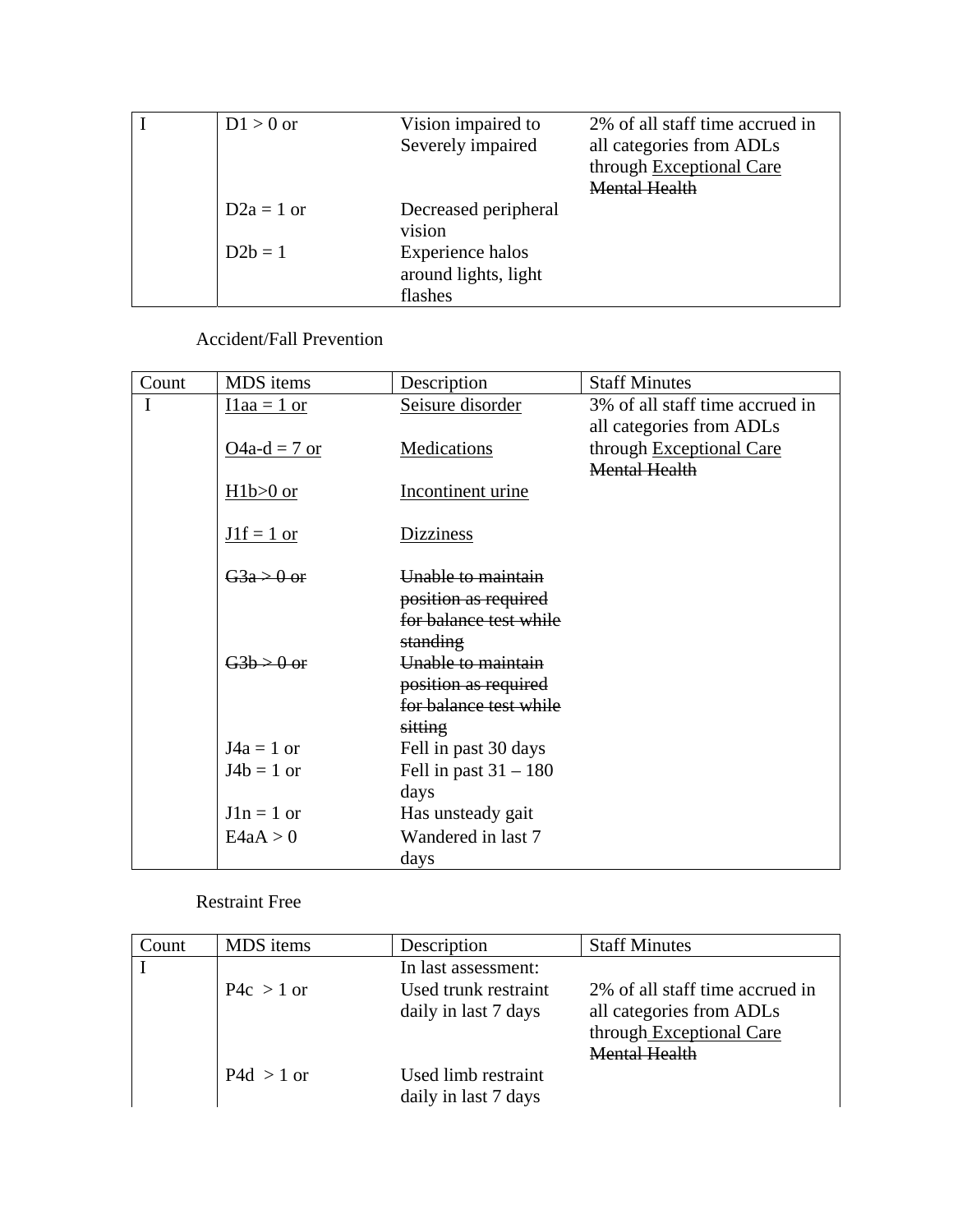| P4e > 1       | Used chair that<br>prevents rising daily in<br>last 7 days |
|---------------|------------------------------------------------------------|
| And           | And in current<br>assessment:                              |
| $P4c = 0$ and | Not used trunk<br>restraint in last 7 days                 |
| $P4d = 0$ and | Not used limb restraint<br>in last 7 days                  |
| $P4e = 0$     | Not used chair that<br>prevents rising in last<br>7 days   |

Activities

| Count | MDS items            | Description                                    | <b>Staff Minutes</b>            |
|-------|----------------------|------------------------------------------------|---------------------------------|
| I     | $N2 = 0$ or 1        | Average time involved                          | 2% of all staff time accrued in |
|       | AND and              | in activities Involved                         | all categories from ADLs        |
|       | Any of the following | in activities more than                        | through Exceptional Care        |
|       | checked:             | $\frac{1}{3}$ of time                          | <b>Mental Health</b>            |
|       | $(G6a=1 \text{ or }$ | Bedfast all or most of                         |                                 |
|       |                      | the time                                       |                                 |
|       | $C4 > 1$ or          | Sometimes to or rarely<br>or never understood  |                                 |
|       | $C6 > 1$ or          | Sometimes to or rarely<br>or never understands |                                 |
|       |                      | others                                         |                                 |
|       | $E1o > 0$ or         | Withdraws from                                 |                                 |
|       |                      | activity activities of                         |                                 |
|       |                      | interest more than 5                           |                                 |
|       |                      | days a week                                    |                                 |
|       | $(AA3-a3a)$ / 365.25 | Age is 50 or younger                           |                                 |
|       | $\leq 50$ or         | at Resident is 50 years                        |                                 |
|       |                      | of age or younger at                           |                                 |
|       |                      | the time of the                                |                                 |
|       |                      | assessment reference                           |                                 |
|       |                      | date                                           |                                 |
|       | $E1p > 0$ or         | Reduces Reduced                                |                                 |
|       |                      | social interactions<br>interaction             |                                 |
|       | $E4a-e>0$ or         | Any behavioral                                 |                                 |
|       | $E4aA > 0$ or        | symptoms Wandering                             |                                 |
|       |                      | in last 7 days                                 |                                 |
|       | $E4bA > 0$ or        | Verbally abusive in                            |                                 |
|       |                      | last 7 days                                    |                                 |
|       |                      |                                                |                                 |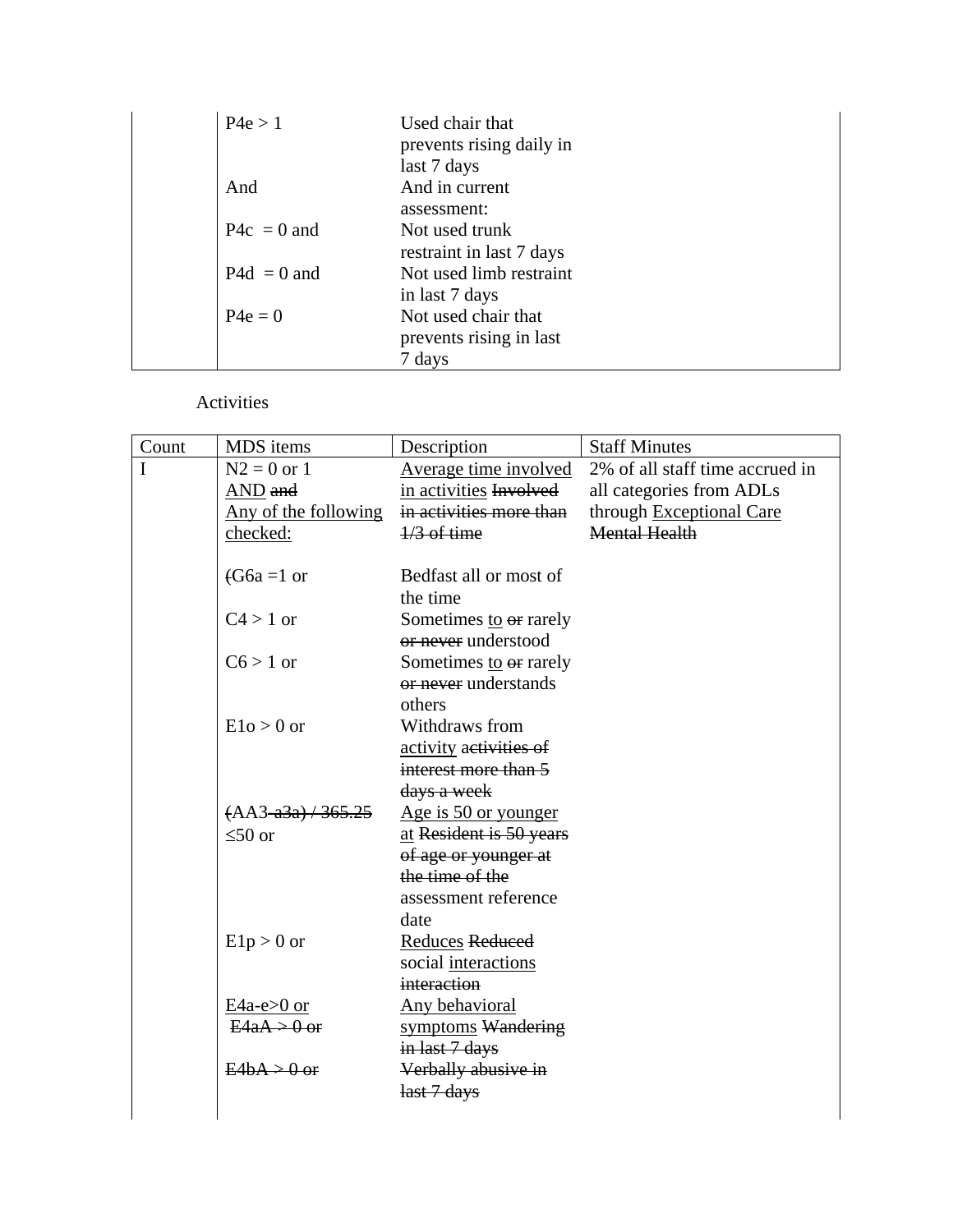| $E4eA > 0$ or                  | Physically abusive in                                                    |
|--------------------------------|--------------------------------------------------------------------------|
|                                | last 7 days                                                              |
| $E4dA > 0$ or                  | Inappropriate or<br>disruptive behavior in<br>last 7 days                |
| $E4eA > 0$ or                  | <b>Resist care Resisted</b>                                              |
| $G4bB > 0$ or                  | care in last 7 days<br><b>Limited ROM</b><br>voluntary movement          |
| $G4eB > 0$ or                  | of arm<br><b>Limited ROM</b><br>voluntary movement<br>of hand            |
| G4b-dB $> 0$ ) or<br><b>OR</b> | <b>Any limited ROM</b><br><b>Limited ROM</b><br>voluntary movement       |
| <u>N2=0 or 1 AND</u>           | of leg<br>Average time involved<br>in activities                         |
| $E2 > 0$ AND and               | <u>Mood persistence</u><br><b>Indicators of being</b>                    |
| $(E1a > 0$ or                  | depressed<br><b>Made Negative</b><br>negative-statements                 |
| $E1n > 0$ or                   | <b>Makes Repetitive</b><br>repetitive physical                           |
| $E4eA > 0$ or                  | movements<br>Resist care<br>Resisted care in last 7                      |
| $E1o > 0$ or                   | days<br>Withdraws from<br>activity activities of<br>interest more than 5 |
| $E1p > 0$ or                   | <del>days a week</del><br>Reduced social<br>interaction                  |
| $E1j > 0$ or                   | Unpleasant mood in<br>morning more than 5<br>days a week                 |
| $N1d > 0$ or                   | Not awake all or most<br>of the time                                     |